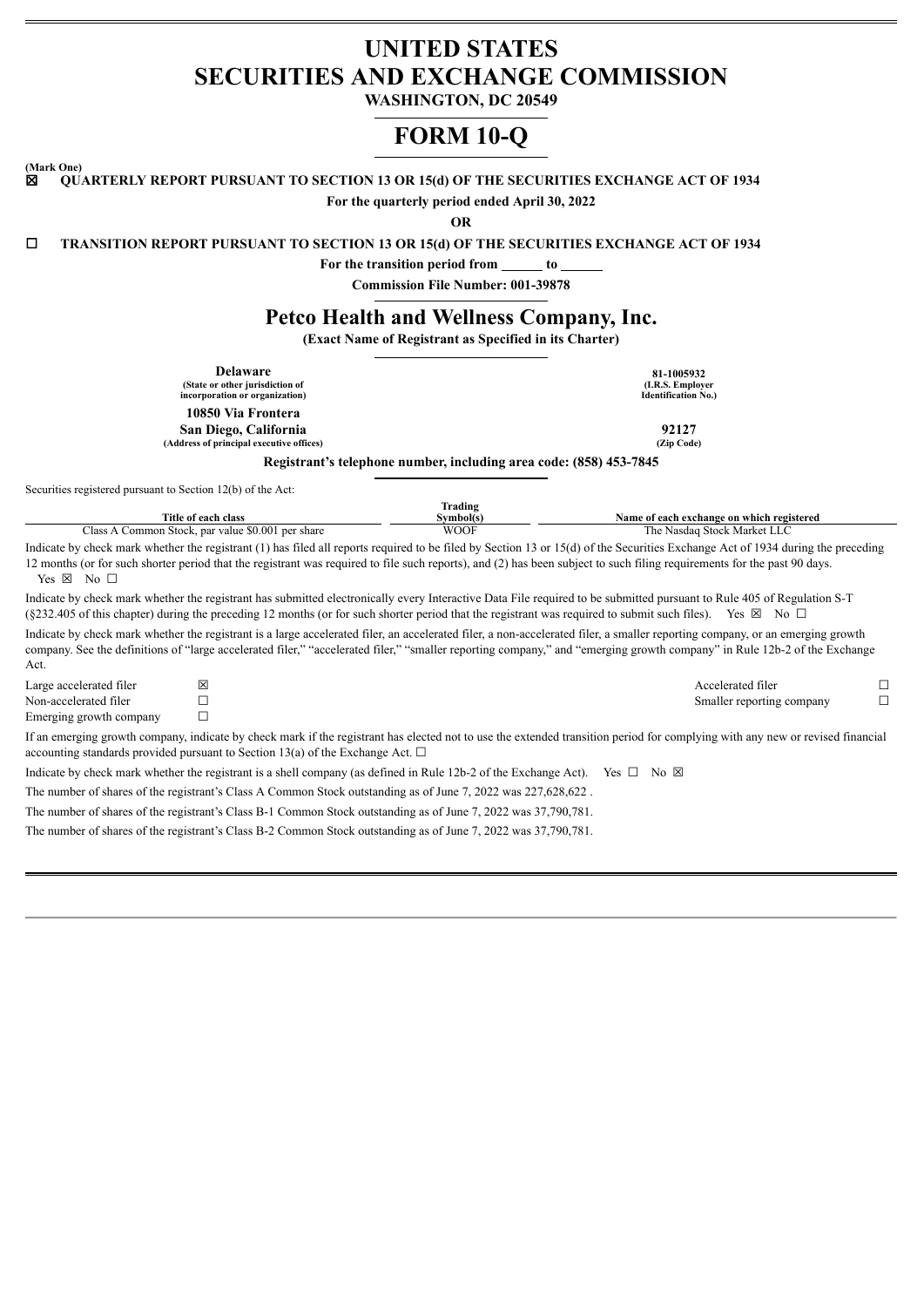|                   |                                                                                       | Page |
|-------------------|---------------------------------------------------------------------------------------|------|
| PART I.           | <b>FINANCIAL INFORMATION</b>                                                          | 3    |
| Item 1.           | <b>Financial Statements (Unaudited)</b>                                               | 3    |
|                   | <b>Consolidated Balance Sheets</b>                                                    | 3    |
|                   | <b>Consolidated Statements of Operations</b>                                          | 4    |
|                   | <b>Consolidated Statements of Comprehensive Income (Loss)</b>                         | 5    |
|                   | <b>Consolidated Statements of Stockholders' / Members' Equity</b>                     | 6    |
|                   | <b>Consolidated Statements of Cash Flows</b>                                          | 7    |
|                   | <b>Notes to Unaudited Consolidated Financial Statements</b>                           | 8    |
| Item 2.           | Management's Discussion and Analysis of Financial Condition and Results of Operations | 15   |
| Item 3.           | Quantitative and Qualitative Disclosures About Market Risk                            | 23   |
| Item 4.           | <b>Controls and Procedures</b>                                                        | 23   |
| PART II.          | <b>OTHER INFORMATION</b>                                                              | 25   |
| Item 1.           | <b>Legal Proceedings</b>                                                              | 25   |
| Item 1A.          | <b>Risk Factors</b>                                                                   | 25   |
| Item 2.           | Unregistered Sales of Equity Securities and Use of Proceeds                           | 25   |
| Item 3.           | <b>Defaults Upon Senior Securities</b>                                                | 25   |
| Item 4.           | <b>Mine Safety Disclosures</b>                                                        | 25   |
| Item 5.           | <b>Other Information</b>                                                              | 25   |
| Item 6.           | <b>Exhibits</b>                                                                       | 26   |
| <b>Signatures</b> |                                                                                       | 27   |
|                   |                                                                                       |      |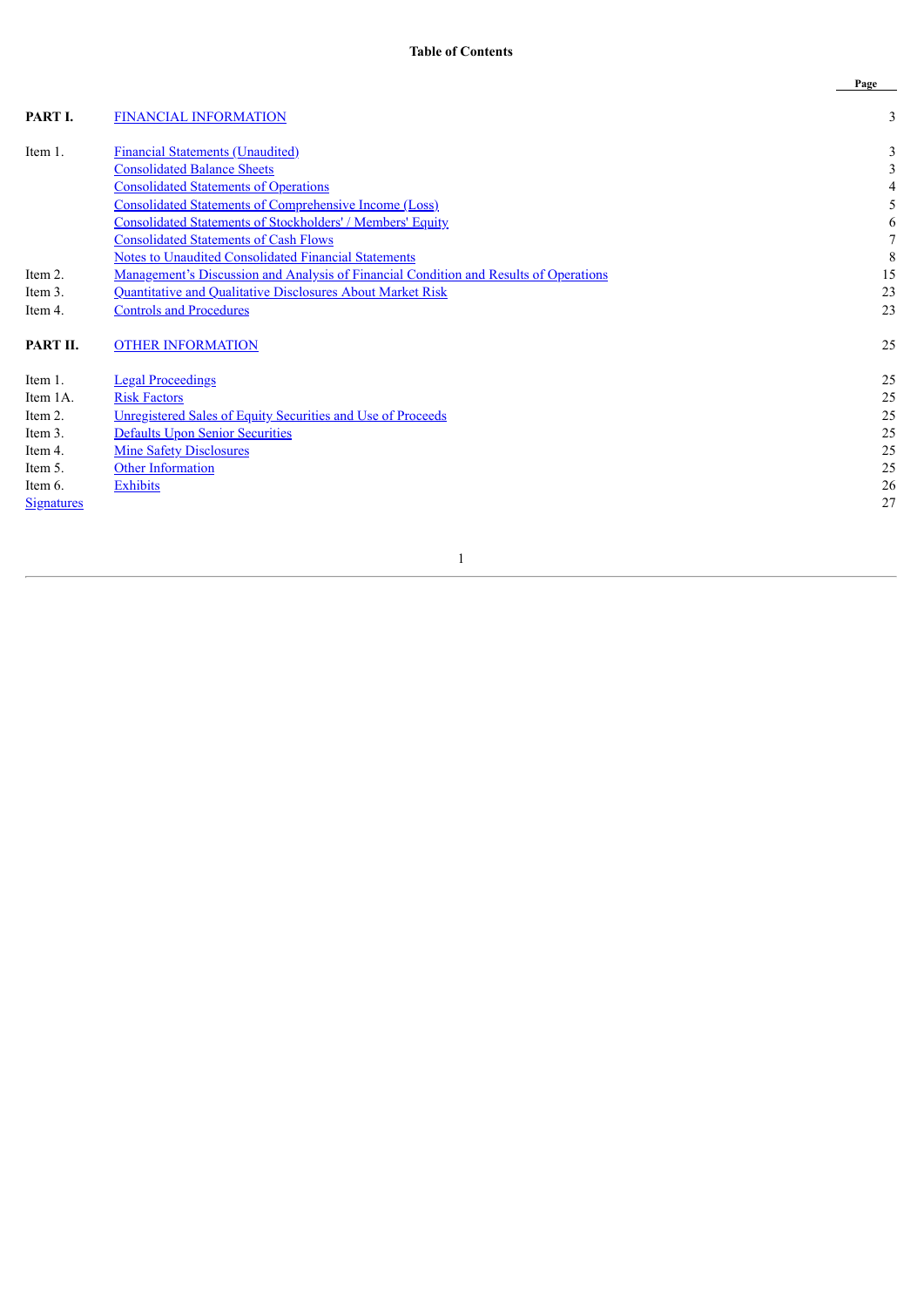#### **Forward-Looking Statements**

This Quarterly Report on Form 10-Q (this "Form 10-Q") contains "forward-looking statements" within the meaning of the Private Securities Litigation Reform Act of 1995 as contained in Section 27A of the Securities Act of 1933, as amended, and Section 21E of the Securities Exchange Act of 1934, as amended, concerning expectations, beliefs plans, objectives, goals, strategies, future events or performance and underlying assumptions and other statements that are not statements of historical fact, including statements regarding: our expectations with respect to our revenue, expenses, profitability, and other operating results; our growth plans; our ability to compete effectively in the markets in which we participate; the execution on our transformation initiatives; and the impact of the COVID-19 pandemic on our business. Forward-looking and other statements in this Form 10-Q may also address our progress, plans, and goals with respect to sustainability initiatives, and the inclusion of such statements is not an indication that these contents are necessarily material to investors or required to be disclosed in our filings with the U.S. Securities and Exchange Commission (the "SEC"). Such plans and goals may change, and statements regarding such plans and goals are not guarantees or promises that they will be met. In addition, historical, current, and forwardlooking sustainability-related statements may be based on standards for measuring progress that are still developing, internal controls and processes that continue to evolve, and assumptions that are subject to change in the future.

Such forward-looking statements can generally be identified by the use of forward-looking terms such as "believes," "expects," "may," "intends," "will," "shall," "should," "anticipates," "opportunity," "illustrative", or the negative thereof or other variations thereon or comparable terminology. Although we believe that the expectations and assumptions reflected in these statements are reasonable, there can be no assurance that these expectations will prove to be correct or that any forward-looking results will occur or be realized. Nothing contained in this Form 10-Q is, or should be relied upon as, a promise or representation or warranty as to any future matter, including any matter in respect of our operations or business or financial condition. All forward-looking statements are based on expectations and assumptions about future events that may or may not be correct or necessarily take place and that are by their nature subject to significant uncertainties and contingencies, many of which are outside of our control.

Forward-looking statements are subject to many risks, uncertainties and other factors that could cause actual results or events to differ materially from the potential results or events discussed in such forward-looking statements,including, without limitation, those identified in this Form 10-Q as well as the following: (i) increased competition (including from multi-channel retailers and e-Commerce providers); (ii) reduced consumer demand for our products and/or services; (iii) our reliance on key vendors; (iv) our ability to attract and retain qualified employees; (v) risks arising from statutory, regulatory and/or legal developments; (vi) macroeconomic pressures in the markets in which we operate, including inflation; (vii) failure to effectively manage our costs; (viii) our reliance on our information technology systems; (ix) our ability to prevent or effectively respond to a privacy or security breach; (x) our ability to effectively manage or integrate strategic ventures, alliances or acquisitions and realize the anticipated benefits of such transactions; (xi) economic or regulatory developments that might affect our ability to provide attractive promotional financing; (xii) business interruptions and other supply chain issues; (xiii) catastrophic events, political tensions, conflicts and wars (such as the ongoing conflict in Ukraine), health crises, and pandemics, including the potential effects that the ongoing COVID-19 pandemic and/or corresponding macroeconomic uncertainty could have on our financial position, results of operations and cash flows; (xiv) our ability to maintain positive brand perception and recognition; (xv) product safety and quality concerns; (xvi) changes to labor or employment laws or regulations; (xvii) our ability to effectively manage our real estate portfolio; (xviii) constraints in the capital markets or our vendor credit terms; (xix) changes in our credit ratings; and (xx) the other risks, uncertainties and other factors identified under "Risk Factors" and elsewhere in our other filings with the SEC. The occurrence of any such factors could significantly alter the results set forth in these statements.

We caution that the foregoing list of risks, uncertainties and other factors is not complete, and forward-looking statements speak only as of the date they are made. We undertake no duty to update publicly any such forward-looking statement, whether as a result of new information, future events or otherwise, except as may be required by applicable law, regulation or other competent legal authority.

In addition, statements such as "we believe" and similar statements reflect our beliefs and opinions on the relevant subject. These statements are based on information available to us as of the date of this Form 10-Q. While we believe that information provides a reasonable basis for these statements, that information may be limited or incomplete. Our statements should not be read to indicate that we have conducted an exhaustive inquiry into, or review of, all relevant information. These statements are inherently uncertain, and investors are cautioned not to unduly rely on these statements.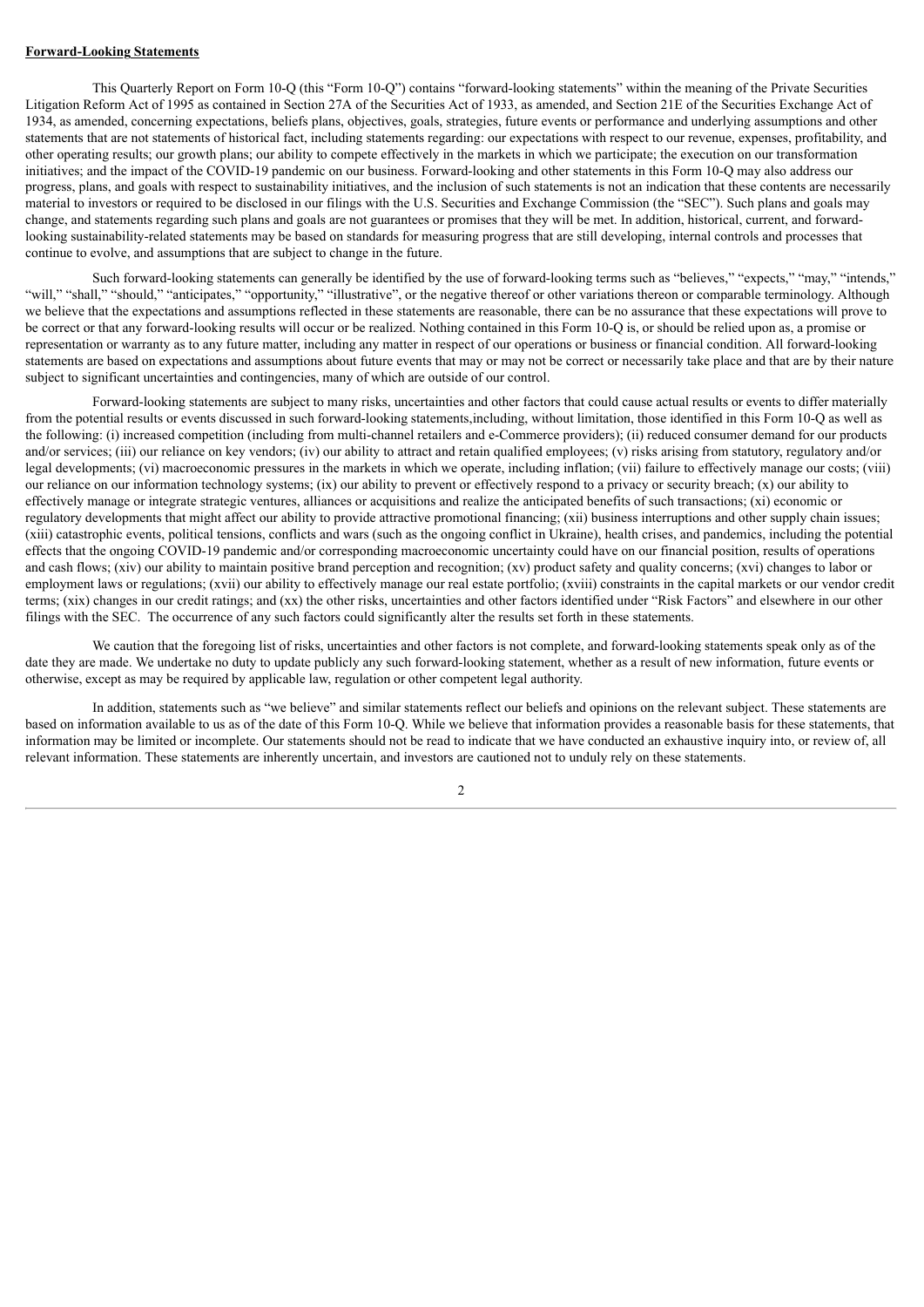### **PART I—FINANCIAL INFORMATION**

## **PETCO HEALTH AND WELLNESS COMPANY, INC.**

### **CONSOLIDATED BALANCE SHEETS (In thousands, except per share amounts)**

<span id="page-3-2"></span><span id="page-3-1"></span><span id="page-3-0"></span>

| (Unaudited)<br><b>ASSETS</b><br>Current assets:<br>$\mathbf S$<br>Cash and cash equivalents<br>190,893<br>\$<br>211,602<br>Receivables, less allowance for credit losses (\$1,114 and \$931, respectively)<br>42,221<br>55,618<br>Merchandise inventories, net<br>682,040<br>675,111<br>Prepaid expenses<br>52,129<br>42,355<br>Other current assets<br>81,602<br>86,091<br>1,048,885<br>Total current assets<br>1,070,777<br>1,792,202<br>1,745,691<br><b>Fixed assets</b><br>Less accumulated depreciation<br>(1,056,858)<br>(1,018,769)<br>726,922<br>735,344<br>Fixed assets, net<br>1,356,879<br>1,338,465<br>Operating lease right-of-use assets<br>Goodwill<br>2,183,991<br>2,183,991<br>Trade name<br>1,025,000<br>1,025,000<br>Other long-term assets<br>155,688<br>152,786<br>\$<br>6,497,941<br>Total assets<br>6,505,787<br>\$<br><b>LIABILITIES AND EQUITY</b><br>Current liabilities:<br>$\mathbb{S}$<br>$\mathbb{S}$<br>Accounts payable and book overdrafts<br>392,662<br>403,976<br>Accrued salaries and employee benefits<br>125,616<br>150,630<br>Accrued expenses and other liabilities<br>213,396<br>210,872<br>Current portion of operating lease liabilities<br>258,349<br>265,897<br>Current portion of long-term debt and other lease liabilities<br>21,789<br>21,764<br>Total current liabilities<br>1.053.139<br>1,011,812<br>1,640,390<br>Senior secured credit facilities, net, excluding current portion<br>1,637,365<br>Operating lease liabilities, excluding current portion<br>1,114,268<br>1,096,133<br>Deferred taxes, net<br>322,626<br>318,355<br>Other long-term liabilities<br>132,009<br>134,105<br>4,218,080<br>4,242,122<br><b>Total liabilities</b><br>Commitments and contingencies (Notes 3 and 6)<br>Stockholders' equity:<br>Class A common stock, \$0.001 par value: Authorized - 1.0 billion shares;<br>227<br>227<br>Issued and outstanding - 227.5 million and 227.2 million shares, respectively<br>Class B-1 common stock, \$0.001 par value: Authorized - 75.0 million shares;<br>Issued and outstanding - 37.8 million shares<br>38<br>38<br>Class B-2 common stock, \$0.000001 par value: Authorized - 75.0 million shares;<br>Issued and outstanding - 37.8 million shares<br>Preferred stock, \$0.001 par value: Authorized - 25.0 million shares;<br>Issued and outstanding - none<br>Additional paid-in-capital<br>2,143,505<br>2,133,821<br>Retained earnings<br>166,859<br>142,166<br>Accumulated other comprehensive loss<br>(3,836)<br>(2, 238)<br>2,306,793<br>2,274,014<br>Total stockholders' equity<br>(18, 195)<br>Noncontrolling interest<br>(19,086)<br>2,255,819<br>2,287,707<br>Total equity<br>\$<br>6,497,941<br>6,505,787<br>\$<br>Total liabilities and equity |  | April 30,<br>2022 |  |  |  |
|----------------------------------------------------------------------------------------------------------------------------------------------------------------------------------------------------------------------------------------------------------------------------------------------------------------------------------------------------------------------------------------------------------------------------------------------------------------------------------------------------------------------------------------------------------------------------------------------------------------------------------------------------------------------------------------------------------------------------------------------------------------------------------------------------------------------------------------------------------------------------------------------------------------------------------------------------------------------------------------------------------------------------------------------------------------------------------------------------------------------------------------------------------------------------------------------------------------------------------------------------------------------------------------------------------------------------------------------------------------------------------------------------------------------------------------------------------------------------------------------------------------------------------------------------------------------------------------------------------------------------------------------------------------------------------------------------------------------------------------------------------------------------------------------------------------------------------------------------------------------------------------------------------------------------------------------------------------------------------------------------------------------------------------------------------------------------------------------------------------------------------------------------------------------------------------------------------------------------------------------------------------------------------------------------------------------------------------------------------------------------------------------------------------------------------------------------------------------------------------------------------------------------------------------------------------------------------------------------------------------------------------------------------------------------------------------------------------------------------------------|--|-------------------|--|--|--|
|                                                                                                                                                                                                                                                                                                                                                                                                                                                                                                                                                                                                                                                                                                                                                                                                                                                                                                                                                                                                                                                                                                                                                                                                                                                                                                                                                                                                                                                                                                                                                                                                                                                                                                                                                                                                                                                                                                                                                                                                                                                                                                                                                                                                                                                                                                                                                                                                                                                                                                                                                                                                                                                                                                                                              |  |                   |  |  |  |
|                                                                                                                                                                                                                                                                                                                                                                                                                                                                                                                                                                                                                                                                                                                                                                                                                                                                                                                                                                                                                                                                                                                                                                                                                                                                                                                                                                                                                                                                                                                                                                                                                                                                                                                                                                                                                                                                                                                                                                                                                                                                                                                                                                                                                                                                                                                                                                                                                                                                                                                                                                                                                                                                                                                                              |  |                   |  |  |  |
|                                                                                                                                                                                                                                                                                                                                                                                                                                                                                                                                                                                                                                                                                                                                                                                                                                                                                                                                                                                                                                                                                                                                                                                                                                                                                                                                                                                                                                                                                                                                                                                                                                                                                                                                                                                                                                                                                                                                                                                                                                                                                                                                                                                                                                                                                                                                                                                                                                                                                                                                                                                                                                                                                                                                              |  |                   |  |  |  |
|                                                                                                                                                                                                                                                                                                                                                                                                                                                                                                                                                                                                                                                                                                                                                                                                                                                                                                                                                                                                                                                                                                                                                                                                                                                                                                                                                                                                                                                                                                                                                                                                                                                                                                                                                                                                                                                                                                                                                                                                                                                                                                                                                                                                                                                                                                                                                                                                                                                                                                                                                                                                                                                                                                                                              |  |                   |  |  |  |
|                                                                                                                                                                                                                                                                                                                                                                                                                                                                                                                                                                                                                                                                                                                                                                                                                                                                                                                                                                                                                                                                                                                                                                                                                                                                                                                                                                                                                                                                                                                                                                                                                                                                                                                                                                                                                                                                                                                                                                                                                                                                                                                                                                                                                                                                                                                                                                                                                                                                                                                                                                                                                                                                                                                                              |  |                   |  |  |  |
|                                                                                                                                                                                                                                                                                                                                                                                                                                                                                                                                                                                                                                                                                                                                                                                                                                                                                                                                                                                                                                                                                                                                                                                                                                                                                                                                                                                                                                                                                                                                                                                                                                                                                                                                                                                                                                                                                                                                                                                                                                                                                                                                                                                                                                                                                                                                                                                                                                                                                                                                                                                                                                                                                                                                              |  |                   |  |  |  |
|                                                                                                                                                                                                                                                                                                                                                                                                                                                                                                                                                                                                                                                                                                                                                                                                                                                                                                                                                                                                                                                                                                                                                                                                                                                                                                                                                                                                                                                                                                                                                                                                                                                                                                                                                                                                                                                                                                                                                                                                                                                                                                                                                                                                                                                                                                                                                                                                                                                                                                                                                                                                                                                                                                                                              |  |                   |  |  |  |
|                                                                                                                                                                                                                                                                                                                                                                                                                                                                                                                                                                                                                                                                                                                                                                                                                                                                                                                                                                                                                                                                                                                                                                                                                                                                                                                                                                                                                                                                                                                                                                                                                                                                                                                                                                                                                                                                                                                                                                                                                                                                                                                                                                                                                                                                                                                                                                                                                                                                                                                                                                                                                                                                                                                                              |  |                   |  |  |  |
|                                                                                                                                                                                                                                                                                                                                                                                                                                                                                                                                                                                                                                                                                                                                                                                                                                                                                                                                                                                                                                                                                                                                                                                                                                                                                                                                                                                                                                                                                                                                                                                                                                                                                                                                                                                                                                                                                                                                                                                                                                                                                                                                                                                                                                                                                                                                                                                                                                                                                                                                                                                                                                                                                                                                              |  |                   |  |  |  |
|                                                                                                                                                                                                                                                                                                                                                                                                                                                                                                                                                                                                                                                                                                                                                                                                                                                                                                                                                                                                                                                                                                                                                                                                                                                                                                                                                                                                                                                                                                                                                                                                                                                                                                                                                                                                                                                                                                                                                                                                                                                                                                                                                                                                                                                                                                                                                                                                                                                                                                                                                                                                                                                                                                                                              |  |                   |  |  |  |
|                                                                                                                                                                                                                                                                                                                                                                                                                                                                                                                                                                                                                                                                                                                                                                                                                                                                                                                                                                                                                                                                                                                                                                                                                                                                                                                                                                                                                                                                                                                                                                                                                                                                                                                                                                                                                                                                                                                                                                                                                                                                                                                                                                                                                                                                                                                                                                                                                                                                                                                                                                                                                                                                                                                                              |  |                   |  |  |  |
|                                                                                                                                                                                                                                                                                                                                                                                                                                                                                                                                                                                                                                                                                                                                                                                                                                                                                                                                                                                                                                                                                                                                                                                                                                                                                                                                                                                                                                                                                                                                                                                                                                                                                                                                                                                                                                                                                                                                                                                                                                                                                                                                                                                                                                                                                                                                                                                                                                                                                                                                                                                                                                                                                                                                              |  |                   |  |  |  |
|                                                                                                                                                                                                                                                                                                                                                                                                                                                                                                                                                                                                                                                                                                                                                                                                                                                                                                                                                                                                                                                                                                                                                                                                                                                                                                                                                                                                                                                                                                                                                                                                                                                                                                                                                                                                                                                                                                                                                                                                                                                                                                                                                                                                                                                                                                                                                                                                                                                                                                                                                                                                                                                                                                                                              |  |                   |  |  |  |
|                                                                                                                                                                                                                                                                                                                                                                                                                                                                                                                                                                                                                                                                                                                                                                                                                                                                                                                                                                                                                                                                                                                                                                                                                                                                                                                                                                                                                                                                                                                                                                                                                                                                                                                                                                                                                                                                                                                                                                                                                                                                                                                                                                                                                                                                                                                                                                                                                                                                                                                                                                                                                                                                                                                                              |  |                   |  |  |  |
|                                                                                                                                                                                                                                                                                                                                                                                                                                                                                                                                                                                                                                                                                                                                                                                                                                                                                                                                                                                                                                                                                                                                                                                                                                                                                                                                                                                                                                                                                                                                                                                                                                                                                                                                                                                                                                                                                                                                                                                                                                                                                                                                                                                                                                                                                                                                                                                                                                                                                                                                                                                                                                                                                                                                              |  |                   |  |  |  |
|                                                                                                                                                                                                                                                                                                                                                                                                                                                                                                                                                                                                                                                                                                                                                                                                                                                                                                                                                                                                                                                                                                                                                                                                                                                                                                                                                                                                                                                                                                                                                                                                                                                                                                                                                                                                                                                                                                                                                                                                                                                                                                                                                                                                                                                                                                                                                                                                                                                                                                                                                                                                                                                                                                                                              |  |                   |  |  |  |
|                                                                                                                                                                                                                                                                                                                                                                                                                                                                                                                                                                                                                                                                                                                                                                                                                                                                                                                                                                                                                                                                                                                                                                                                                                                                                                                                                                                                                                                                                                                                                                                                                                                                                                                                                                                                                                                                                                                                                                                                                                                                                                                                                                                                                                                                                                                                                                                                                                                                                                                                                                                                                                                                                                                                              |  |                   |  |  |  |
|                                                                                                                                                                                                                                                                                                                                                                                                                                                                                                                                                                                                                                                                                                                                                                                                                                                                                                                                                                                                                                                                                                                                                                                                                                                                                                                                                                                                                                                                                                                                                                                                                                                                                                                                                                                                                                                                                                                                                                                                                                                                                                                                                                                                                                                                                                                                                                                                                                                                                                                                                                                                                                                                                                                                              |  |                   |  |  |  |
|                                                                                                                                                                                                                                                                                                                                                                                                                                                                                                                                                                                                                                                                                                                                                                                                                                                                                                                                                                                                                                                                                                                                                                                                                                                                                                                                                                                                                                                                                                                                                                                                                                                                                                                                                                                                                                                                                                                                                                                                                                                                                                                                                                                                                                                                                                                                                                                                                                                                                                                                                                                                                                                                                                                                              |  |                   |  |  |  |
|                                                                                                                                                                                                                                                                                                                                                                                                                                                                                                                                                                                                                                                                                                                                                                                                                                                                                                                                                                                                                                                                                                                                                                                                                                                                                                                                                                                                                                                                                                                                                                                                                                                                                                                                                                                                                                                                                                                                                                                                                                                                                                                                                                                                                                                                                                                                                                                                                                                                                                                                                                                                                                                                                                                                              |  |                   |  |  |  |
|                                                                                                                                                                                                                                                                                                                                                                                                                                                                                                                                                                                                                                                                                                                                                                                                                                                                                                                                                                                                                                                                                                                                                                                                                                                                                                                                                                                                                                                                                                                                                                                                                                                                                                                                                                                                                                                                                                                                                                                                                                                                                                                                                                                                                                                                                                                                                                                                                                                                                                                                                                                                                                                                                                                                              |  |                   |  |  |  |
|                                                                                                                                                                                                                                                                                                                                                                                                                                                                                                                                                                                                                                                                                                                                                                                                                                                                                                                                                                                                                                                                                                                                                                                                                                                                                                                                                                                                                                                                                                                                                                                                                                                                                                                                                                                                                                                                                                                                                                                                                                                                                                                                                                                                                                                                                                                                                                                                                                                                                                                                                                                                                                                                                                                                              |  |                   |  |  |  |
|                                                                                                                                                                                                                                                                                                                                                                                                                                                                                                                                                                                                                                                                                                                                                                                                                                                                                                                                                                                                                                                                                                                                                                                                                                                                                                                                                                                                                                                                                                                                                                                                                                                                                                                                                                                                                                                                                                                                                                                                                                                                                                                                                                                                                                                                                                                                                                                                                                                                                                                                                                                                                                                                                                                                              |  |                   |  |  |  |
|                                                                                                                                                                                                                                                                                                                                                                                                                                                                                                                                                                                                                                                                                                                                                                                                                                                                                                                                                                                                                                                                                                                                                                                                                                                                                                                                                                                                                                                                                                                                                                                                                                                                                                                                                                                                                                                                                                                                                                                                                                                                                                                                                                                                                                                                                                                                                                                                                                                                                                                                                                                                                                                                                                                                              |  |                   |  |  |  |
|                                                                                                                                                                                                                                                                                                                                                                                                                                                                                                                                                                                                                                                                                                                                                                                                                                                                                                                                                                                                                                                                                                                                                                                                                                                                                                                                                                                                                                                                                                                                                                                                                                                                                                                                                                                                                                                                                                                                                                                                                                                                                                                                                                                                                                                                                                                                                                                                                                                                                                                                                                                                                                                                                                                                              |  |                   |  |  |  |
|                                                                                                                                                                                                                                                                                                                                                                                                                                                                                                                                                                                                                                                                                                                                                                                                                                                                                                                                                                                                                                                                                                                                                                                                                                                                                                                                                                                                                                                                                                                                                                                                                                                                                                                                                                                                                                                                                                                                                                                                                                                                                                                                                                                                                                                                                                                                                                                                                                                                                                                                                                                                                                                                                                                                              |  |                   |  |  |  |
|                                                                                                                                                                                                                                                                                                                                                                                                                                                                                                                                                                                                                                                                                                                                                                                                                                                                                                                                                                                                                                                                                                                                                                                                                                                                                                                                                                                                                                                                                                                                                                                                                                                                                                                                                                                                                                                                                                                                                                                                                                                                                                                                                                                                                                                                                                                                                                                                                                                                                                                                                                                                                                                                                                                                              |  |                   |  |  |  |
|                                                                                                                                                                                                                                                                                                                                                                                                                                                                                                                                                                                                                                                                                                                                                                                                                                                                                                                                                                                                                                                                                                                                                                                                                                                                                                                                                                                                                                                                                                                                                                                                                                                                                                                                                                                                                                                                                                                                                                                                                                                                                                                                                                                                                                                                                                                                                                                                                                                                                                                                                                                                                                                                                                                                              |  |                   |  |  |  |
|                                                                                                                                                                                                                                                                                                                                                                                                                                                                                                                                                                                                                                                                                                                                                                                                                                                                                                                                                                                                                                                                                                                                                                                                                                                                                                                                                                                                                                                                                                                                                                                                                                                                                                                                                                                                                                                                                                                                                                                                                                                                                                                                                                                                                                                                                                                                                                                                                                                                                                                                                                                                                                                                                                                                              |  |                   |  |  |  |
|                                                                                                                                                                                                                                                                                                                                                                                                                                                                                                                                                                                                                                                                                                                                                                                                                                                                                                                                                                                                                                                                                                                                                                                                                                                                                                                                                                                                                                                                                                                                                                                                                                                                                                                                                                                                                                                                                                                                                                                                                                                                                                                                                                                                                                                                                                                                                                                                                                                                                                                                                                                                                                                                                                                                              |  |                   |  |  |  |
|                                                                                                                                                                                                                                                                                                                                                                                                                                                                                                                                                                                                                                                                                                                                                                                                                                                                                                                                                                                                                                                                                                                                                                                                                                                                                                                                                                                                                                                                                                                                                                                                                                                                                                                                                                                                                                                                                                                                                                                                                                                                                                                                                                                                                                                                                                                                                                                                                                                                                                                                                                                                                                                                                                                                              |  |                   |  |  |  |
|                                                                                                                                                                                                                                                                                                                                                                                                                                                                                                                                                                                                                                                                                                                                                                                                                                                                                                                                                                                                                                                                                                                                                                                                                                                                                                                                                                                                                                                                                                                                                                                                                                                                                                                                                                                                                                                                                                                                                                                                                                                                                                                                                                                                                                                                                                                                                                                                                                                                                                                                                                                                                                                                                                                                              |  |                   |  |  |  |
|                                                                                                                                                                                                                                                                                                                                                                                                                                                                                                                                                                                                                                                                                                                                                                                                                                                                                                                                                                                                                                                                                                                                                                                                                                                                                                                                                                                                                                                                                                                                                                                                                                                                                                                                                                                                                                                                                                                                                                                                                                                                                                                                                                                                                                                                                                                                                                                                                                                                                                                                                                                                                                                                                                                                              |  |                   |  |  |  |
|                                                                                                                                                                                                                                                                                                                                                                                                                                                                                                                                                                                                                                                                                                                                                                                                                                                                                                                                                                                                                                                                                                                                                                                                                                                                                                                                                                                                                                                                                                                                                                                                                                                                                                                                                                                                                                                                                                                                                                                                                                                                                                                                                                                                                                                                                                                                                                                                                                                                                                                                                                                                                                                                                                                                              |  |                   |  |  |  |
|                                                                                                                                                                                                                                                                                                                                                                                                                                                                                                                                                                                                                                                                                                                                                                                                                                                                                                                                                                                                                                                                                                                                                                                                                                                                                                                                                                                                                                                                                                                                                                                                                                                                                                                                                                                                                                                                                                                                                                                                                                                                                                                                                                                                                                                                                                                                                                                                                                                                                                                                                                                                                                                                                                                                              |  |                   |  |  |  |
|                                                                                                                                                                                                                                                                                                                                                                                                                                                                                                                                                                                                                                                                                                                                                                                                                                                                                                                                                                                                                                                                                                                                                                                                                                                                                                                                                                                                                                                                                                                                                                                                                                                                                                                                                                                                                                                                                                                                                                                                                                                                                                                                                                                                                                                                                                                                                                                                                                                                                                                                                                                                                                                                                                                                              |  |                   |  |  |  |
|                                                                                                                                                                                                                                                                                                                                                                                                                                                                                                                                                                                                                                                                                                                                                                                                                                                                                                                                                                                                                                                                                                                                                                                                                                                                                                                                                                                                                                                                                                                                                                                                                                                                                                                                                                                                                                                                                                                                                                                                                                                                                                                                                                                                                                                                                                                                                                                                                                                                                                                                                                                                                                                                                                                                              |  |                   |  |  |  |
|                                                                                                                                                                                                                                                                                                                                                                                                                                                                                                                                                                                                                                                                                                                                                                                                                                                                                                                                                                                                                                                                                                                                                                                                                                                                                                                                                                                                                                                                                                                                                                                                                                                                                                                                                                                                                                                                                                                                                                                                                                                                                                                                                                                                                                                                                                                                                                                                                                                                                                                                                                                                                                                                                                                                              |  |                   |  |  |  |
|                                                                                                                                                                                                                                                                                                                                                                                                                                                                                                                                                                                                                                                                                                                                                                                                                                                                                                                                                                                                                                                                                                                                                                                                                                                                                                                                                                                                                                                                                                                                                                                                                                                                                                                                                                                                                                                                                                                                                                                                                                                                                                                                                                                                                                                                                                                                                                                                                                                                                                                                                                                                                                                                                                                                              |  |                   |  |  |  |
|                                                                                                                                                                                                                                                                                                                                                                                                                                                                                                                                                                                                                                                                                                                                                                                                                                                                                                                                                                                                                                                                                                                                                                                                                                                                                                                                                                                                                                                                                                                                                                                                                                                                                                                                                                                                                                                                                                                                                                                                                                                                                                                                                                                                                                                                                                                                                                                                                                                                                                                                                                                                                                                                                                                                              |  |                   |  |  |  |
|                                                                                                                                                                                                                                                                                                                                                                                                                                                                                                                                                                                                                                                                                                                                                                                                                                                                                                                                                                                                                                                                                                                                                                                                                                                                                                                                                                                                                                                                                                                                                                                                                                                                                                                                                                                                                                                                                                                                                                                                                                                                                                                                                                                                                                                                                                                                                                                                                                                                                                                                                                                                                                                                                                                                              |  |                   |  |  |  |
|                                                                                                                                                                                                                                                                                                                                                                                                                                                                                                                                                                                                                                                                                                                                                                                                                                                                                                                                                                                                                                                                                                                                                                                                                                                                                                                                                                                                                                                                                                                                                                                                                                                                                                                                                                                                                                                                                                                                                                                                                                                                                                                                                                                                                                                                                                                                                                                                                                                                                                                                                                                                                                                                                                                                              |  |                   |  |  |  |
|                                                                                                                                                                                                                                                                                                                                                                                                                                                                                                                                                                                                                                                                                                                                                                                                                                                                                                                                                                                                                                                                                                                                                                                                                                                                                                                                                                                                                                                                                                                                                                                                                                                                                                                                                                                                                                                                                                                                                                                                                                                                                                                                                                                                                                                                                                                                                                                                                                                                                                                                                                                                                                                                                                                                              |  |                   |  |  |  |
|                                                                                                                                                                                                                                                                                                                                                                                                                                                                                                                                                                                                                                                                                                                                                                                                                                                                                                                                                                                                                                                                                                                                                                                                                                                                                                                                                                                                                                                                                                                                                                                                                                                                                                                                                                                                                                                                                                                                                                                                                                                                                                                                                                                                                                                                                                                                                                                                                                                                                                                                                                                                                                                                                                                                              |  |                   |  |  |  |
|                                                                                                                                                                                                                                                                                                                                                                                                                                                                                                                                                                                                                                                                                                                                                                                                                                                                                                                                                                                                                                                                                                                                                                                                                                                                                                                                                                                                                                                                                                                                                                                                                                                                                                                                                                                                                                                                                                                                                                                                                                                                                                                                                                                                                                                                                                                                                                                                                                                                                                                                                                                                                                                                                                                                              |  |                   |  |  |  |
|                                                                                                                                                                                                                                                                                                                                                                                                                                                                                                                                                                                                                                                                                                                                                                                                                                                                                                                                                                                                                                                                                                                                                                                                                                                                                                                                                                                                                                                                                                                                                                                                                                                                                                                                                                                                                                                                                                                                                                                                                                                                                                                                                                                                                                                                                                                                                                                                                                                                                                                                                                                                                                                                                                                                              |  |                   |  |  |  |
|                                                                                                                                                                                                                                                                                                                                                                                                                                                                                                                                                                                                                                                                                                                                                                                                                                                                                                                                                                                                                                                                                                                                                                                                                                                                                                                                                                                                                                                                                                                                                                                                                                                                                                                                                                                                                                                                                                                                                                                                                                                                                                                                                                                                                                                                                                                                                                                                                                                                                                                                                                                                                                                                                                                                              |  |                   |  |  |  |

See accompanying notes to consolidated financial statements.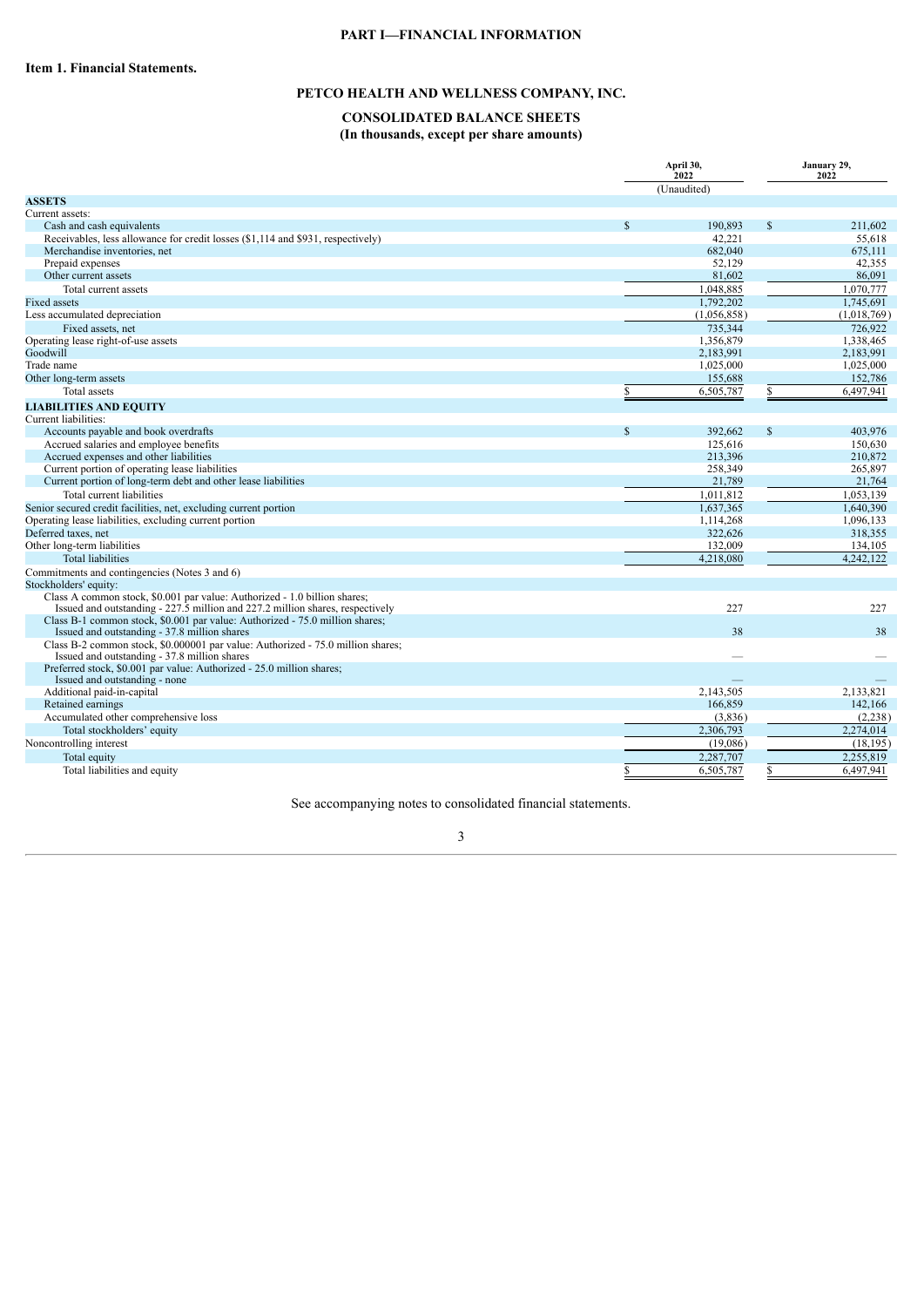### **CONSOLIDATED STATEMENTS OF OPERATIONS (In thousands, except per share amounts) (Unaudited)**

<span id="page-4-0"></span>

|                                                          |             | Thirteen weeks ended |             |                   |  |  |
|----------------------------------------------------------|-------------|----------------------|-------------|-------------------|--|--|
|                                                          |             | April 30,<br>2022    |             |                   |  |  |
| Net sales                                                | $\mathbf S$ | 1,475,991            | $\mathbf S$ | 2021<br>1,414,994 |  |  |
| Cost of sales                                            |             | 868,317              |             | 818,009           |  |  |
| Gross profit                                             |             | 607,674              |             | 596,985           |  |  |
| Selling, general and administrative expenses             |             | 557,735              |             | 549,236           |  |  |
| Operating income                                         |             | 49,939               |             | 47,749            |  |  |
| Interest income                                          |             | (20)                 |             | (21)              |  |  |
| Interest expense                                         |             | 19,634               |             | 20,529            |  |  |
| Loss on extinguishment and modification of debt          |             |                      |             | 20,838            |  |  |
| Other non-operating income                               |             | (314)                |             |                   |  |  |
| Income before income taxes and income                    |             |                      |             |                   |  |  |
| from equity method investees                             |             | 30,639               |             | 6,403             |  |  |
| Income tax expense                                       |             | 10.000               |             | 2,679             |  |  |
| Income from equity method investees                      |             | (3,163)              |             | (2, 425)          |  |  |
| Net income                                               |             | 23,802               |             | 6,149             |  |  |
| Net loss attributable to noncontrolling interest         |             | (891)                |             | (1, 411)          |  |  |
| Net income attributable to Class A and B-1               |             |                      |             |                   |  |  |
| common stockholders                                      | \$          | 24,693               | \$          | 7,560             |  |  |
| Net income per Class A and B-1 common share:             |             |                      |             |                   |  |  |
| <b>Basic</b>                                             | \$          | 0.09                 | \$          | 0.03              |  |  |
| Diluted                                                  | \$          | 0.09                 | \$          | 0.03              |  |  |
|                                                          |             |                      |             |                   |  |  |
| Weighted average shares used in computing net            |             |                      |             |                   |  |  |
| income per Class A and B-1 common share:<br><b>Basic</b> |             |                      |             |                   |  |  |
|                                                          |             | 265,050              |             | 264,215           |  |  |
| Diluted                                                  |             | 265,701              |             | 265,028           |  |  |

See accompanying notes to consolidated financial statements.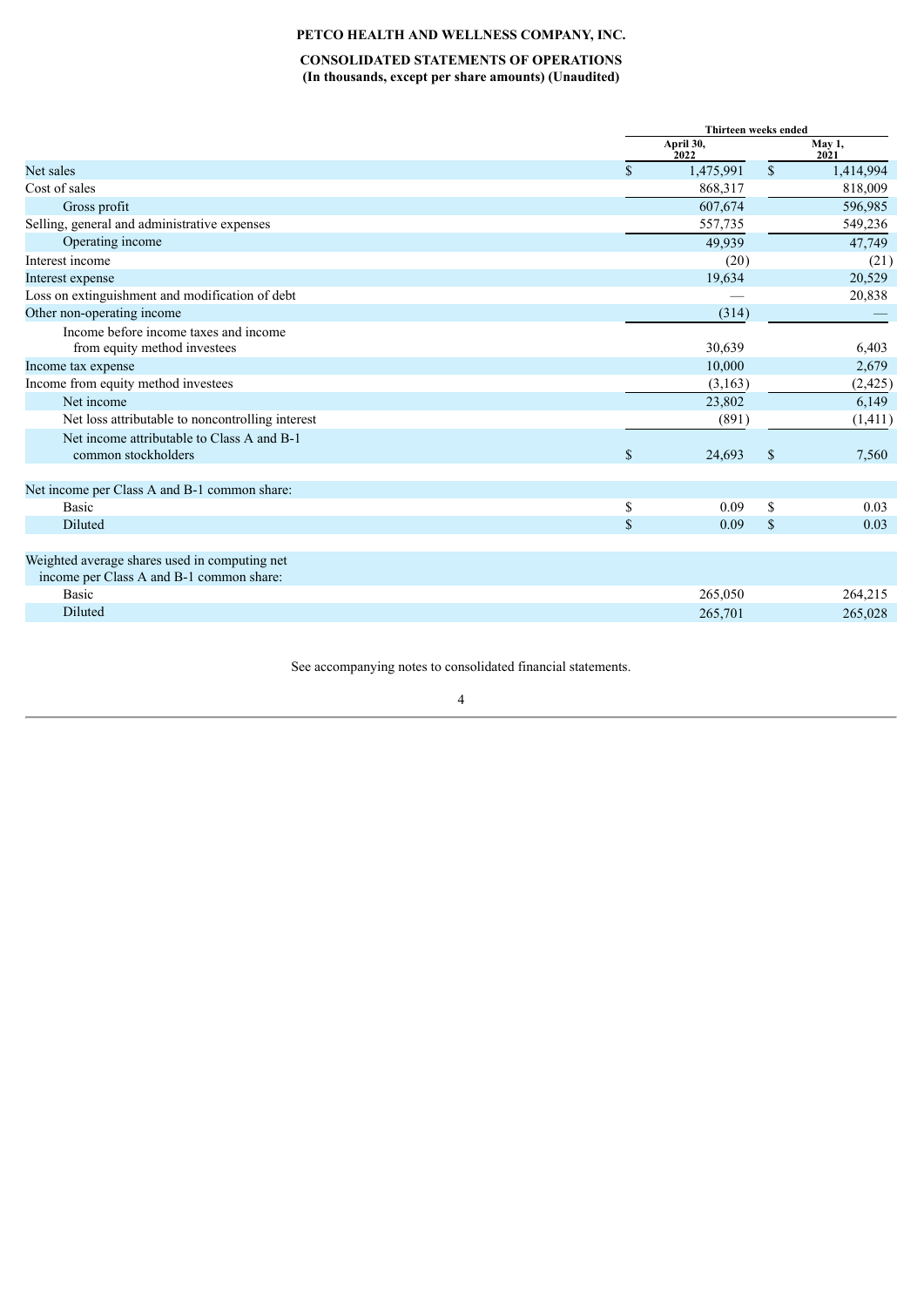### **CONSOLIDATED STATEMENTS OF COMPREHENSIVE INCOME (In thousands) (Unaudited)**

<span id="page-5-0"></span>

|                                                                             | Thirteen weeks ended |          |  |                |  |
|-----------------------------------------------------------------------------|----------------------|----------|--|----------------|--|
|                                                                             | April 30,<br>2022    |          |  | May 1,<br>2021 |  |
| Net income                                                                  |                      | 23,802   |  | 6,149          |  |
| Net loss attributable to noncontrolling interest                            |                      | (891)    |  | (1,411)        |  |
| Net income attributable to Class A and B-1<br>common stockholders           |                      | 24,693   |  | 7,560          |  |
| Other comprehensive loss, net of tax:                                       |                      |          |  |                |  |
| Foreign currency translation adjustment                                     |                      | (1,598)  |  | (786)          |  |
| Total other comprehensive loss, net of tax                                  |                      | (1, 598) |  | (786)          |  |
| Comprehensive income                                                        |                      | 22,204   |  | 5,363          |  |
| Comprehensive loss attributable to noncontrolling<br>interest               |                      | (891)    |  | (1,411)        |  |
| Comprehensive income attributable to Class A and<br>B-1 common stockholders | \$                   | 23,095   |  | 6,774          |  |

See accompanying notes to consolidated financial statements.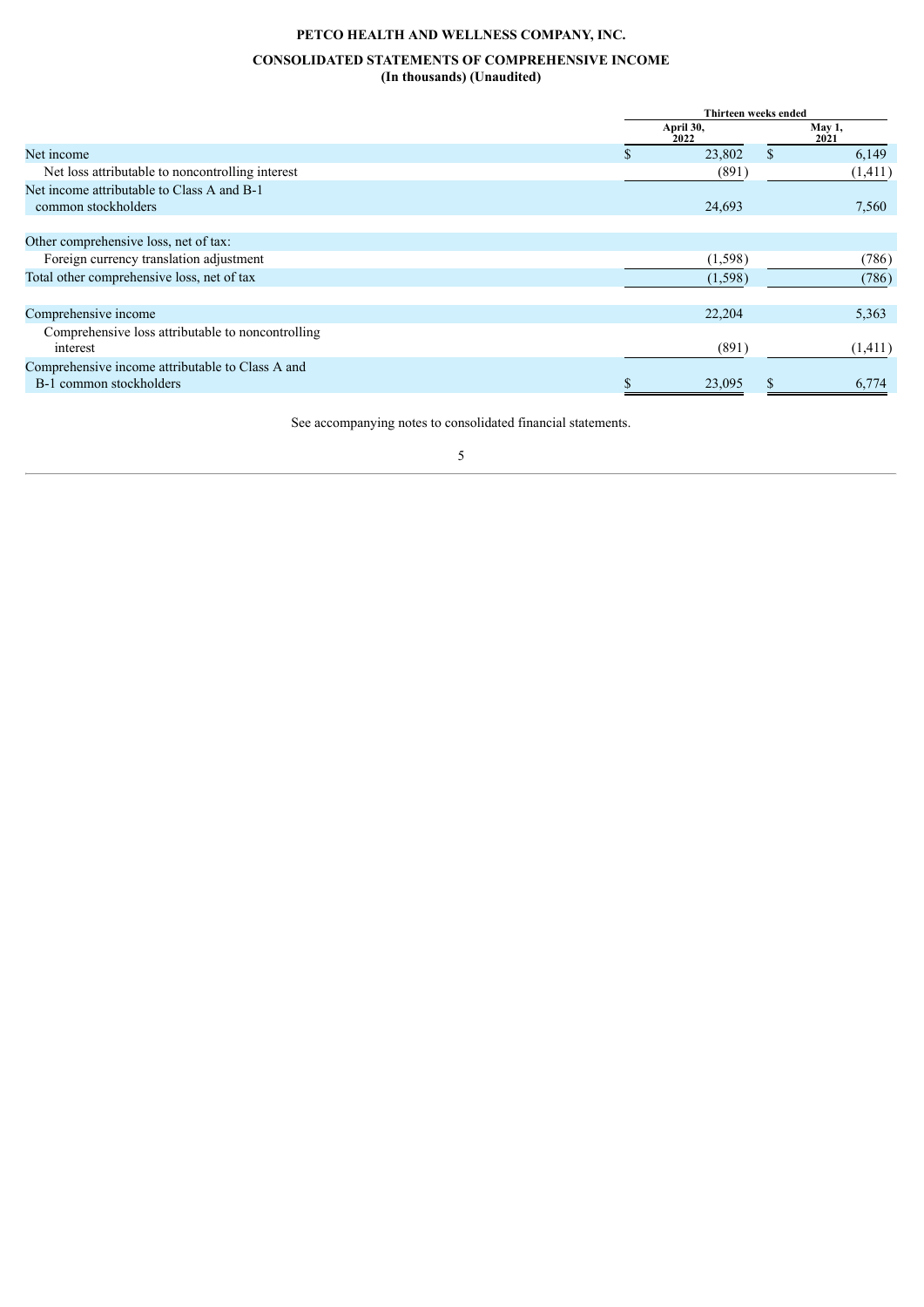### **CONSOLIDATED STATEMENTS OF EQUITY (In thousands) (Unaudited)**

<span id="page-6-0"></span>

|                                                        | <b>Common stock</b>           |                                   |                                   |        |     |                                      |                             |              |                                               |                                         |                            |   |                        |
|--------------------------------------------------------|-------------------------------|-----------------------------------|-----------------------------------|--------|-----|--------------------------------------|-----------------------------|--------------|-----------------------------------------------|-----------------------------------------|----------------------------|---|------------------------|
|                                                        | <b>Class</b><br>A<br>(shares) | <b>Class</b><br>$B-1$<br>(shares) | <b>Class</b><br>$B-2$<br>(shares) | Amount |     | <b>Additional</b><br>paid-in capital | <b>Retained</b><br>earnings |              | Accumulated<br>other<br>comprehensive<br>loss | <b>Total</b><br>stockholders'<br>equity | Noncontrolling<br>interest |   | <b>Total</b><br>equity |
| <b>Balance at January 29, 2022</b>                     | 227,187                       | 37,791                            | 37,791                            |        | 265 | 2,133,821                            | 142,166                     | <sup>S</sup> | (2, 238)                                      | 2,274,014                               | (18, 195)                  | S | 2,255,819              |
| Equity-based compensation expense<br>(Note 5)          |                               |                                   |                                   |        |     | 12,055                               | -                           |              |                                               | 12,055                                  |                            |   | 12,055                 |
| Net income                                             |                               |                                   |                                   |        |     | $\overline{\phantom{m}}$             | 24,693                      |              | $\qquad \qquad -$                             | 24,693                                  | (891)                      |   | 23,802                 |
| Foreign currency translation<br>adjustment, net of tax |                               |                                   |                                   |        |     |                                      | -                           |              | (1,598)                                       | (1,598)                                 | —                          |   | (1, 598)               |
| Issuance of common stock,<br>net of tax withholdings   | 291                           |                                   |                                   |        |     | (2, 371)                             |                             |              |                                               | (2,371)                                 |                            |   | (2,371)                |
| Balance at April 30, 2022                              | 227,478                       | 37,791                            | 37,791                            |        | 265 | 2,143,505                            | 166,859                     |              | (3, 836)                                      | 2,306,793                               | (19,086)                   |   | 2,287,707              |
|                                                        |                               |                                   | <b>Common stock</b>               |        |     |                                      |                             |              |                                               |                                         |                            |   |                        |
|                                                        | <b>Class</b><br>A<br>(shares) | Class<br>$B-1$<br>(shares)        | <b>Class</b><br>$B-2$<br>(shares) | Amount |     | <b>Additional</b><br>paid-in capital | Accumulated<br>deficit      |              | Accumulated<br>other<br>comprehensive<br>loss | <b>Total</b><br>stockholders'<br>equity | Noncontrolling<br>interest |   | <b>Total</b><br>equity |
| <b>Balance at January 30, 2021</b>                     | 226,424                       | 37,791                            | 37,791                            |        | 264 | 2,092,110                            | (22, 251)                   |              | (1,275)                                       | 2,068,848                               | (13, 583)                  |   | 2,055,265              |
| Equity-based compensation expense<br>(Note 5)          |                               |                                   |                                   |        | -   | 11,604                               |                             |              | $\qquad \qquad$                               | 11,604                                  |                            |   | 11,604                 |
| Net income                                             |                               |                                   |                                   |        |     |                                      |                             |              |                                               | 7,560                                   |                            |   | 6,149                  |
|                                                        |                               | --                                |                                   |        |     | $\hspace{0.1mm}-\hspace{0.1mm}$      | 7,560                       |              | $\qquad \qquad \longleftarrow$                |                                         | (1, 411)                   |   |                        |
| Foreign currency translation<br>adjustment, net of tax |                               |                                   |                                   |        |     |                                      | $\overline{\phantom{0}}$    |              | (786)                                         | (786)                                   |                            |   | (786)                  |
| Issuance of restricted stock awards                    | 55                            | –                                 |                                   |        | _   | _                                    |                             |              | $\overline{\phantom{a}}$                      | –                                       | $\overline{\phantom{0}}$   |   | $\sim$                 |

See accompanying notes to consolidated financial statements.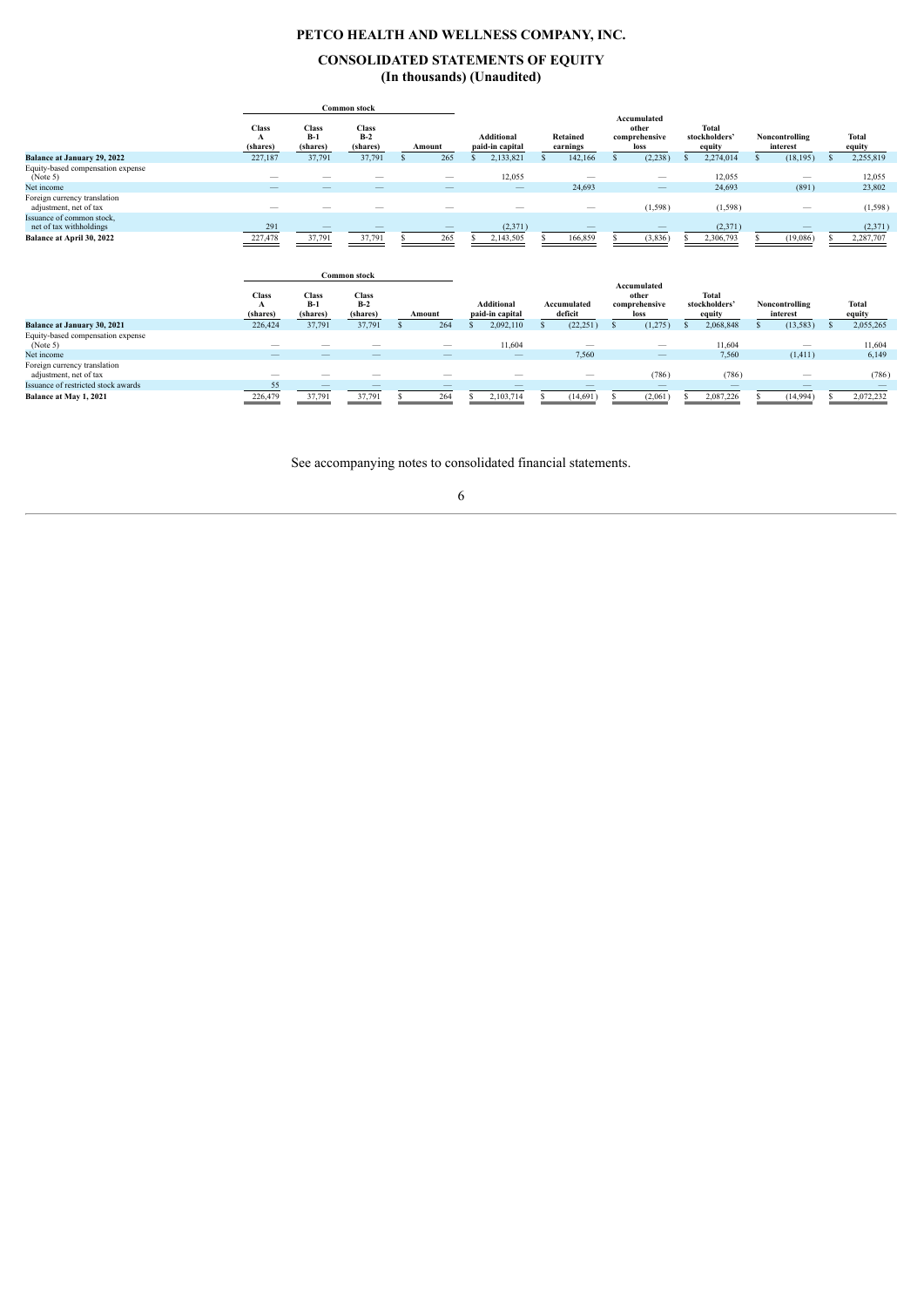### **CONSOLIDATED STATEMENTS OF CASH FLOWS (In thousands) (Unaudited)**

<span id="page-7-0"></span>

|                                                                                      |                    | Thirteen weeks ended     |    |                |
|--------------------------------------------------------------------------------------|--------------------|--------------------------|----|----------------|
|                                                                                      |                    | April 30,<br>2022        |    | May 1,<br>2021 |
| Cash flows from operating activities:                                                |                    |                          |    |                |
| Net income                                                                           | \$                 | 23,802                   | \$ | 6,149          |
| Adjustments to reconcile net income to net cash provided by operating<br>activities: |                    |                          |    |                |
| Depreciation and amortization                                                        |                    | 46,967                   |    | 41,607         |
| Amortization of debt discounts and issuance costs                                    |                    | 1,224                    |    | 2,165          |
| Provision for deferred taxes                                                         |                    | 4,832                    |    | 1.708          |
| Equity-based compensation                                                            |                    | 12,222                   |    | 11,604         |
| Impairments, write-offs and losses on sale of fixed and other assets                 |                    | 162                      |    | 947            |
| Loss on extinguishment and modification of debt                                      |                    |                          |    | 20,838         |
| Income from equity method investees                                                  |                    | (3,163)                  |    | (2, 425)       |
| Non-cash operating lease costs                                                       |                    | 105,249                  |    | 105,188        |
| Other non-operating income                                                           |                    | (314)                    |    |                |
| Changes in assets and liabilities:                                                   |                    |                          |    |                |
| Receivables                                                                          |                    | 13,397                   |    | 3,748          |
| Merchandise inventories                                                              |                    | (6,930)                  |    | (36,008)       |
| Prepaid expenses and other assets                                                    |                    | (9,896)                  |    | (9,140)        |
| Accounts payable and book overdrafts                                                 |                    | (11, 314)                |    | 20,119         |
| Accrued salaries and employee benefits                                               |                    | (16, 478)                |    | (2,483)        |
| Accrued expenses and other liabilities                                               |                    | 11,290                   |    | 66,120         |
| Operating lease liabilities                                                          |                    | (112, 272)               |    | (116,994)      |
| Other long-term liabilities                                                          |                    | (1,259)                  |    | 1,859          |
| Net cash provided by operating activities                                            |                    | 57,519                   |    | 115,002        |
| Cash flows from investing activities:                                                |                    |                          |    |                |
| Cash paid for fixed assets                                                           |                    | (65,910)                 |    | (47, 351)      |
| Net cash used in investing activities                                                |                    | (65,910)                 |    | (47, 351)      |
| Cash flows from financing activities:                                                |                    |                          |    |                |
| Borrowings under long-term debt agreements                                           |                    |                          |    | 1,700,000      |
| Repayments of long-term debt                                                         |                    | (4,250)                  |    | (1,678,111)    |
| Debt refinancing costs                                                               |                    |                          |    | (24, 665)      |
| Payments for finance lease liabilities                                               |                    | (1,022)                  |    | (593)          |
| Proceeds from employee stock purchase plan and stock option exercises                |                    | 1,453                    |    |                |
| Tax withholdings on stock-based awards                                               |                    | (11, 441)                |    |                |
| Payment of offering costs                                                            |                    | $\overline{\phantom{m}}$ |    | (3,844)        |
| Net cash used in financing activities                                                |                    | (15,260)                 |    | (7,213)        |
| Net (decrease) increase in cash, cash equivalents and restricted cash                |                    | (23,651)                 |    | 60,438         |
| Cash, cash equivalents and restricted cash at beginning of year                      |                    | 221,890                  |    | 119,540        |
| Cash, cash equivalents and restricted cash at end of year                            |                    | 198,239                  | \$ | 179,978        |
| Supplemental cash flow disclosures:                                                  |                    |                          |    |                |
| Interest paid, net                                                                   | $\mathcal{S}$      | 17,203                   | \$ | 6,958          |
| Capitalized interest                                                                 | S                  | 55                       | \$ | 47             |
| Income taxes paid                                                                    | $\mathbf{\hat{S}}$ | 669                      | \$ | 218            |
| Supplemental non-cash investing and financing activities disclosure:                 |                    |                          |    |                |
| Accounts payable and accrued expenses for capital expenditures                       | \$                 | 27.083                   | \$ | 23.386         |
|                                                                                      |                    |                          |    |                |

See accompanying notes to consolidated financial statements.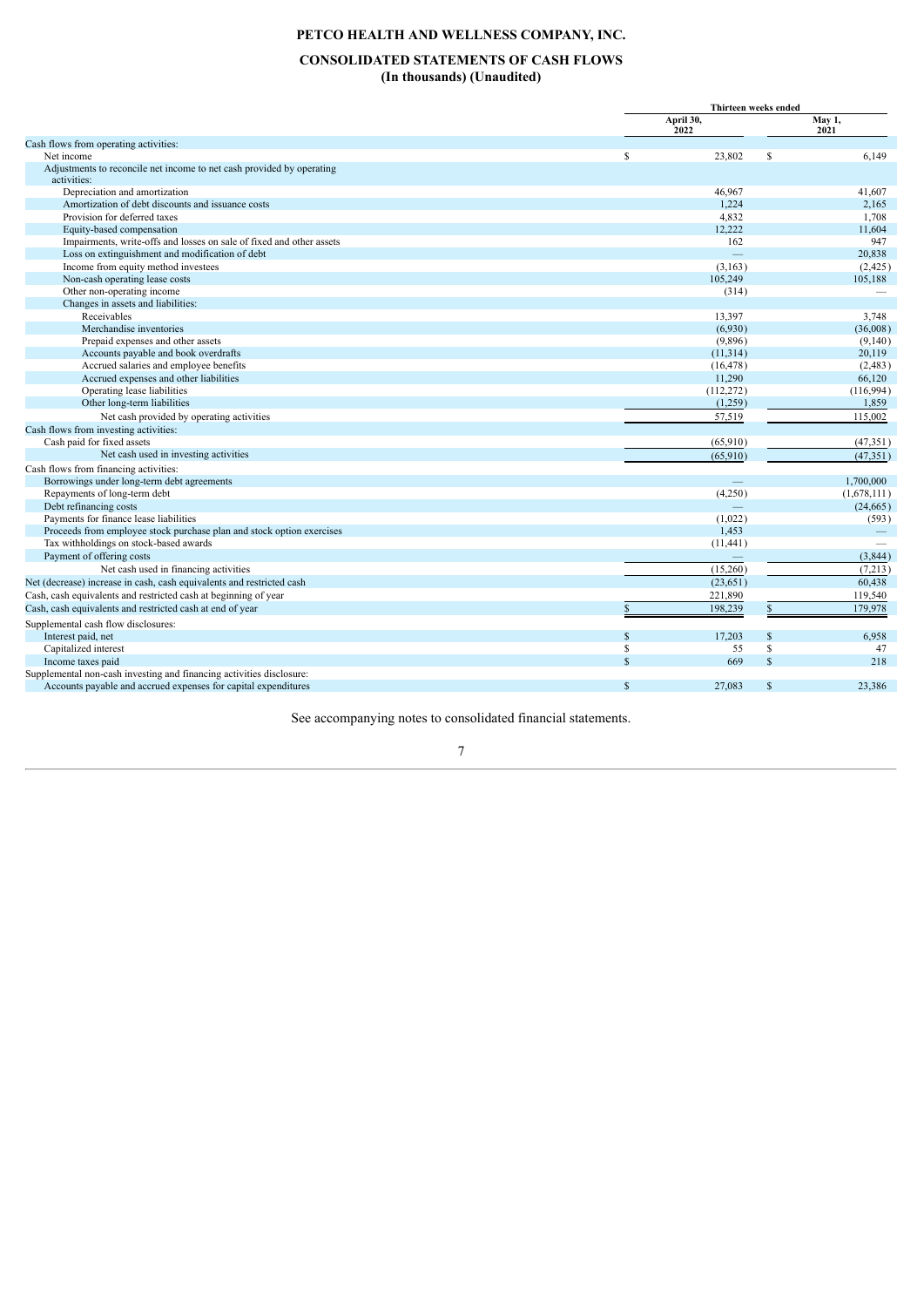### **NOTES TO CONSOLIDATED FINANCIAL STATEMENTS**

### **(Unaudited)**

### <span id="page-8-0"></span>**1. Summary of Significant Accounting Policies**

### *Basis of Presentation*

Petco Health and Wellness Company, Inc. (together with its consolidated subsidiaries, the "Company") is a category-defining health and wellness company focused on improving the lives of pets, pet parents, and its own partners. The Company manages its business as one reportable operating segment.

In the opinion of management, the accompanying consolidated financial statements contain all adjustments necessary for a fair presentation as prescribed by accounting principles generally accepted in the United States ("GAAP"). All adjustments were comprised of normal recurring adjustments, except as noted in these Notes to Consolidated Financial Statements.

There have been no significant changes from the significant accounting policies disclosed in Note 1 of the Notes to Consolidated Financial Statements included in the Company's Annual Report on Form 10-K for the fiscal year ended January 29, 2022.

The accompanying consolidated financial statements have been prepared in accordance with GAAP for interim financial information and the instructions to Form 10-Q and Article 10 of Regulation S-X. Accordingly, they do not include all of the information and footnotes required by GAAP for complete financial statements. Interim financial results are not necessarily indicative of results anticipated for the full year. The accompanying consolidated financial statements and these Notes to Consolidated Financial Statements should be read in conjunction with the audited consolidated financial statements and Notes to Consolidated Financial Statements included in the Company's Annual Report on Form 10-K for the fiscal year ended January 29, 2022, from which the prior year balance sheet information herein was derived.

#### *Veterinary Joint Venture*

As of April 30, 2022, the Company held a 50% investment in a joint venture with a domestic partner to build and operate veterinary clinics in Petco locations. The joint venture was a variable interest entity for which the Company was the primary beneficiary, and accordingly, the joint venture's results of operations and statements of financial position are included in the Company's consolidated financial statements. In May 2022, the Company completed the purchase of the remaining 50% of the issued and outstanding membership interests of the joint venture, which is now a wholly owned subsidiary of the Company, for cash consideration of \$35.0 million. Direct transaction costs related to this purchase were not material.

#### *Use of Estimates*

The preparation of these consolidated financial statements in conformity with GAAP requires management to make estimates and assumptions that affect the reported amounts of assets and liabilities, disclosure of contingent assets and liabilities at the date of the consolidated financial statements and the reported amounts of revenues and expenses during the reporting periods. These estimates are based on information that is currently available and on various other assumptions that are believed to be reasonable under the circumstances. Actual results could vary from those estimates under different assumptions or conditions.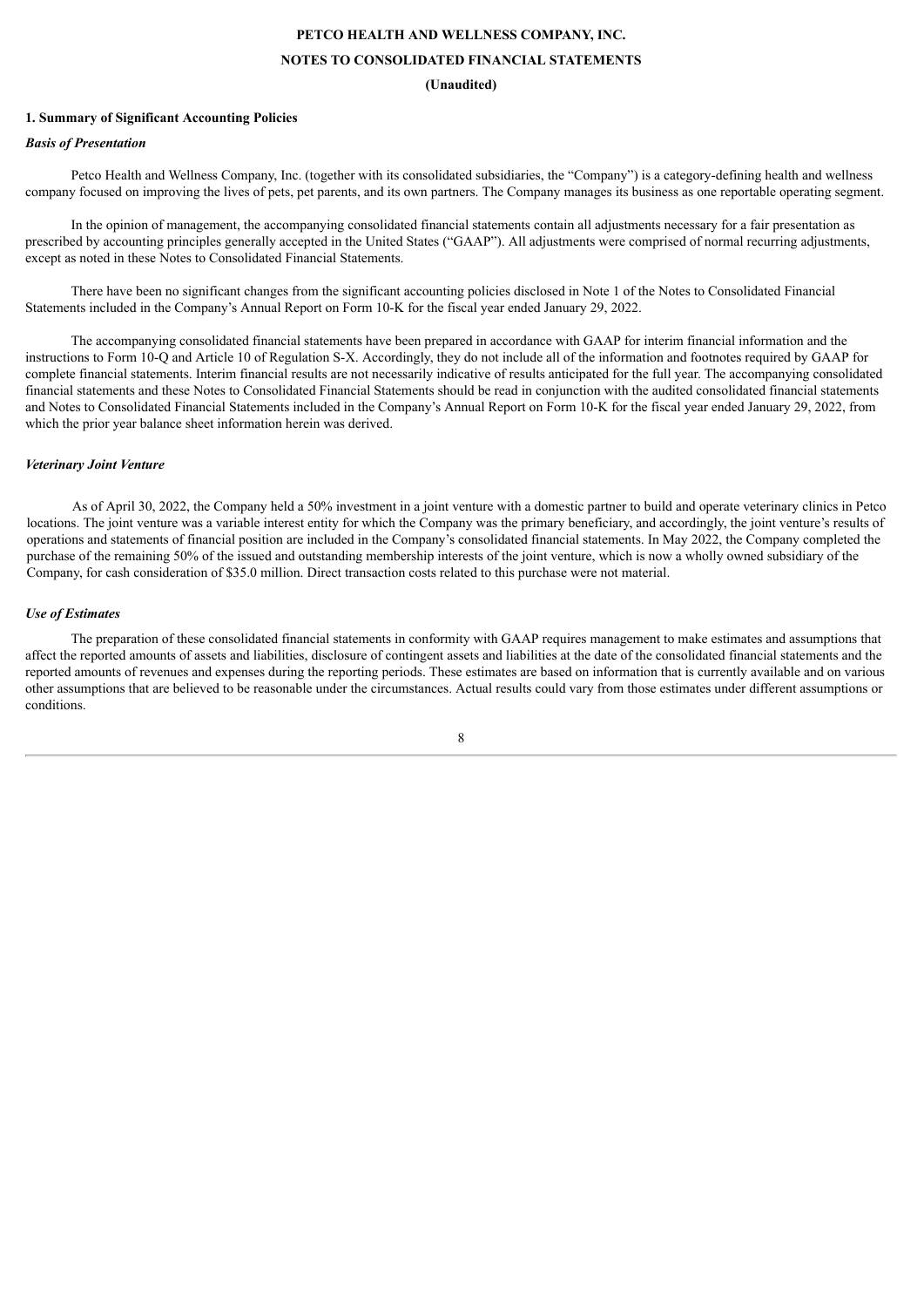### *Cash and Cash Equivalents*

The following table provides a reconciliation of cash, cash equivalents and restricted cash reported in the consolidated balance sheets to the total amounts reported in the consolidated statements of cash flows (in thousands).

|                                                     | April 30,<br>2022 |         |  | January 29,<br>2022 |
|-----------------------------------------------------|-------------------|---------|--|---------------------|
| Cash and cash equivalents                           |                   | 190.893 |  | 211.602             |
| Restricted cash included in other current assets    |                   | 7.346   |  | 10.288              |
| Total cash, cash equivalents and restricted cash in |                   |         |  |                     |
| the statement of cash flows                         |                   | 198.239 |  | 221.890             |

### *Recent Accounting Pronouncements*

In March 2020, the Financial Accounting Standards Board ("FASB") issued Accounting Standards Update No. 2020-04 – Reference Rate Reform (Topic 848): Facilitation of the Effects of Reference Rate Reform on Financial Reporting, which provides optional expedients and exceptions for applying GAAP to contract modifications, hedging relationships, and other transactions affected by the anticipated transition from LIBOR. As a result of the reference rate reform initiative, certain widely used reference rates such as LIBOR are expected to be discontinued. The guidance is designed to simplify how entities account for contracts, such as receivables, debt, leases, derivative instruments and hedging, that are modified to replace LIBOR or other benchmark interest rates with new rates. The guidance is effective upon issuance and may be applied through December 31, 2022. The Company is currently evaluating the impact of this accounting standard, but does not expect it to have a material impact on the consolidated financial statements and related disclosures.

### **2. Revenue Recognition**

Net sales by product type and services were as follows (in thousands):

| Thirteen weeks ended |                   |  |                |  |  |  |
|----------------------|-------------------|--|----------------|--|--|--|
|                      | April 30,<br>2022 |  | May 1.<br>2021 |  |  |  |
|                      | 685,930           |  | 595,132        |  |  |  |
|                      | 599,179           |  | 658,172        |  |  |  |
|                      | 190.882           |  | 161,690        |  |  |  |
|                      | 1.475.991         |  | 414,994        |  |  |  |
|                      |                   |  |                |  |  |  |

#### **3. Senior Secured Credit Facilities**

The Company previously had a senior secured term loan facility (the "Amended Term Loan Facility"), which was fully repaid on March 4, 2021, and a senior secured asset-based revolving credit facility (the "Amended Revolving Credit Facility"), which was terminated on March 4, 2021. On March 4, 2021, the Company entered into a \$1,700.0 million secured term loan facility maturing on March 4, 2028 (the "First Lien Term Loan") and a secured asset-based revolving credit facility with availability of up to \$500.0 million, subject to a borrowing base, maturing on March 4, 2026 (the "ABL Revolving Credit Facility").

As of April 30, 2022, the Company was in compliance with its covenants under the First Lien Term Loan and the ABL Revolving Credit Facility.

#### *Term Loan Facilities*

On March 4, 2021, the Company entered into the First Lien Term Loan and repaid all outstanding principal and interest on the Amended Term Loan Facility. Interest on the First Lien Term Loan is based on, at the Company's option, either a base rate or Adjusted LIBOR, subject to a 0.75% floor, payable upon maturity of the LIBOR contract, in either case, plus the applicable rate. The base rate is the greater of the bank prime rate, federal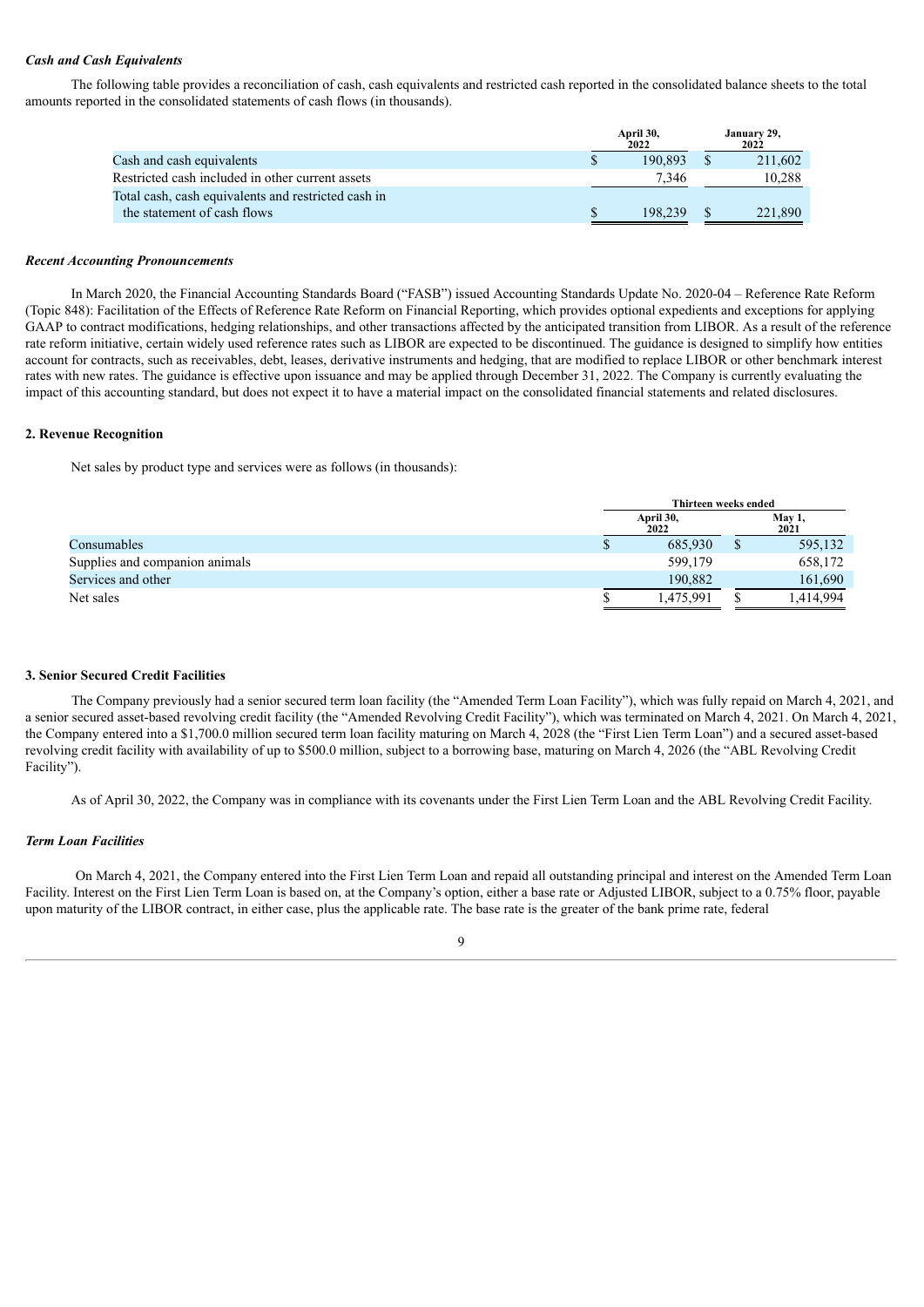funds effective rate plus 0.5% or Adjusted LIBOR plus 1.0%. The applicable rate is 2.25% per annum for a base rate loan or 3.25% per annum for an Adjusted LIBOR loan. Principal and interest payments commenced on June 30, 2021. Principal payments are \$4.25 million quarterly.

In connection with the March 4, 2021 transaction described above, the Company recognized a loss on debt extinguishment and modification of \$19.6 million on the term loan facilities, which consisted of a \$6.5 million write-off of unamortized debt discount and issuance costs on the Amended Term Loan Facility and \$13.1 million of third-party expenses.

Fees relating to the Company's entry into the First Lien Term Loan consisted of arranger fees and other third-party expenses. Of those fees, \$3.2 million was capitalized as debt issuance costs, along with \$4.3 million of original issue discount. The remaining portion of original issue discount and debt issuance costs of the Amended Term Loan Facility previously capitalized is being amortized over the contractual term of the First Lien Term Loan to interest expense using the effective interest rate in effect on the date of issuance, as these amounts represent the portion that was not substantially modified.

As of April 30, 2022, the outstanding principal balance of the First Lien Term Loan was \$1,683.0 million (\$1,658.8 million, net of the unamortized discount and debt issuance costs). As of January 29, 2022, the outstanding principal balance of the First Lien Term Loan was \$1,687.3 million (\$1,662.1 million, net of the unamortized discount and debt issuance costs). The weighted average interest rate on the borrowings outstanding was 4.3% and 4.1% as of April 30, 2022 and January 29, 2022, respectively. Debt issuance costs are being amortized over the contractual term to interest expense using the effective interest rate in effect at issuance. As of April 30, 2022 and January 29, 2022, the estimated fair value of the First Lien Term Loan was approximately \$1,662.0 million and \$1,687.3 million, respectively, based upon Level 2 fair value hierarchy inputs.

#### *Revolving Credit Facilities*

On March 4, 2021, the Company entered into the ABL Revolving Credit Facility and terminated the Amended Revolving Credit Facility. The ABL Revolving Credit Facility has availability up to \$500.0 million, subject to a borrowing base.

Fees relating to the Company's entry into the ABL Revolving Credit Facility consisted of arranger fees and other third-party expenses. Of those fees, \$4.1 million was capitalized as debt issuance costs. Unamortized debt issuance costs of \$1.2 million were written off and recognized as a loss on debt extinguishment and modification in connection with this transaction. The remaining portion of debt issuance costs of the Amended Revolving Credit Facility previously capitalized is being amortized over the contractual term of the ABL Revolving Credit Facility as these amounts represent the portion that was not substantially modified.

As of April 30, 2022 and January 29, 2022, no amounts were outstanding under the ABL Revolving Credit Facility. At April 30, 2022, \$438.8 million was available under the ABL Revolving Credit Facility, which is net of \$61.2 million of outstanding letters of credit issued in the normal course of business and no borrowing base reduction for a shortfall in qualifying assets. Unamortized debt issuance costs of \$4.5 million relating to the ABL Revolving Credit Facility were outstanding and were being amortized using the straight-line method over the remaining term of the agreement as of April 30, 2022. Unamortized debt issuance costs of \$4.7 million relating to the ABL Revolving Credit Facility were outstanding and were being amortized using the straightline method over the remaining term of the agreement as of January 29, 2022.

The ABL Revolving Credit Facility has availability up to \$500.0 million and a \$150.0 million letter of credit sub-facility. The availability is limited to a borrowing base, which allows borrowings of up to 90% of eligible accounts receivable plus 90% of the net orderly liquidation value of eligible inventory plus up to \$50.0 million of qualified cash of the Company to which the Company and guarantors have no access, less reserves as determined by the administrative agent. Letters of credit reduce the amount available to borrow under the ABL Revolving Credit Facility by their face value.

Interest on the ABL Revolving Credit Facility is based on, at the Company's option, either the base rate or Adjusted LIBOR subject to a floor of 0%, in either case, plus an applicable margin. The applicable margin is currently equal to 25 basis points in the case of base rate loans and 125 basis points in the case of Adjusted LIBOR loans.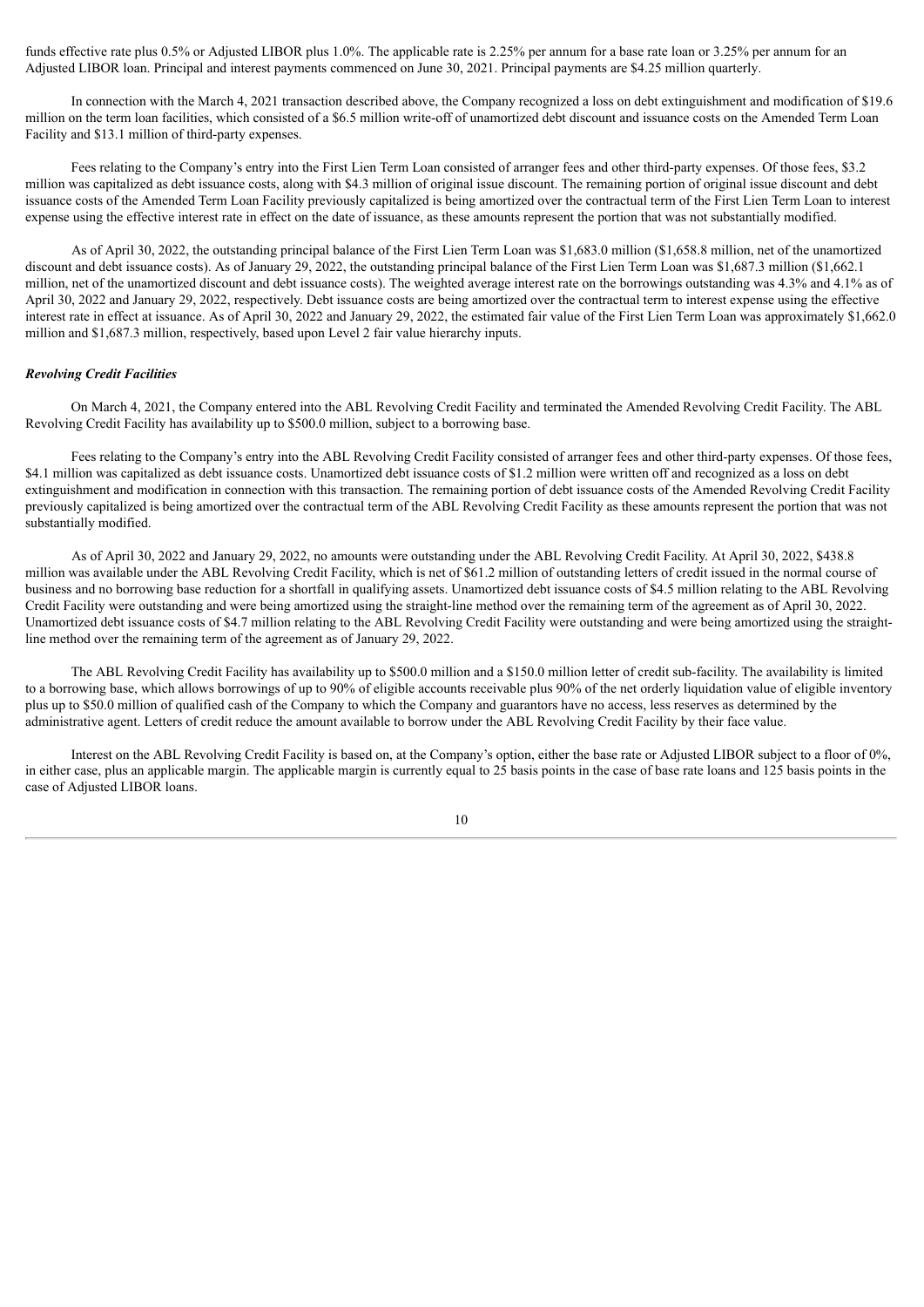The applicable margin is adjusted quarterly based on the average historical excess availability as a percentage of the Line Cap, which represents the lesser of the aggregate ABL Revolving Credit Facility and the borrowing base, as follows:

|                                                          | Applicable<br><b>Margin</b> for<br>Adjusted<br><b>LIBOR</b> | Applicable<br>Margin<br>for Base Rate |
|----------------------------------------------------------|-------------------------------------------------------------|---------------------------------------|
| <b>Average Historical Excess Availability</b>            | Loans                                                       | Loans                                 |
| Less than $33.3\%$ of the Line Cap                       | 1.75%                                                       | $0.75\%$                              |
| Less than 66.7% but greater than or equal to $33.3\%$ of |                                                             |                                       |
| the Line Cap                                             | $1.50\%$                                                    | $0.50\%$                              |
| Greater than or equal to 66.7% of the Line Cap           | 1.25%                                                       | $0.25\%$                              |

The ABL Revolving Credit Facility is subject to an unused commitment fee. If the actual daily utilized portion exceeds 50%, the unused commitment fee is 0.25%. Otherwise, the unused commitment fee is 0.375% and is not dependent upon excess availability.

#### **4. Fair Value Measurements**

### *Assets and Liabilities Measured on a Recurring Basis*

The following table presents information about assets and liabilities that are measured at fair value on a recurring basis and indicate the fair value hierarchy of the valuation techniques utilized to determine such fair value (in thousands):

|                                          | <b>April 30, 2022</b> |                                 |  |                   |  |                |  |  |
|------------------------------------------|-----------------------|---------------------------------|--|-------------------|--|----------------|--|--|
|                                          | <b>Level 1</b>        |                                 |  | <b>Level 2</b>    |  | <b>Level 3</b> |  |  |
| Assets (liabilities):                    |                       |                                 |  |                   |  |                |  |  |
| Money market mutual funds                |                       | 143.695                         |  | $\hspace{0.05cm}$ |  |                |  |  |
| Investments of officers' life insurance  |                       | $\hspace{0.1mm}-\hspace{0.1mm}$ |  | 13.080            |  |                |  |  |
| Non-qualified deferred compensation plan |                       | $\hspace{0.05cm}$               |  | (18, 151)         |  |                |  |  |
| Investment in Rover Group, Inc.          |                       | 33,133                          |  |                   |  |                |  |  |

|                                          | <b>January 29, 2022</b> |                          |  |           |  |                |
|------------------------------------------|-------------------------|--------------------------|--|-----------|--|----------------|
|                                          |                         | <b>Level 1</b>           |  | Level 2   |  | <b>Level 3</b> |
| Assets (liabilities):                    |                         |                          |  |           |  |                |
| Money market mutual funds                |                         | 167.277                  |  |           |  |                |
| Investments of officers' life insurance  |                         |                          |  | 14.575    |  |                |
| Non-qualified deferred compensation plan |                         | $\overline{\phantom{a}}$ |  | (17, 453) |  |                |
| Investment in Rover Group, Inc.          |                         | 32.819                   |  |           |  |                |

The fair value of money market mutual funds is based on quoted market prices, such as quoted net asset values published by the fund as supported in an active market. Money market mutual funds included in the Company's cash and cash equivalents were \$137.7 million and \$158.0 million as of April 30, 2022 and January 29, 2022, respectively. Also included in the Company's money market mutual funds balances were \$6.0 million and \$9.3 million as of April 30, 2022 and January 29, 2022, respectively, which relate to the Company's restricted cash, and are included in other current assets in the consolidated balance sheets.

The Company maintains a deferred compensation plan for key executives and other members of management, which is funded by investments in officers' life insurance. The fair value of this obligation is based on participants' elected investments, which reflect the closing market prices of similar assets.

The Company previously held an equity investment, in the form of multiple series of preferred stock, in A Place for Rover, Inc., an online marketplace for pet care, which was historically accounted for as an equity security without a readily determinable fair value. In July 2021, A Place for Rover, Inc. completed a business combination with Nebula Caravel Acquisition Corp., a publicly-traded special purpose acquisition company. The combined entity was renamed to Rover Group, Inc. ("Rover"), and the Company's equity investment was converted into shares of Rover Class A common stock. In September 2021, the Company received additional shares of Rover Class A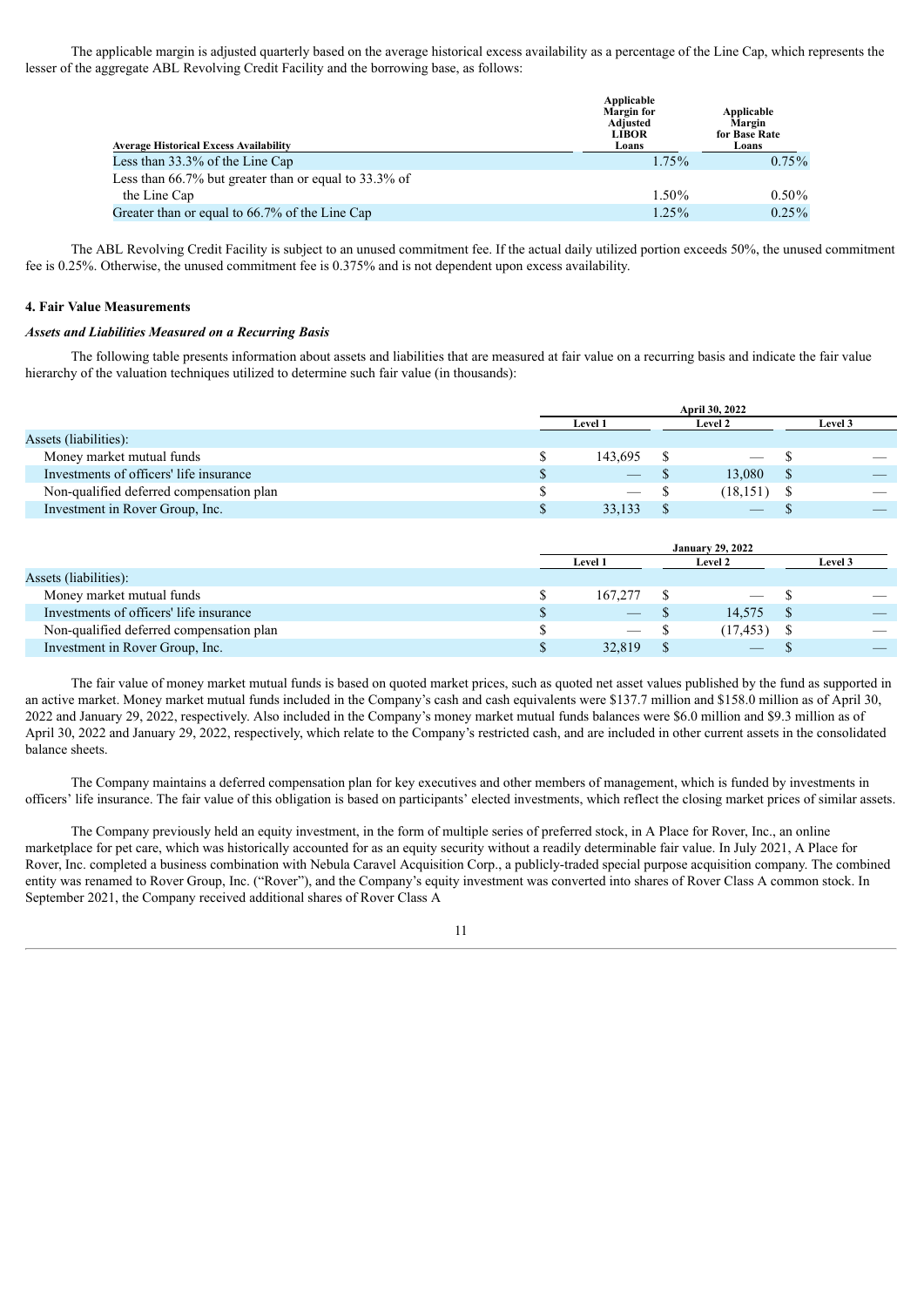common stock in accordance with certain earnout provisions from the July 2021 business combination. The Company now remeasures the fair value of its investment on a quarterly basis, and the resulting gains or losses are included in other non-operating income in the consolidated statements of operations. On November 23, 2021, the Company completed the sale of approximately 11% of its Rover Class A common stock for net proceeds of \$6.1 million in cash as part of its participation in an underwritten secondary offering by certain Rover shareholders.

During the thirteen week period ended April 30, 2022, the Company amended a collaboration agreement with a vendor, and as part of the amendment the Company was granted a right to receive equity and warrants for common shares of the vendor that is subject to certain performance conditions and other contingencies. The Company evaluated the agreement under FASB Accounting Standards Codification 705-20, Consideration Received from a Vendor, and no consideration was recognized during the thirteen week period ended April 30, 2022.

#### *Assets Measured on a Non-Recurring Basis*

The Company's non-financial assets, which primarily consist of goodwill, other intangible assets, fixed assets and equity and other investments, are reported at carrying value, or at fair value as of the date of the Company's acquisition of Petco Holdings, Inc. LLC on January 26, 2016, and are not required to be measured at fair value on a recurring basis. However, on a periodic basis (at least annually for goodwill and indefinite-lived intangibles or whenever events or changes in circumstances indicate that the carrying value of an asset may not be recoverable), non-financial assets are assessed for impairment. If impaired, the carrying values of the assets are written down to fair value using Level 3 inputs.

There were no triggering events identified and no indication of impairment of the Company's goodwill, indefinite-lived trade name, other intangible assets or equity and other investments during the thirteen week periods ended April 30, 2022 and May 1, 2021. During the thirteen week periods ended April 30, 2022 and May 1, 2021, the Company recorded fixed asset and right-of-use asset impairment charges of \$0.9 million and \$1.1 million, respectively.

### **5. Stockholders' Equity**

#### *Equity-Based Compensation*

Equity-based compensation awards under the Company's current incentive plan (the "2021 Equity Incentive Plan") include restricted stock units ("RSUs," which include performance-based stock units), restricted stock awards ("RSAs"), non-qualified stock options, and other equity compensation awards. The Company also has an employee stock purchase plan ("ESPP").

The Company's controlling parent, Scooby LP, also maintains an incentive plan (the "2016 Incentive Plan") under which it has awarded partnership unit awards to employees, consultants, and non-employee directors of the Company that are restricted profit interests in Scooby LP subject to a distribution threshold ("Series C Units").

The following table summarizes the Company's equity-based compensation expense by award type (in thousands):

|                                         | Thirteen weeks ended |  |        |  |  |
|-----------------------------------------|----------------------|--|--------|--|--|
|                                         | April 30,<br>2022    |  |        |  |  |
| RSUs and RSAs                           | 6,466                |  | 6,471  |  |  |
| Options                                 | 1,808                |  | 2,092  |  |  |
| <b>ESPP</b>                             | 297                  |  | 73     |  |  |
| Other awards                            | 3,651                |  | 2,968  |  |  |
| Total equity-based compensation expense | 12.222               |  | 11,604 |  |  |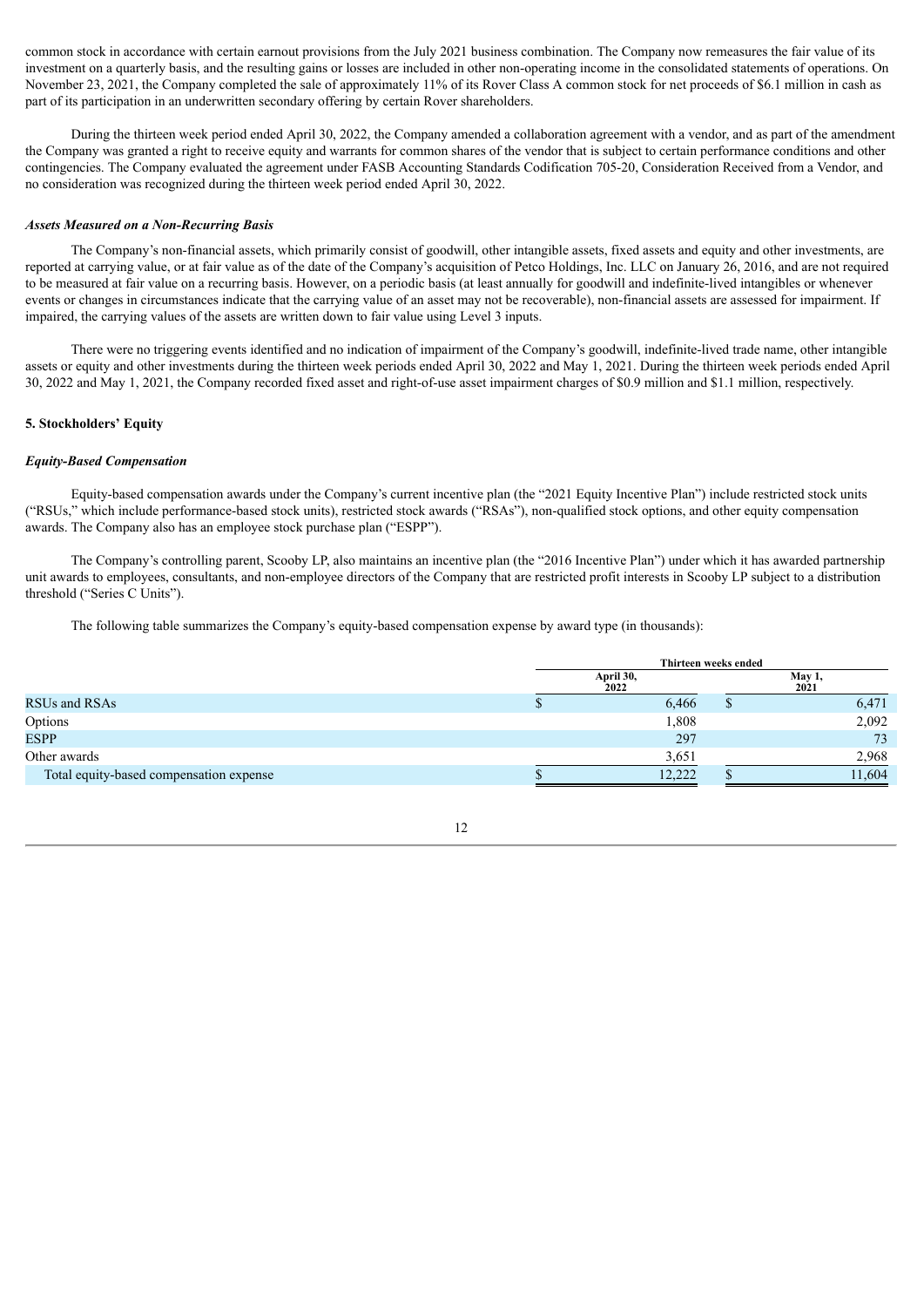Activity under the 2021 Equity Incentive Plan was as follows (shares and dollars in thousands):

|                                                                | <b>RSUs and RSAs</b> |           | Options   |
|----------------------------------------------------------------|----------------------|-----------|-----------|
| Nonvested/outstanding, January 29, 2022                        |                      | 2,587     | 3,327     |
| Granted                                                        |                      | 2,842     | 503       |
| Vested and delivered/exercised                                 |                      | (553)     | (44)      |
| Forfeited/expired                                              |                      | (117)     | (144)     |
| Nonvested/outstanding, April 30, 2022                          |                      | 4.759     | 3,642     |
| Unrecognized compensation expense as of April 30, 2022         |                      | 83,537    | 16,446    |
| Weighted average remaining expense period as of April 30, 2022 |                      | 2.5 years | 2.1 years |

RSA activity has not been material and relates to an RSA of Class A common stock granted to an executive in March 2021. For this grant, 50% of the RSA becomes vested on each of the first two anniversaries of the grant date. Unvested RSAs are not considered participating securities for earnings per share purposes, as any related dividends are forfeitable.

The ESPP allows eligible employees to contribute up to 15% of their base earnings towards purchases of Class A common stock, subject to an annual maximum. The purchase price will be 85% of the lower of (i) the fair market value of the stock on the associated lookback date and (ii) the fair market value of the stock on the last day of the related purchase period.

Series C Unit activity under the 2016 Incentive Plan was as follows (in thousands):

|                               | Units   |
|-------------------------------|---------|
| Outstanding, January 29, 2022 | 207,178 |
| Granted                       |         |
| Forfeited                     | (2,855) |
| Outstanding, April 30, 2022   | 204,323 |
| Vested, April 30, 2022        | 128,837 |

No additional Series C Units have been or will be awarded following the Company's initial public offering. As of April 30, 2022, unrecognized compensation expense related to the unvested portion of Scooby LP's Series C Units was \$15.2 million, which is expected to be recognized over a weighted average period of 2.0 years. In addition to acceleration upon a change in control, a portion of grantees' Series C Units may vest upon certain levels of direct or indirect sales by Scooby LP of the Company's Class A common stock, and all unvested Series C Units will fully accelerate in the event Scooby LP sells 90% of its direct or indirect holdings of the Company's Class A common stock.

### *Earnings (Loss) Per Share*

Potentially dilutive securities include potential Class A common shares related to outstanding stock options, unvested RSUs and RSAs, and the ESPP, calculated using the treasury stock method. The calculation of diluted shares outstanding excludes securities where the combination of the exercise or purchase price (in the case of options and the ESPP) and the associated unrecognized compensation expense is greater than the average market price of Class A common shares because the inclusion of these securities would be anti-dilutive.

There were approximately 3.3 million and 3.6 million potential shares that were anti-dilutive and excluded from the computation of diluted shares outstanding during the thirteen weeks ended April 30, 2022 and May 1, 2021, respectively.

#### **6. Commitments and Contingencies**

The Company is involved in legal proceedings and is subject to other claims and litigation, in each case, arising in the ordinary course of its business. The Company has made accruals with respect to certain of these matters, where appropriate, which are reflected in the Company's consolidated financial statements but are not, individually or in the aggregate, considered material. For other matters, the Company has not made accruals because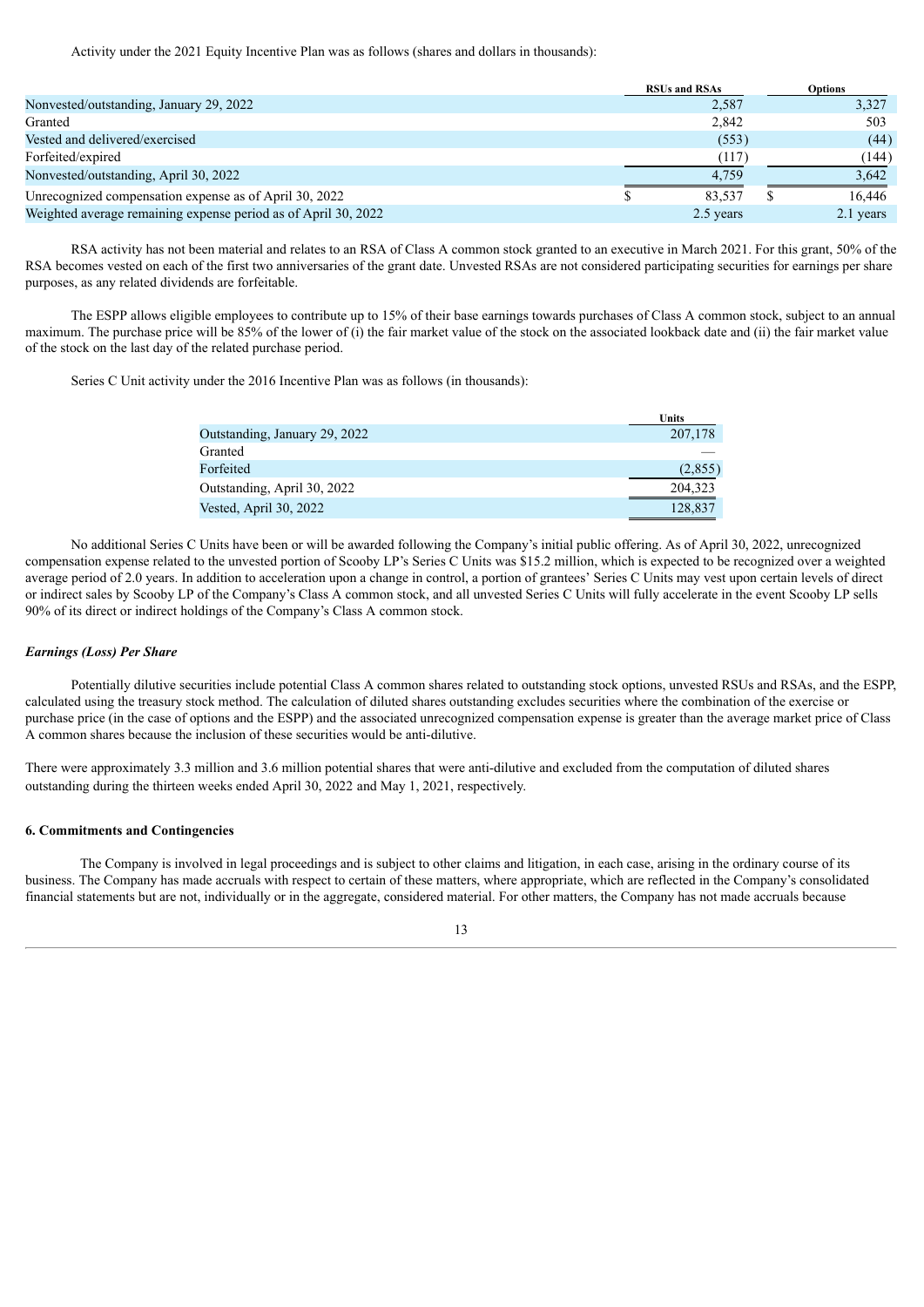management has not yet determined that a loss is probable or because the amount of loss cannot be reasonably estimated. While the ultimate outcome of the matters cannot be determined, the Company currently does not expect that these matters will have a material adverse effect on its consolidated financial statements. The outcome of any litigation is inherently uncertain, however, and if decided adversely to the Company, or if the Company determines that settlement of particular litigation is appropriate, the Company may be subject to liability that could have a material adverse effect on its consolidated financial statements.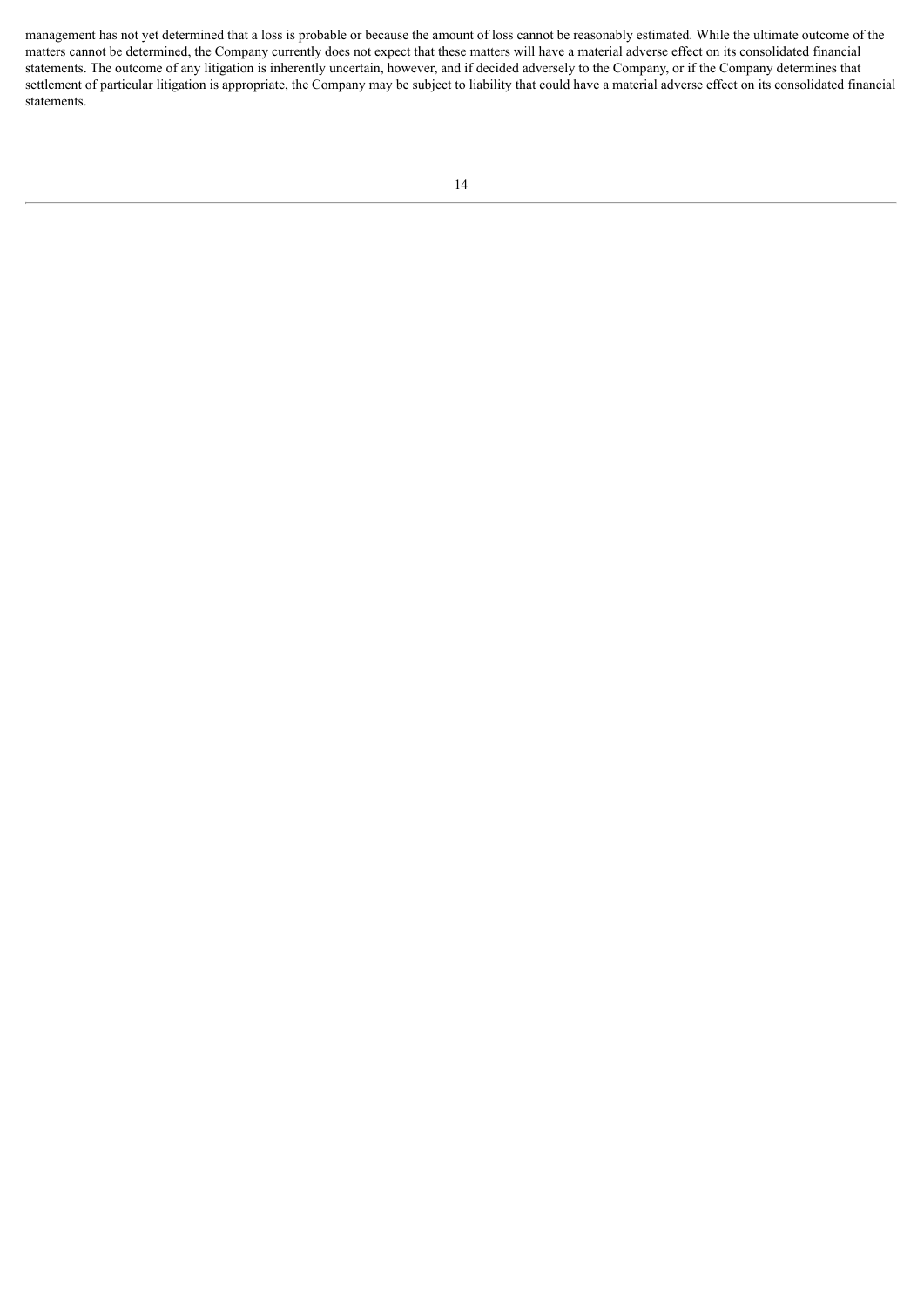#### <span id="page-15-0"></span>**Item 2. Management's Discussion and Analysis of Financial Condition and Results of Operations.**

The following discussion and analysis of our financial condition and results of operations should be read in conjunction with our consolidated financial statements and the accompanying notes included elsewhere in this Quarterly Report on Form 10-Q (this "Form 10-Q"), as well as the corresponding Management's Discussion and Analysis of Financial Condition and Results of Operations contained in our Annual Report on Form 10-K for the fiscal year ended January 29, 2022 (the "2021 Form 10-K"). The discussion and analysis below contains certain forward-looking statements about our business and operations that are subject to the risks, uncertainties, and other factors referred to in Part II, Item 1A, "*Risk Factors*" of this Form 10-Q. These risks, uncertainties, and other factors could cause our actual results to differ materially from those expressed in, or implied by, the forward-looking statements. The risks described in this Form 10-Q and in other documents we file from time to time with the U.S. Securities and Exchange Commission (the "SEC"), including the section entitled "Forward-Looking Statements" in this Form 10-Q, should be carefully reviewed. All amounts herein are unaudited.

#### **Overview**

Founded in 1965, Petco Health and Wellness Company, Inc. ("Petco", the "Company", "we", "our" and "us") is a category-defining health and wellness company focused on improving the lives of pets, pet parents, and our own partners. We have consistently set new standards in pet care while delivering comprehensive pet wellness products, services and solutions, and creating communities that deepen the pet-pet parent bond. In recent years, we have transformed our business from a successful yet traditional retailer to a disruptive, fully integrated, omnichannel provider of holistic pet health and wellness offerings, including premium products, services and veterinary care. Through our integrated ecosystem, we provide our over 24 million total active customers with a comprehensive offering of differentiated products and services to fulfill their pets' health and wellness needs through our more than 1,500 pet care centers in the U.S., Mexico, and Puerto Rico including a growing network of more than 200 in-store veterinary hospitals, our digital channel and our flexible fulfillment options.

Our multichannel, go-to-market strategy integrates our strong digital assets with our nationwide physical footprint to meet the needs of pet parents who are looking for a single source for all their pet's needs. Our e-commerce site and personalized mobile app serve as hubs for pet parents to manage their pets' health, wellness, and merchandise needs, while enabling them to shop wherever, whenever, and however they want. By leveraging our extensive physical network of pet care centers, we are able to offer our comprehensive product and service offering in a localized manner with a meaningful last-mile advantage over much of our competition. The full value of our health and wellness ecosystem is realized for customers through our Vital Care membership program. From the nutrition and supplies pets need each day, to the services that keep them at optimal health, Vital Care makes it easier and more affordable for pet parents to care for their pet's whole health all in one place.

We strive to be a truly unique company, one that is saving and improving millions of pet lives and tangibly improving the lives of pet parents and the partners who work for us, while at the same time executing our differentiated strategy with excellence. In tandem with Petco Love (formerly the Petco Foundation), an independent nonprofit organization, we work with and support thousands of local animal welfare groups across the country and, through instore adoption events, we have helped find homes for more than 6.5 million animals.

Macroeconomic factors, including the prolonged COVID-19 pandemic, inflationary pressures, global supply chain constraints and global economic and geopolitical developments, have varying impacts on our results of operations that are difficult to isolate and quantify. We cannot predict the duration or ultimate severity of these macroeconomic factors or the ultimate impact on the broader economy or our operations and liquidity. Please refer to the risk factors referred to in Part II, Item 1A, "*Risk Factors*" of this Form 10-Q.

In regard to the COVID-19 pandemic, as an essential retailer, all of our pet care centers have remained open, some with limited or suspended services, as we are the grocery store, pharmacy, and doctor's office for many of our nation's pets. The pandemic has influenced certain trends that have favorably impacted our business results to date, with millions of additional new pets welcomed into homes that need to be fed, groomed and vaccinated for years to come, but the possible continued proliferation of COVID-19, and any government response thereto, increases the uncertainty regarding potential economic conditions that could impact our business in the future.

### **How We Assess the Performance of Our Business**

In assessing our performance, we consider a variety of performance and financial measures, including the following: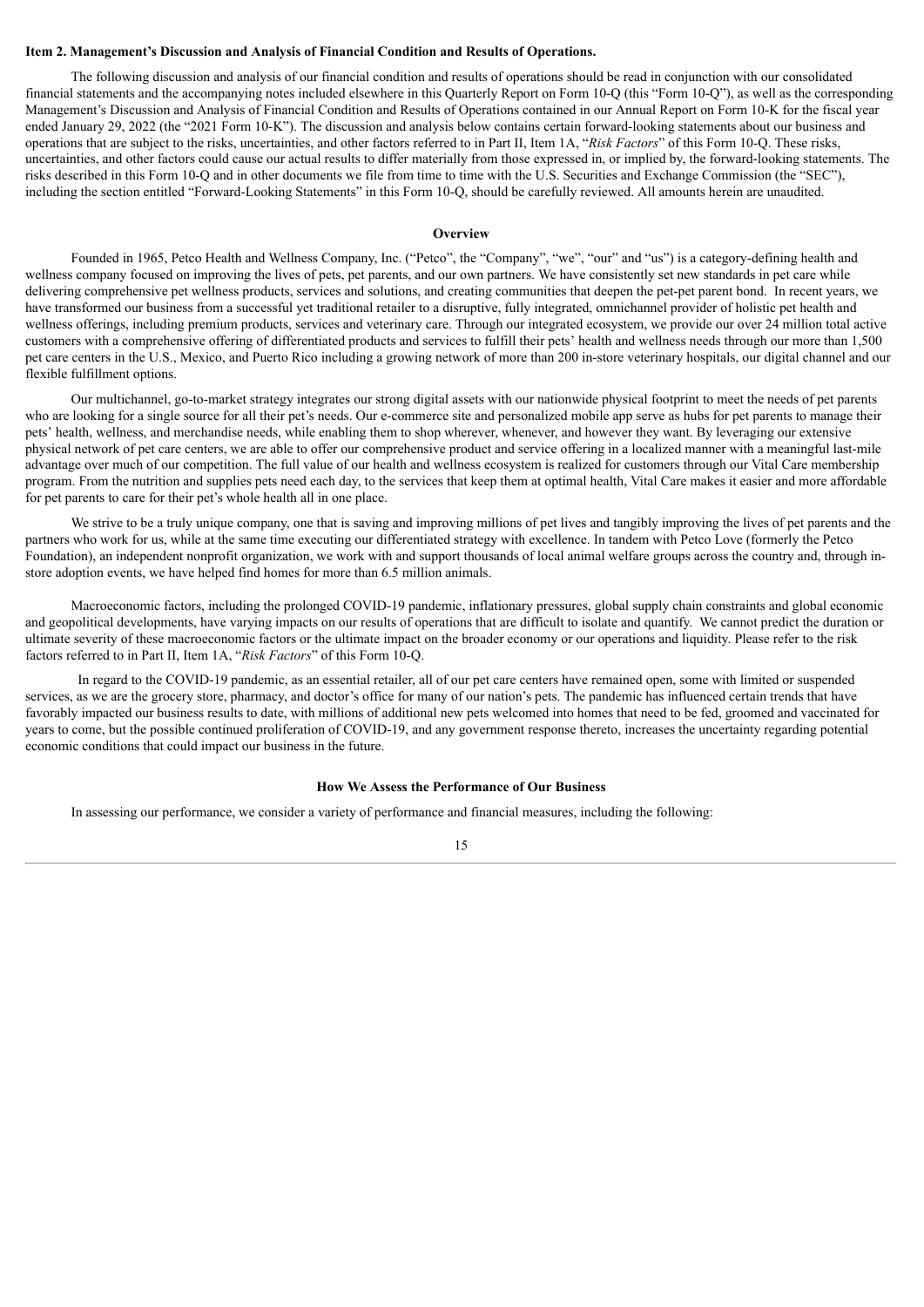### *Comparable Sales*

Comparable sales is an important measure throughout the retail industry and includes both retail and digital sales of products and services. A new location or digital site is included in comparable sales beginning on the first day of the fiscal month following 12 full fiscal months of operation and is subsequently compared to like time periods from the previous year. Relocated pet care centers become comparable pet care centers on the first day of operation if the original pet care center was open longer than 12 full fiscal months. If, during the period presented, a pet care center was closed, sales from that pet care center are included up to the first day of the month of closing. There may be variations in the way in which some of our competitors and other retailers calculate comparable sales. As a result, data in this filing regarding our comparable sales may not be comparable to similar data made available by other retailers.

Comparable sales allow us to evaluate how our overall ecosystem is performing by measuring the change in period-over-period net sales from locations and digital sites that have been open for the applicable period. We intend to improve comparable sales by continuing initiatives aimed to increase customer retention, frequency of visits, and basket size. General macroeconomic and retail business trends are also a key driver of changes in comparable sales.

#### *Non-GAAP Financial Measures*

Management and our board of directors review, in addition to GAAP (as defined herein) measures, certain non-GAAP financial measures, including Adjusted EBITDA and Free Cash Flow, to evaluate our operating performance, generate future operating plans, and make strategic decisions regarding the allocation of capital. Further explanations of these non-GAAP measures, along with reconciliations to their most comparable GAAP measures, are presented below under "Reconciliation of Non-GAAP Financial Measures to GAAP Measures."

#### **Executive Summary**

Our business transformation initiatives, accelerated by an increase in pet ownership and a shift in customer preferences towards products and services focused on health and wellness, have driven strong top and bottom-line growth in our business. Comparing the thirteen weeks ended April 30, 2022 with the thirteen weeks ended May 1, 2021 (unless otherwise noted), we achieved the following results:

- an increase in net sales from \$1.41 billion to \$1.48 billion, representing period-over-period growth of 4.3%;
- comparable sales growth of 5.1%;
- an increase in operating income from \$47.7 million to \$49.9 million, representing period-over-period growth of 4.6%;
- an increase in net income attributable to Class A and B-1 common stockholders from \$7.6 million to \$24.7 million, representing a periodover-period improvement of 226.6%; and
- an increase in Adjusted EBITDA from \$125.7 million to \$132.6 million, representing period-over-period growth of 5.4%.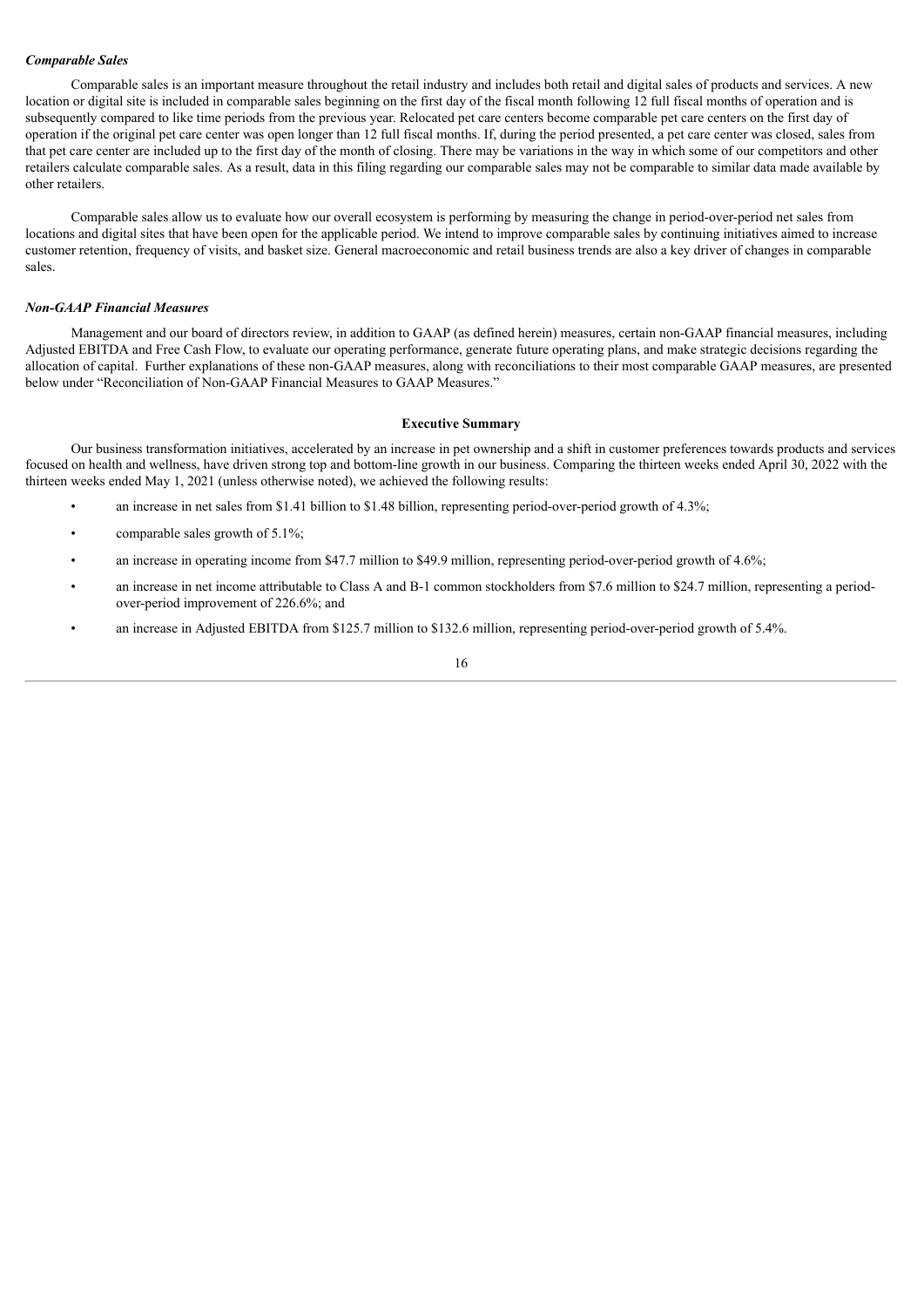## **Results of Operations**

The following tables summarize our results of operations and the percent of net sales of line items included in our consolidated statements of operations (dollars in thousands):

|                                                  |                   | Thirteen weeks ended |                |  |  |
|--------------------------------------------------|-------------------|----------------------|----------------|--|--|
|                                                  | April 30,<br>2022 |                      | May 1,<br>2021 |  |  |
| Net sales                                        | 1,475,991<br>S.   | \$                   | 1,414,994      |  |  |
| Cost of sales                                    | 868,317           |                      | 818,009        |  |  |
| Gross profit                                     | 607,674           |                      | 596,985        |  |  |
| Selling, general and administrative expenses     | 557,735           |                      | 549,236        |  |  |
| Operating income                                 | 49,939            |                      | 47,749         |  |  |
| Interest income                                  | (20)              |                      | (21)           |  |  |
| Interest expense                                 | 19,634            |                      | 20,529         |  |  |
| Loss on extinguishment and modification of debt  |                   |                      | 20,838         |  |  |
| Other non-operating income                       | (314)             |                      |                |  |  |
| Income before income taxes and income            |                   |                      |                |  |  |
| from equity method investees                     | 30,639            |                      | 6,403          |  |  |
| Income tax expense                               | 10,000            |                      | 2,679          |  |  |
| Income from equity method investees              | (3,163)           |                      | (2, 425)       |  |  |
| Net income                                       | 23,802            |                      | 6,149          |  |  |
| Net loss attributable to noncontrolling interest | (891)             |                      | (1,411)        |  |  |
| Net income attributable to Class A and B-1       |                   |                      |                |  |  |
| common stockholders                              | 24,693<br>ъ       | S                    | 7,560          |  |  |

|                                                                   | Thirteen weeks ended |                |
|-------------------------------------------------------------------|----------------------|----------------|
|                                                                   | April 30,<br>2022    | May 1,<br>2021 |
| Net sales                                                         | 100.0%               | $100.0\%$      |
| Cost of sales                                                     | 58.8                 | 57.8           |
| Gross profit                                                      | 41.2                 | 42.2           |
| Selling, general and administrative expenses                      | 37.8                 | 38.8           |
| Operating income                                                  | 3.4                  | 3.4            |
| Interest income                                                   | (0.0)                | (0.0)          |
| Interest expense                                                  | 1.3                  | 1.4            |
| Loss on extinguishment and modification of debt                   |                      | 1.5            |
| Other non-operating income                                        | (0.0)                |                |
| Income before income taxes and income                             |                      |                |
| from equity method investees                                      | 2.1                  | 0.5            |
| Income tax expense                                                | 0.7                  | 0.3            |
| Income from equity method investees                               | (0.2)                | (0.2)          |
| Net income                                                        | 1.6                  | 0.4            |
| Net loss attributable to noncontrolling interest                  | (0.1)                | (0.1)          |
| Net income attributable to Class A and B-1<br>common stockholders | 1.7%                 | $0.5\%$        |
|                                                                   |                      |                |

|                                         | Thirteen weeks ended |  |                |  |
|-----------------------------------------|----------------------|--|----------------|--|
|                                         | April 30,<br>2022    |  | May 1,<br>2021 |  |
| <b>Operational Data:</b>                |                      |  |                |  |
| Comparable sales increase               | $5.1\%$              |  | 28.4%          |  |
| Total pet care centers at end of period | 1,427                |  | 1,453          |  |
| Adjusted EBITDA (in thousands)          | 132.551              |  | 125,746        |  |

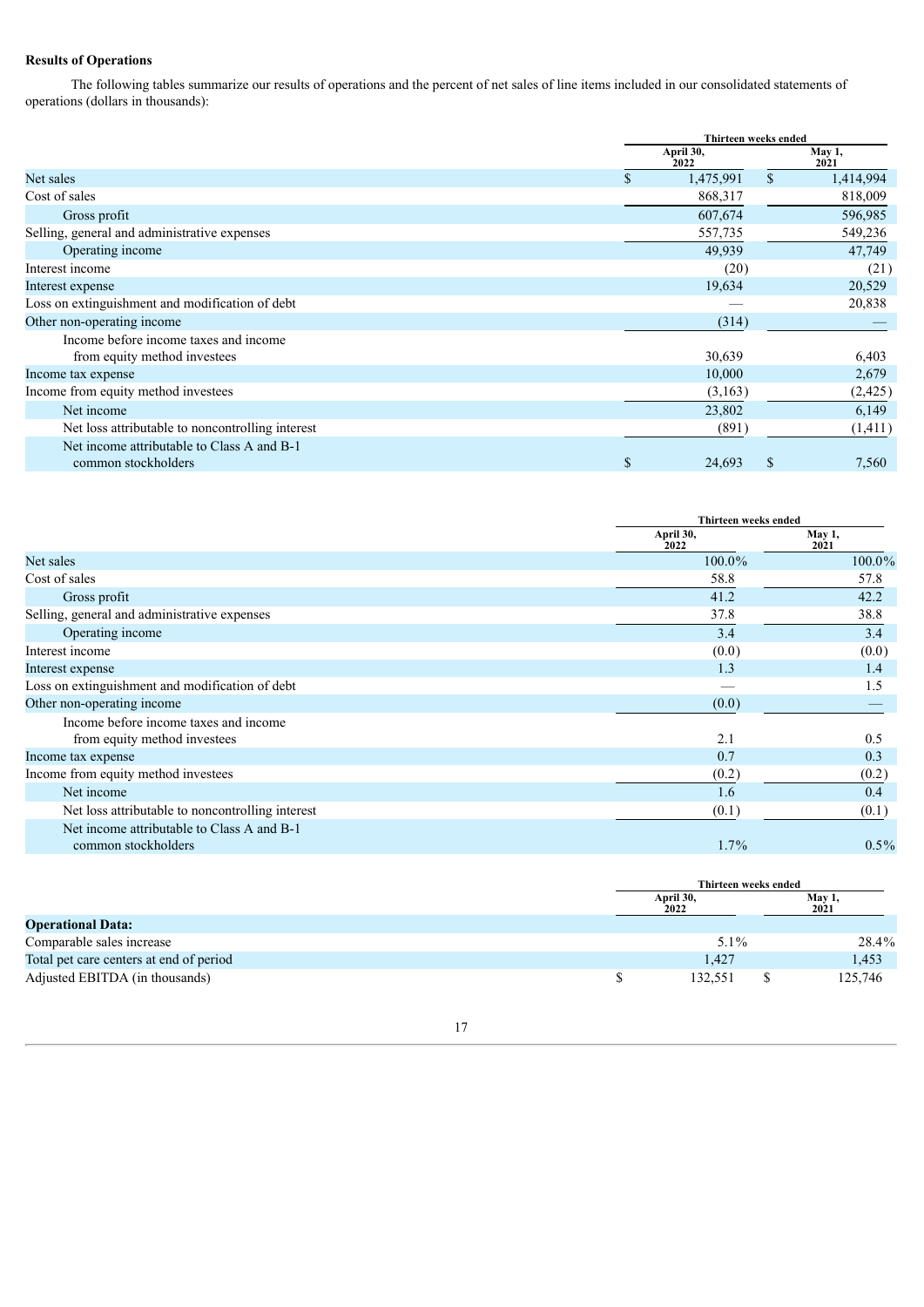### **Thirteen Weeks Ended April 30, 2022 Compared with Thirteen Weeks Ended May 1, 2021**

*Net Sales and Comparable Sales*

|                                | Thirteen weeks ended |  |                |  |           |                         |  |
|--------------------------------|----------------------|--|----------------|--|-----------|-------------------------|--|
| (dollars in thousands)         | April 30,<br>2022    |  | May 1,<br>2021 |  | Change    | $\frac{6}{9}$<br>Change |  |
| Consumables                    | 685,930              |  | 595,132        |  | 90,798    | 15.3%                   |  |
| Supplies and companion animals | 599,179              |  | 658,172        |  | (58, 993) | $(9.0\%)$               |  |
| Services and other             | 190.882              |  | 161.690        |  | 29,192    | 18.1%                   |  |
| Net sales                      | 475,991,ا            |  | 414,994        |  | 60,997    | $4.3\%$                 |  |

Net sales increased \$61.0 million, or 4.3%, to \$1.48 billion in the thirteen weeks ended April 30, 2022 compared to net sales of \$1.41 billion in the thirteen weeks ended May 1, 2021, driven by a 5.1% increase in our comparable sales. Our sales growth period-over-period was driven by our strong execution and differentiated model across digital and in our pet care centers, coupled with an increase in new pet ownership and a resulting increase in sales to meet the needs of these pet parents. Net sales during the thirteen weeks ended April 30, 2022 were impacted by inflation, as we have taken selective pricing actions to offset cost increases on some vendor-supplied product.

The increase in consumables sales between the periods was driven in part by the increase in new pets, our strategic investments in customer acquisition and retention, continued expansion of our product assortment and a shift to more premium consumables. The decrease in supplies and companion animals is due in part to a strong stimulus driven thirteen week period ended May 1, 2021 and a decrease in spending on certain non-essential items. We have experienced some softening in discretionary spend although our total merchandise mix remains strong. The increase in services and other was due in part to the increase in new pets, growth in our membership offerings like Vital Care, and growth in our veterinary hospital business in which we now operate over 200 veterinary hospitals.

For the thirteen weeks ended April 30, 2022, pet care center merchandise delivered growth of 1.6% with strong growth in consumables. E-commerce and digital sales increased 10.5% during the thirteen weeks ended April 30, 2022, driven by strength in our online initiatives such as repeat delivery, BOPUS, ship from store and the mobile app. Services sales, which include veterinary hospitals, increased 18.9% during the thirteen weeks ended April 30, 2022, reflecting expansion of our veterinary hospital footprint and strong growth in veterinary and grooming customers.

### *Gross Profit*

Gross profit increased \$10.7 million, or 1.8%, to \$607.7 million in the thirteen weeks ended April 30, 2022 compared to gross profit of \$597.0 million for the thirteen weeks ended May 1, 2021. As a percentage of sales, our gross profit rate was 41.2% for the thirteen weeks ended April 30, 2022 compared with 42.2% for the thirteen weeks ended May 1, 2021. The decrease in gross profit rate between the periods was primarily due to the mix impact of strong consumables sales during the thirteen weeks ended April 30, 2022. While the strong consumables mix impacts the gross margin rate, the average consumables customer has a higher lifetime value than most other categories of customer. Sales channel impacts driven by strength in our digital, services and vet business, and moderate increases in distribution costs also contributed to the decrease in gross profit rate during the thirteen weeks ended April 30, 2022 as compared to the prior year period.

#### *Selling, General and Administrative ("SG&A") Expenses*

SG&A expenses increased \$8.5 million, or 1.5%, to \$557.7 million for the thirteen weeks ended April 30, 2022 compared to \$549.2 million for the thirteen weeks ended May 1, 2021. As a percentage of net sales, SG&A expenses were 37.8% for the thirteen weeks ended April 30, 2022 compared with 38.8% for the thirteen weeks ended May 1, 2021, reflecting operating leverage from net sales growth. The increase in SG&A expenses period-over-period was to support our growth as we continue to invest in infrastructure and our people. The growth was partially offset by a decrease in advertising expenses period-over-period primarily due to extensive investments that were made during the thirteen week period ended May 1, 2021 for our rebranding campaign, inclusive of a TV launch and associated advertisements.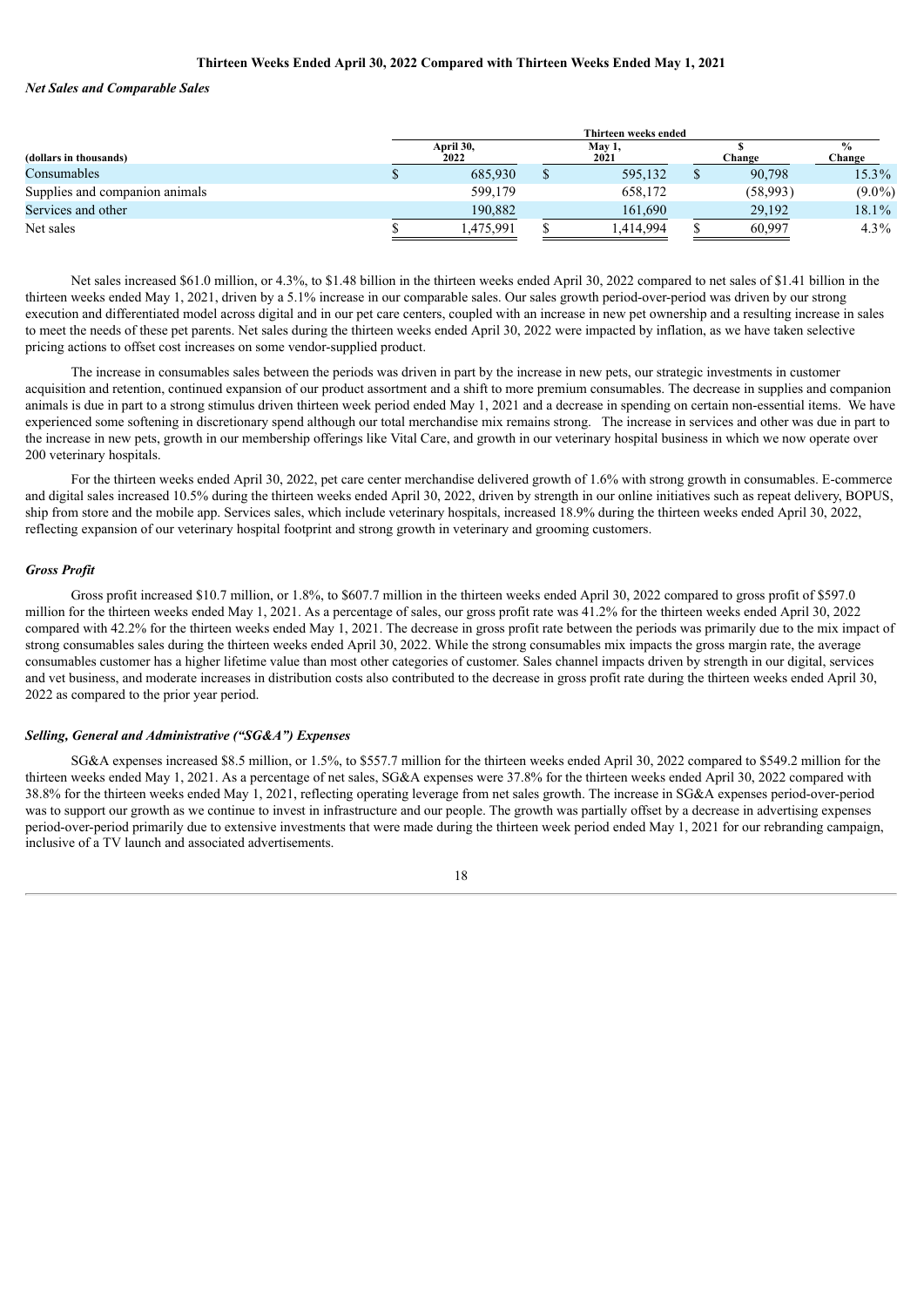#### *Interest Expense*

Interest expense decreased \$0.9 million, or 4.4%, to \$19.6 million in the thirteen weeks ended April 30, 2022 compared with \$20.5 million in the thirteen weeks ended May 1, 2021. The decrease was primarily driven by quarterly principal payments on the First Lien Term Loan, which resulted in a lower outstanding balance. For more information on these obligations, refer to Note 3, "*Senior Secured Credit Facilities,*" to the Notes to Consolidated Financial Statements included in Part I, Item 1 of this Form 10-Q.

#### *Loss on Extinguishment and Modification of Debt*

Loss on extinguishment and modification of debt was \$20.8 million for the thirteen weeks ended May 1, 2021. This loss was recognized in conjunction with the March 2021 refinancing of the Amended Term Loan Facility and Amended Revolving Credit Facility. There was no loss on debt extinguishment and modification for the thirteen weeks ended April 30, 2022. For more information regarding these activities, refer to Note 3, "*Senior Secured Credit Facilities*," to the Notes to Consolidated Financial Statements included in Part I, Item 1 of this Form 10-Q.

#### *Other Non-Operating Income*

Other non-operating income was \$0.3 million for the thirteen weeks ended April 30, 2022. This income relates to non-cash gains from the remeasurement of the fair value of our investment in Rover Group, Inc. There was no other non-operating income recognized during the thirteen weeks ended April 30, 2022. For more information regarding this activity, refer to Note 4, *"Fair Value Measurements,"* to the Notes to Consolidated Financial Statements included in Part I, Item 1 of this Form 10-Q.

#### *Income Tax Expense*

Our effective tax rate was 28.8% resulting in income tax expense of \$10.0 million for the thirteen weeks ended April 30, 2022, compared to an effective tax rate of 26.2% resulting in income tax expense of \$2.7 million for the thirteen weeks ended May 1, 2021. The increase in effective tax rate for the thirteen weeks ended April 30, 2022 is primarily driven by an increase in nondeductible executive compensation subject to Section 162(m) of the Internal Revenue Code.

### **Reconciliation of Non-GAAP Financial Measures to GAAP Measures**

The following information provides definitions and reconciliations of certain non-GAAP financial measures to the most directly comparable financial measures calculated and presented in accordance with GAAP. Such non-GAAP financial measures are not calculated in accordance with GAAP and should not be considered superior to, as a substitute for or alternative to, and should be considered in conjunction with, the most comparable GAAP measures. The non-GAAP financial measures presented may differ from similarly-titled measures used by other companies.

#### *Adjusted EBITDA*

We present Adjusted EBITDA, a non-GAAP financial measure, because we believe it enhances an investor's understanding of our financial and operational performance by excluding certain material non-cash items, unusual or non-recurring items that we do not expect to continue in the future, and certain other adjustments we believe are or are not reflective of our ongoing operations and performance. Adjusted EBITDA enables operating performance to be reviewed across reporting periods on a consistent basis. We use Adjusted EBITDA as one of the principal measures to evaluate and monitor our operating financial performance and to compare our performance to others in our industry. We also use Adjusted EBITDA in connection with establishing discretionary annual incentive compensation targets, to make budgeting decisions, to make strategic decisions regarding the allocation of capital, and to report our quarterly results as defined in our debt agreements, although under such agreements the measure is calculated differently and is used for different purposes.

Adjusted EBITDA is not a substitute for net income (loss), the most comparable GAAP measure, and is subject to a number of limitations as a financial measure, so it should be used in conjunction with GAAP financial measures and not in isolation. There can be no assurances that we will not modify the presentation of Adjusted EBITDA in the future. In addition, other companies in our industry may define Adjusted EBITDA differently,

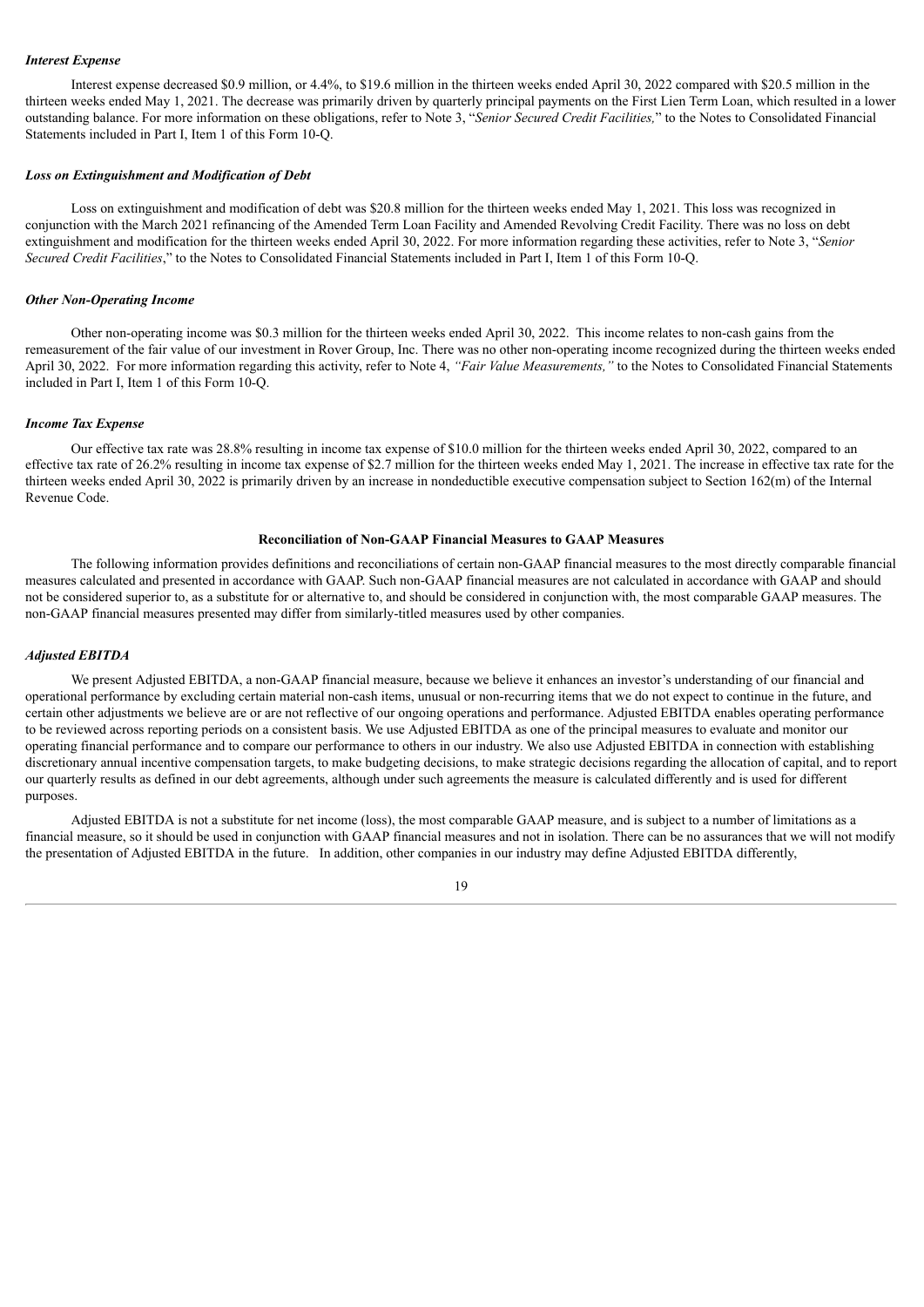limiting its usefulness as a comparative measure. Refer to Part II, Item 7, "Management's Discussion and Analysis of Financial Condition and Results of Operations—Reconciliation of Non-GAAP Financial Measures to GAAP Measures" included in the 2021 Form 10-K for more information regarding how we define Adjusted EBITDA. The table below reflects the calculation of Adjusted EBITDA and Adjusted EBITDA Margin for the periods presented:

|                                              | <b>Thirteen weeks ended</b> |           |               |                |
|----------------------------------------------|-----------------------------|-----------|---------------|----------------|
| (dollars in thousands)                       | April 30,<br>2022           |           |               | May 1,<br>2021 |
| Net income attributable to Class A and B-1   |                             |           |               |                |
| common stockholders                          | $\mathbf S$                 | 24,693    | <sup>\$</sup> | 7,560          |
| Interest expense, net                        |                             | 19,614    |               | 20,508         |
| Income tax expense                           |                             | 10,000    |               | 2,679          |
| Depreciation and amortization                |                             | 46,967    |               | 41,607         |
| Income from equity method investees          |                             | (3,163)   |               | (2,425)        |
| Loss on debt extinguishment and modification |                             |           |               | 20,838         |
| Asset impairments and write offs             |                             | 162       |               | 947            |
| Equity-based compensation                    |                             | 12,222    |               | 11,604         |
| Other non-operating income                   |                             | (314)     |               |                |
| Mexico joint venture EBITDA (1)              |                             | 6,778     |               | 6,006          |
| Store pre-opening expenses                   |                             | 3,359     |               | 4,029          |
| Store closing expenses                       |                             | 1,860     |               | 1,103          |
| Non-cash occupancy-related costs (2)         |                             | 2,194     |               | 1,139          |
| Acquisition-related integration costs (3)    |                             | 2,236     |               |                |
| Other costs (4)                              |                             | 5,943     |               | 10,151         |
| <b>Adjusted EBITDA</b>                       |                             | 132,551   | \$            | 125,746        |
| Net sales                                    | S.                          | 1,475,991 | \$            | 1,414,994      |
| Net margin $(5)$                             |                             | $1.7\%$   |               | $0.5\%$        |
| Adjusted EBITDA Margin (5)                   |                             | $9.0\%$   |               | 8.9%           |

(1) Mexico joint venture EBITDA represents 50% of the entity's operating results for the periods presented, as adjusted to reflect the results on a basis comparable to our Adjusted EBITDA. In the financial statements, this joint venture is accounted for as an equity method investment and reported net of depreciation and income taxes. Because such a presentation would not<br>reflect the adjustments made in our c table below presents a reconciliation of Mexico joint venture net income to Mexico joint venture EBITDA:

|                        |  | Thirteen weeks ended |    |                |  |  |
|------------------------|--|----------------------|----|----------------|--|--|
| (dollars in thousands) |  | April 30,<br>2022    |    | May 1.<br>2021 |  |  |
| Net income             |  | 5,133                | ۰D | 4,849          |  |  |
| Depreciation           |  | 4,294                |    | 3,400          |  |  |
| Income tax expense     |  | 2,997                |    | 2,780          |  |  |
| Foreign currency gain  |  | (64)                 |    | (145)          |  |  |
| Interest expense, net  |  | 1,196                |    | 1,128          |  |  |
| <b>EBITDA</b>          |  | 13,556               |    | 12,012         |  |  |
| 50% of EBITDA          |  | 6,778                |    | 6,006          |  |  |
|                        |  |                      |    |                |  |  |

(2) Non-cash occupancy-related costs include the difference between cash and straight-line rent for all periods.

(3) Acquisition-related integration costs include direct costs resulting from acquiring and integrating businesses. These include third-party professional and legal fees and other integrationrelated costs that would not have otherwise been incurred as part of the company's operations.

(4) Other costs include: severance; legal reserves and related fees; one-time consulting and other costs associated with our strategic transformation initiatives; discontinuation and liquidation costs; and costs related to our initial public offering and refinancing.

(5) We define net margin as net income attributable to Class A and B-1 common stockholders divided by net sales and Adjusted EBITDA margin as Adjusted EBITDA divided by net sales.

#### *Free Cash Flow*

Free Cash Flow is a non-GAAP financial measure that is calculated as net cash provided by operating activities less cash paid for fixed assets. Management believes that Free Cash Flow, which measures our ability to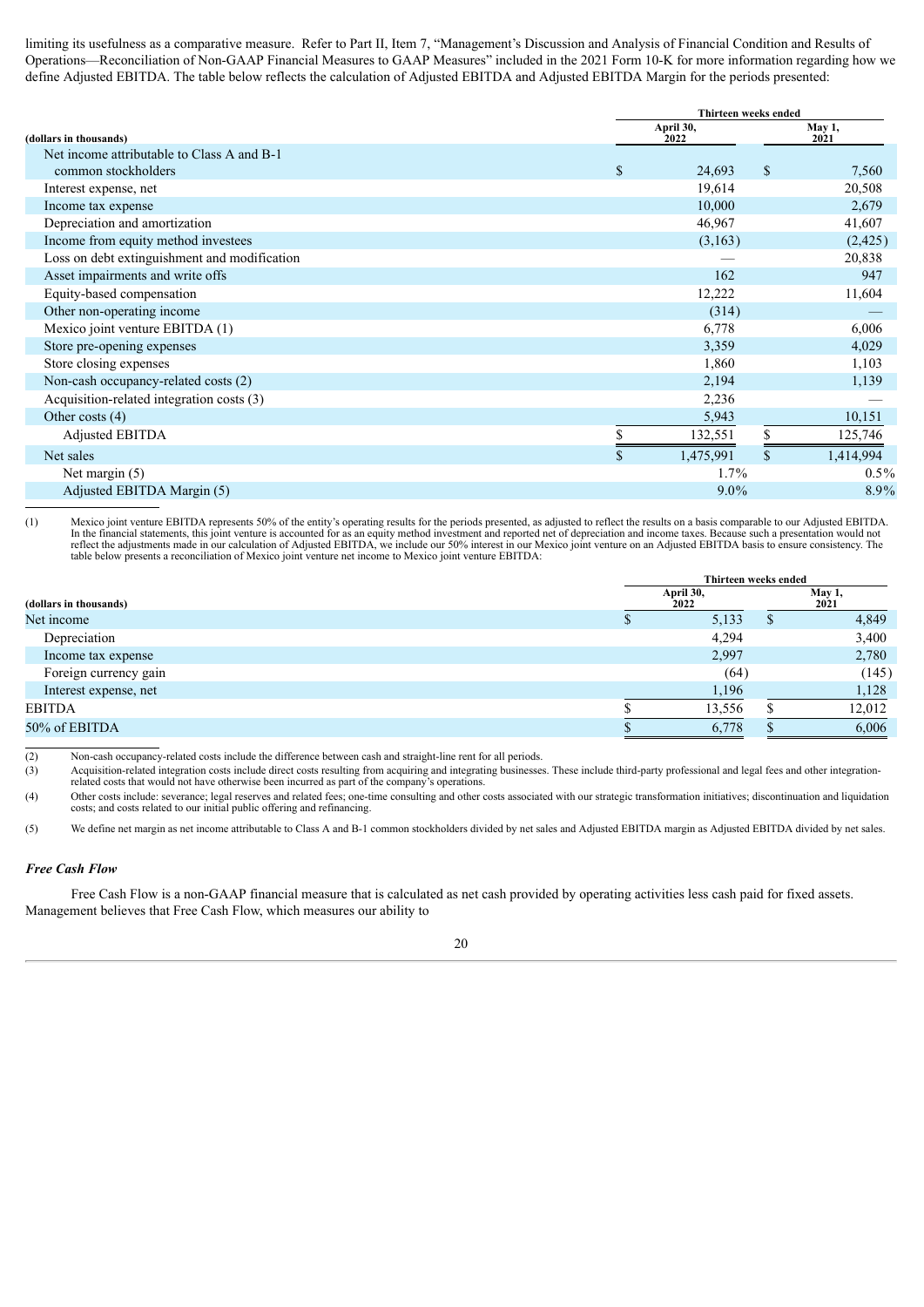generate additional cash from our business operations, is an important financial measure for use in evaluating the Company's financial performance.

The table below reflects the calculation of Free Cash Flow for the periods presented:

|                                           | Thirteen weeks ended |                   |                |          |
|-------------------------------------------|----------------------|-------------------|----------------|----------|
|                                           |                      | April 30,<br>2022 | May 1.<br>2021 |          |
| (dollars in thousands)                    |                      |                   |                |          |
| Net cash provided by operating activities |                      | 57.519            |                | 115,002  |
| Cash paid for fixed assets                |                      | (65,910)          |                | (47,351) |
| Free Cash Flow                            |                      | (8,391)           |                | 67,651   |

### **Liquidity and Capital Resources**

#### *Overview*

Our primary sources of liquidity are funds generated by operating activities and available capacity for borrowings on our \$500 million secured assetbased revolving credit facility maturing March 4, 2026 (the "ABL Revolving Credit Facility"). Our ability to fund our operations, to make planned capital investments, to make scheduled debt payments and to repay or refinance indebtedness depends on our future operating performance and cash flows, which are subject to prevailing economic conditions and financial, business, and other factors, some of which are beyond our control. Our liquidity as of April 30, 2022 was \$629.7 million, inclusive of cash and cash equivalents of \$190.9 million and \$438.8 million of availability on the ABL Revolving Credit Facility.

We are a party to contractual obligations involving commitments to make payments to third parties. These obligations impact our short-term and long-term liquidity and capital resource needs. We believe that our current resources, together with anticipated cash flows from operations and borrowing capacity under the ABL Revolving Credit Facility will be sufficient to finance our operations, meet our current cash requirements, and fund anticipated capital investments for at least the next 12 months. We may, however, seek additional financing to fund future growth or refinance our existing indebtedness through the debt capital markets, but we cannot be assured that such financing will be available on favorable terms, or at all.

#### *Cash Flows*

The following table summarizes our consolidated cash flows:

|                                                   |  | Thirteen weeks ended |  |          |  |  |
|---------------------------------------------------|--|----------------------|--|----------|--|--|
| (dollars in thousands)                            |  | April 30,<br>2022    |  |          |  |  |
| Total cash provided by (used in):                 |  |                      |  |          |  |  |
| Operating activities                              |  | 57,519               |  | 115,002  |  |  |
| Investing activities                              |  | (65,910)             |  | (47,351) |  |  |
| Financing activities                              |  | (15,260)             |  | (7,213)  |  |  |
| Net (decrease) increase in cash, cash equivalents |  |                      |  |          |  |  |
| and restricted cash                               |  | (23, 651)            |  | 60,438   |  |  |

#### *Operating Activities*

Our primary source of operating cash is sales of products and services to customers, which are substantially all on a cash basis, and therefore provide us with a significant source of liquidity. Our primary uses of cash in operating activities include: purchases of inventory; freight and warehousing costs; employee-related expenditures; occupancy-related costs for our pet care centers, distribution centers and corporate support centers; credit card fees; interest under our debt agreements; and marketing expenses. Net cash provided by operating activities is impacted by our net income (loss) adjusted for certain noncash items, including: depreciation, amortization, impairments and write-offs; amortization of debt discounts and issuance costs; deferred income taxes; equity-based compensation; impairments of goodwill and intangible assets; other non-operating income; and the effect of changes in operating assets and liabilities.

Net cash provided by operating activities was \$57.5 million in the thirteen weeks ended April 30, 2022 compared with net cash provided by operating activities of \$115.0 million in the thirteen weeks ended May 1, 2021.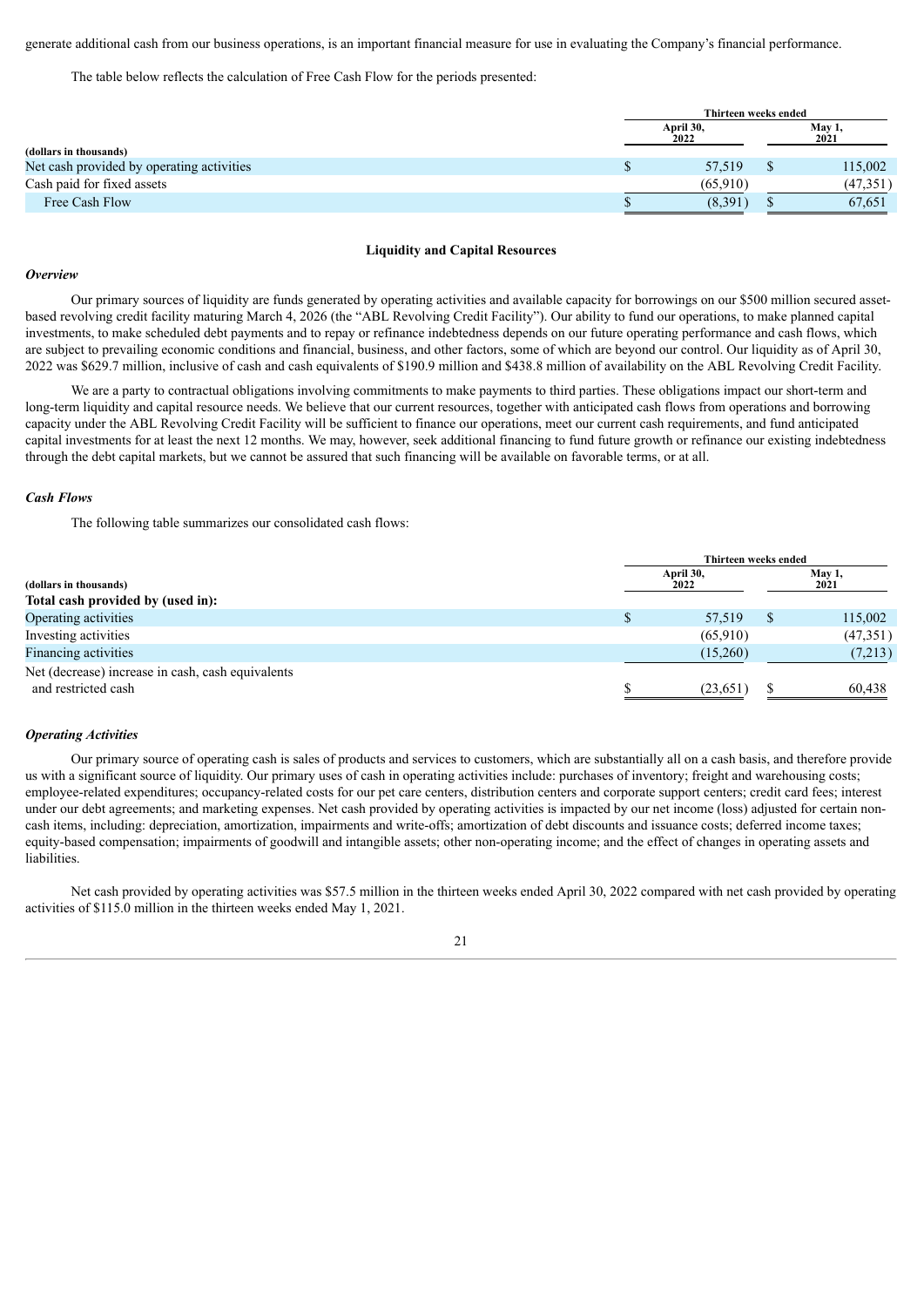The decrease in operating cash flow was driven by higher payroll, bonus and fringe benefits, an increase in cash paid for inventory driven by increased sales, and an increase in cash paid for interest due to the timing of payments following the refinancing transaction that occurred in March 2021 discussed under "Sources of Liquidity" below. The decrease in operating cash flows between the periods was partially offset by working capital benefits generated by higher sales.

#### *Investing Activities*

Cash used in investing activities consists of capital expenditures, which in the thirteen weeks ended April 30, 2022 and the thirteen weeks ended May 1, 2021 primarily supported our transformation initiatives. Net cash used in investing activities was \$65.9 million and \$47.4 million for the thirteen weeks ended April 30, 2022 and May 1, 2021, respectively. The increase in capital expenditures between the periods was predominately due to the build-out of our veterinary hospitals, investments in digital assets and innovation in response to our sales growth.

### *Financing Activities*

Net cash used in financing activities was \$15.3 million for the thirteen weeks ended April 30, 2022, compared with \$7.2 million used in financing activities in the thirteen weeks ended May 1, 2021.

Financing cash flows in the thirteen weeks ended April 30, 2022 primarily consisted of quarterly repayments on the term loan and payments for tax withholdings on stock-based awards.

Financing cash flows in the thirteen weeks ended May 1, 2021 primarily consisted of borrowings and repayments of debt in connection with the March 4, 2021 debt refinancing transaction discussed under "Sources of Liquidity" below. For more information regarding these activities, refer to Note 3 "*Senior Secured Credit Facilities*," to the Notes to Consolidated Financial Statements included in Part I, Item 1 of this Form 10-Q.

### *Sources of Liquidity*

On March 4, 2021, the Company completed a refinancing transaction by repaying the Amended Term Loan Facility and entering into a new \$1,700 million secured term loan facility maturing on March 4, 2028 (the "First Lien Term Loan") and the ABL Revolving Credit Facility, which matures on March 4, 2026 and has availability of up to \$500.0 million, subject to a borrowing base. Interest under the First Lien Term Loan is based on, at the Company's option, either a base rate or Adjusted LIBOR, subject to a 0.75% floor, payable upon maturity of the LIBOR contract, in either case plus the applicable rate. The base rate is the greater of the bank prime rate, federal funds effective rate plus 0.5% or Adjusted LIBOR plus 1.0%. The applicable rate is 2.25% per annum for a base rate loan or 3.25% per annum for an Adjusted LIBOR loan. Principal payments are \$4.25 million quarterly and commenced on June 30, 2021. The terms under the ABL Revolving Credit Facility are substantially similar to those of the Amended Revolving Credit Facility.

For more information regarding this indebtedness, refer to Note 3, "*Senior Secured Credit Facilities*," to the Notes to Consolidated Financial Statements included in Part I, Item 1 of this Form 10-Q.

#### **Critical Accounting Policies and Estimates**

The preparation of our consolidated financial statements in conformity with accounting principles generally accepted in the United States ("GAAP") requires us to make assumptions and estimates about future results and apply judgments that affect the reported amounts of assets, liabilities, net sales, expenses and related disclosures. We base our estimates and judgments on historical experience, current trends and other factors that we believe to be relevant at the time our consolidated financial statements are prepared. On an ongoing basis, we review the accounting policies, assumptions, estimates and judgments to ensure that our financial statements are presented fairly and in accordance with GAAP. However, because future events and their effects cannot be determined with certainty, actual results could differ from our assumptions and estimates, and such differences could be material.

There have been no material changes to our critical accounting policies and estimates as compared to the critical accounting policies and estimates described in the 2021 Form 10-K.

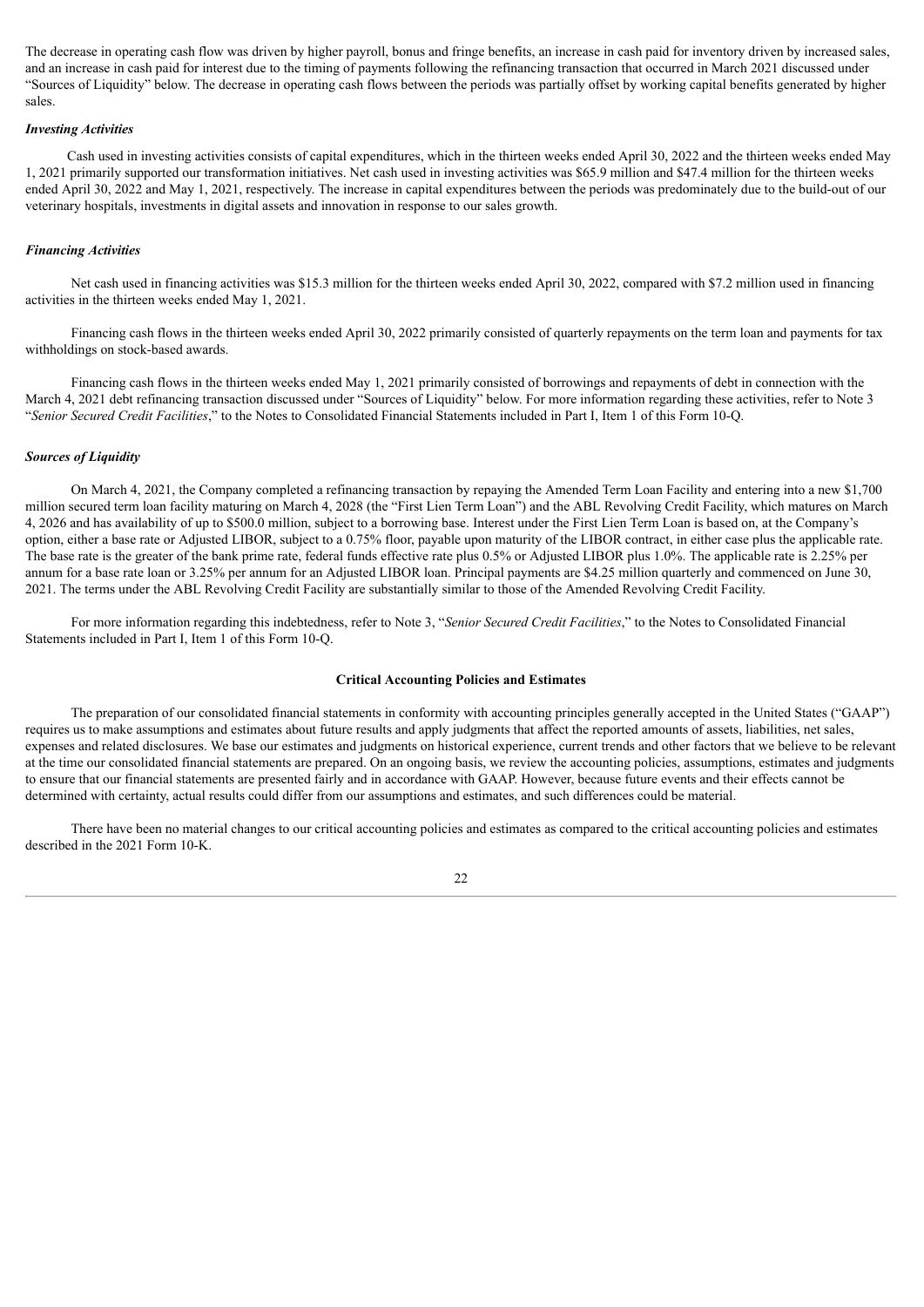### **Recent Accounting Pronouncements**

Refer to Note 1, "*Summary of Significant Accounting Policies*," to the Notes to Consolidated Financial Statements included in Part I, Item 1 of this Form 10-Q for information regarding recently issued accounting pronouncements.

#### <span id="page-23-0"></span>**Item 3. Quantitative and Qualitative Disclosures About Market Risk.**

We are subject to market risks arising from transactions in the normal course of our business. These risks are primarily associated with interest rate fluctuations, as well as changes in our credit standing, based on the capital and credit markets, which are not predictable. We do not currently hold any instruments for trading purposes.

#### *Interest Rate Risk*

We are subject to interest rate risk in connection with the First Lien Term Loan and the ABL Revolving Credit Facility. As of April 30, 2022, we had \$1,683.0 million outstanding under the First Lien Term Loan and no amounts outstanding under the ABL Revolving Credit Facility. The First Lien Term Loan and the ABL Revolving Credit Facility each bear interest at variable rates. An increase of 100 basis points in the variable rates on the First Lien Term Loan and the ABL Revolving Credit Facility as of April 30, 2022 would have increased annual cash interest in the aggregate by approximately \$17.1 million.

We cannot predict market fluctuations in interest rates and their impact on our debt, nor can there be any assurance that long-term fixed-rate debt will be available at favorable rates, if at all. Consequently, future results may differ materially from estimated results due to adverse changes in interest rates or debt availability.

#### *Credit Risk*

As of April 30, 2022, our cash and cash equivalents were maintained at major financial institutions in the United States, and our current deposits are likely in excess of insured limits. We believe these institutions have sufficient assets and liquidity to conduct their operations in the ordinary course of business with little or no credit risk to us.

### *Foreign Currency Risk*

Substantially all of our business is currently conducted in U.S. dollars. We do not believe that an immediate 10% increase or decrease in the relative value of the U.S. dollar as compared to other currencies would have a material effect on our operating results.

### <span id="page-23-1"></span>**Item 4. Controls and Procedures.**

#### *Management's Evaluation of Disclosure Controls and Procedures*

We maintain disclosure controls and procedures that are designed to ensure that information required to be disclosed in the reports that we file or submit under the Securities Exchange Act of 1934, as amended (the "Exchange Act"), is recorded, processed, summarized and reported within the time periods specified in the SEC's rules and forms and that such information is accumulated and communicated to our management, including our principal executive officer and principal financial officer, as appropriate, to allow timely decisions regarding required financial disclosure.

As of the end of the period covered by this Form 10-Q, our management, under the supervision and with the participation of our principal executive officer and principal financial officer, evaluated the effectiveness of our disclosure controls and procedures pursuant to Exchange Act Rules 13a-15(e) and 15d-15(e). Based upon this evaluation, our principal executive officer and principal financial officer concluded that our disclosure controls and procedures were effective at a reasonable assurance level as of April 30, 2022.

#### *Changes in Internal Control over Financial Reporting*

There were no changes in our internal control over financial reporting during the quarter ended April 30, 2022, that materially affected, or are reasonably likely to materially affect, our internal control over financial reporting.

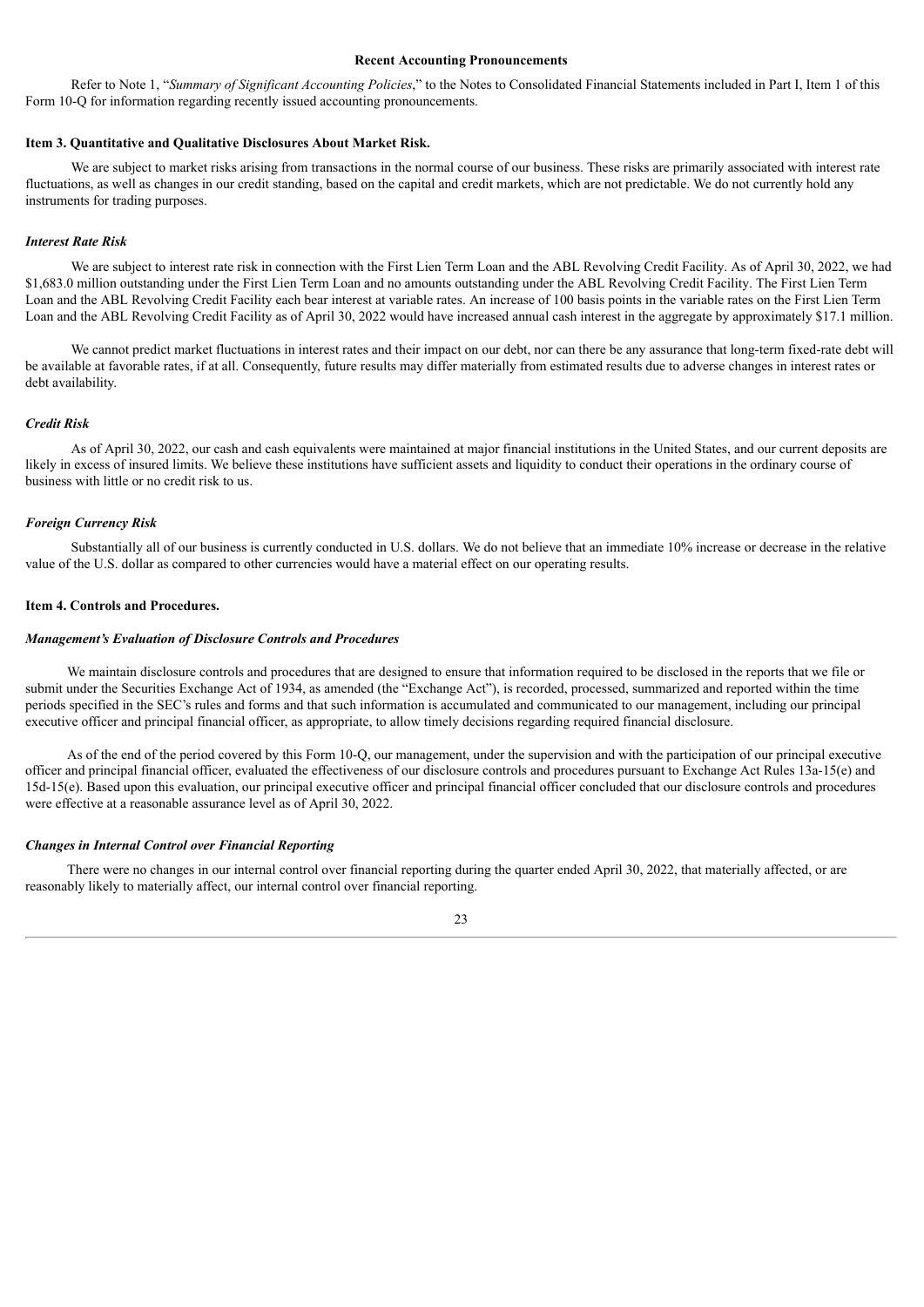### *Limitations on the Ef ectiveness of Controls*

Our disclosure controls and procedures are designed to provide reasonable assurance of achieving their objectives. Management does not expect, however, that our disclosure controls and procedures will prevent or detect all error and fraud. Any control system, no matter how well designed and operated, is based on certain assumptions and can provide only reasonable, not absolute, assurance that its objectives will be met. Further, no evaluation of controls can provide absolute assurance that misstatements due to error or fraud will not occur or that all control issues and instances of fraud, if any, within the Company have been detected.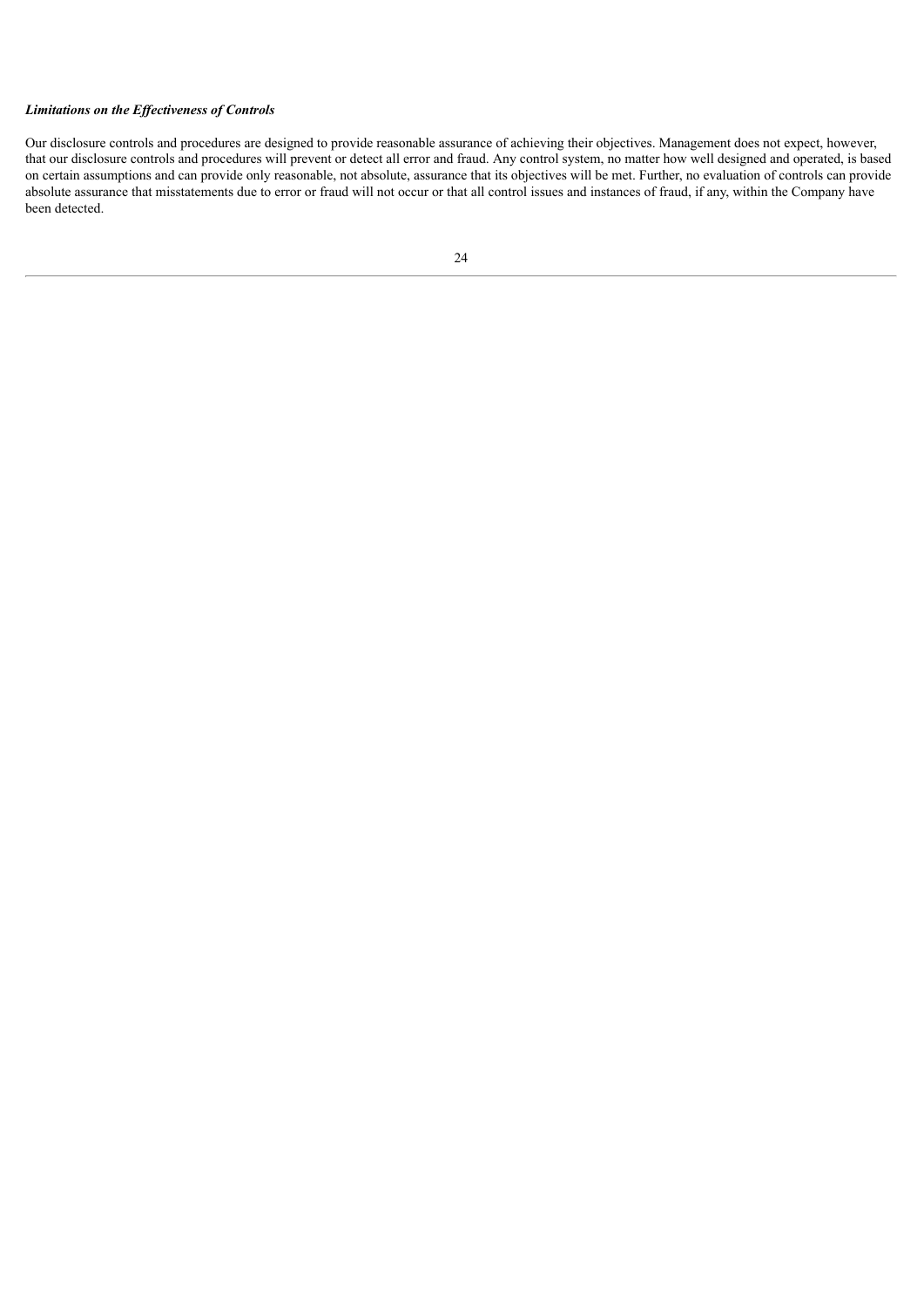### **PART II—OTHER INFORMATION**

### <span id="page-25-1"></span><span id="page-25-0"></span>**Item 1. Legal Proceedings.**

See Note 6, "*Commitments and Contingencies*," to the Notes to Consolidated Financial Statements included in Part I, Item 1 of this Form 10-Q for a description of legal proceedings, which is incorporated herein by reference.

### <span id="page-25-2"></span>**Item 1A. Risk Factors.**

Reference is made to Part I, Item 1A, "*Risk Factors*" included in the 2021 Form 10-K for information concerning risk factors. There have been no material changes with respect to the risk factors disclosed in the 2021 Form 10-K. You should carefully consider such factors, which could materially and adversely affect our business, financial condition and/or results of operations. The risks described in the 2021 Form 10-K are not the only risks we face. Additional risks and uncertainties not currently known to us or that we currently deem to be immaterial also may materially and adversely affect our business, financial condition and/or results of operations.

#### <span id="page-25-3"></span>**Item 2. Unregistered Sales of Equity Securities and Use of Proceeds.**

The following table provides information about purchases of the Company's Class A common stock by the Company during the first quarter of 2022:

| Period                                | <b>Total Number</b><br>of Shares<br>Purchased(1) | <b>Average Price Paid</b><br>Per Share | <b>Total Number of Shares</b><br><b>Purchased as Part of</b><br><b>Publicly Announced</b><br><b>Plans or Programs</b> | <b>Approximate Dollar Value</b><br>of Shares that May Yet<br>be Purchased Under the<br><b>Plans or Programs</b> |
|---------------------------------------|--------------------------------------------------|----------------------------------------|-----------------------------------------------------------------------------------------------------------------------|-----------------------------------------------------------------------------------------------------------------|
| January 30, 2022 to February 28, 2022 |                                                  |                                        |                                                                                                                       |                                                                                                                 |
| March 1, 2022 to March 31, 2022       | 50,461 \$                                        | 19.93                                  |                                                                                                                       |                                                                                                                 |
| April 1, 2022 to April 30, 2022       |                                                  | __                                     | __                                                                                                                    |                                                                                                                 |
| Total                                 | 50,461                                           | 19.93                                  |                                                                                                                       |                                                                                                                 |

(1) Represents shares of the Company's Class A common stock withheld from an employee upon the vesting of restricted stock to satisfy related tax withholding obligations.

### <span id="page-25-4"></span>**Item 3. Defaults Upon Senior Securities.**

None.

### <span id="page-25-5"></span>**Item 4. Mine Safety Disclosures.**

Not applicable.

#### <span id="page-25-6"></span>**Item 5. Other Information.**

None.

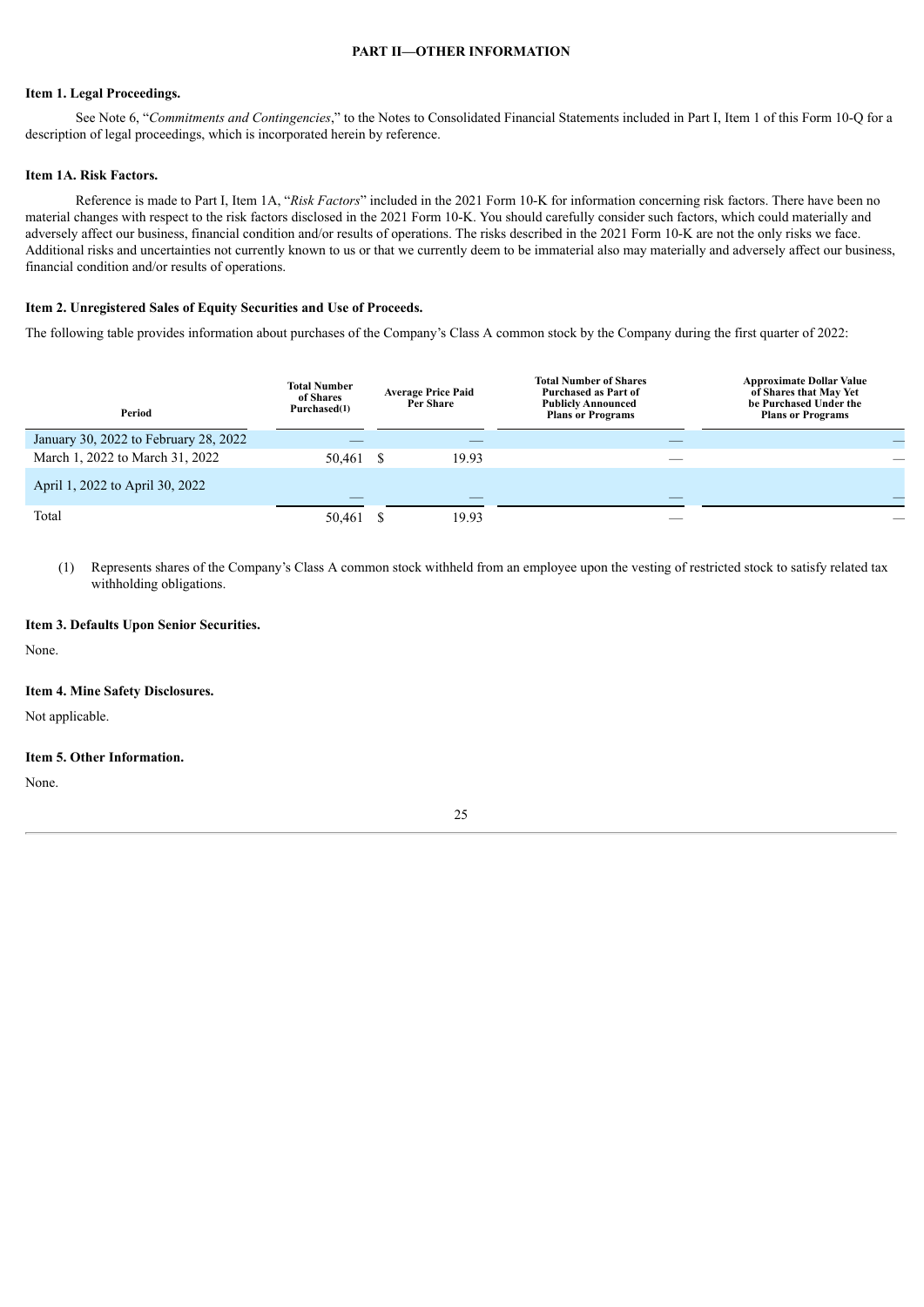### <span id="page-26-0"></span>**Item 6. Exhibits.**

The following is a list of exhibits filed as part of this Quarterly Report on Form 10-Q:

| <b>Exhibit</b><br>Number | <b>Description</b>                                                                                                                                                                                        |
|--------------------------|-----------------------------------------------------------------------------------------------------------------------------------------------------------------------------------------------------------|
| $10.1+$                  | Form of Restricted Stock Unit Award Grant Notice and Standard Terms and Conditions under the Petco Health and Wellness Company, Inc.<br>2021 Equity Incentive Plan (Retention Award Form)                 |
| $10.2\dagger$            | Form of Performance Stock Unit Award Grant Notice and Standard Terms and Conditions under the Petco Health and Wellness Company, Inc.<br>2021 Equity Incentive Plan (CEO Form)                            |
| $10.3\dagger$            | <u>Employment Letter between Petco Animal Supplies Stores, Inc. and John Zavada dated August 21, 2016</u>                                                                                                 |
| $10.4$ †                 | Special Retention Bonus Agreement between Petco Animal Supplies, Inc. and John Zavada dated August 31, 2018                                                                                               |
| $10.5\dagger$            | Summary of severance benefits for John Zavada                                                                                                                                                             |
| 31.1                     | Certification of Principal Executive Officer pursuant to Rules 13a-14(a) and 15d-14(a) under the Securities Exchange Act of 1934, as adopted<br>pursuant to Section 302 of the Sarbanes-Oxley Act of 2002 |
| 31.2                     | Certification of Principal Financial Officer pursuant to Rules 13a-14(a) and 15d-14(a) under the Securities Exchange Act of 1934, as adopted<br>pursuant to Section 302 of the Sarbanes-Oxley Act of 2002 |
| $32.1*$                  | Certification of Principal Executive Officer pursuant to 18 U.S.C. Section 1350, as adopted pursuant to Section 906 of the Sarbanes-Oxley<br><b>Act of 2002</b>                                           |
| $32.2*$                  | Certification of Principal Financial Officer pursuant to 18 U.S.C. Section 1350, as adopted pursuant to Section 906 of the Sarbanes-Oxley Act<br>of 2002                                                  |
| 101.INS                  | Inline XBRL Instance Document - the instance document does not appear in the Interactive Data File because its XBRL tags are embedded<br>within the Inline XBRL document                                  |
| 101.SCH                  | Inline XBRL Taxonomy Extension Schema Document                                                                                                                                                            |
| 101.CAL                  | Inline XBRL Taxonomy Extension Calculation Linkbase Document                                                                                                                                              |
| 101.DEF                  | Inline XBRL Taxonomy Extension Definition Linkbase Document                                                                                                                                               |
| 101.LAB                  | Inline XBRL Taxonomy Extension Label Linkbase Document                                                                                                                                                    |
| 101.PRE                  | Inline XBRL Taxonomy Extension Presentation Linkbase Document                                                                                                                                             |
| 104                      | Cover Page Interactive Data File (formatted as Inline XBRL and contained in Exhibit 101)                                                                                                                  |

\* Furnished herewith and not deemed to be "filed" for purposes of Section 18 of the Securities Exchange Act of 1934, as amended, or incorporated by reference into any filing under the Securities Act of 1933, as amended, or the Securities Exchange Act of 1934, as amended.

† Management contract or compensatory plan or arrangement.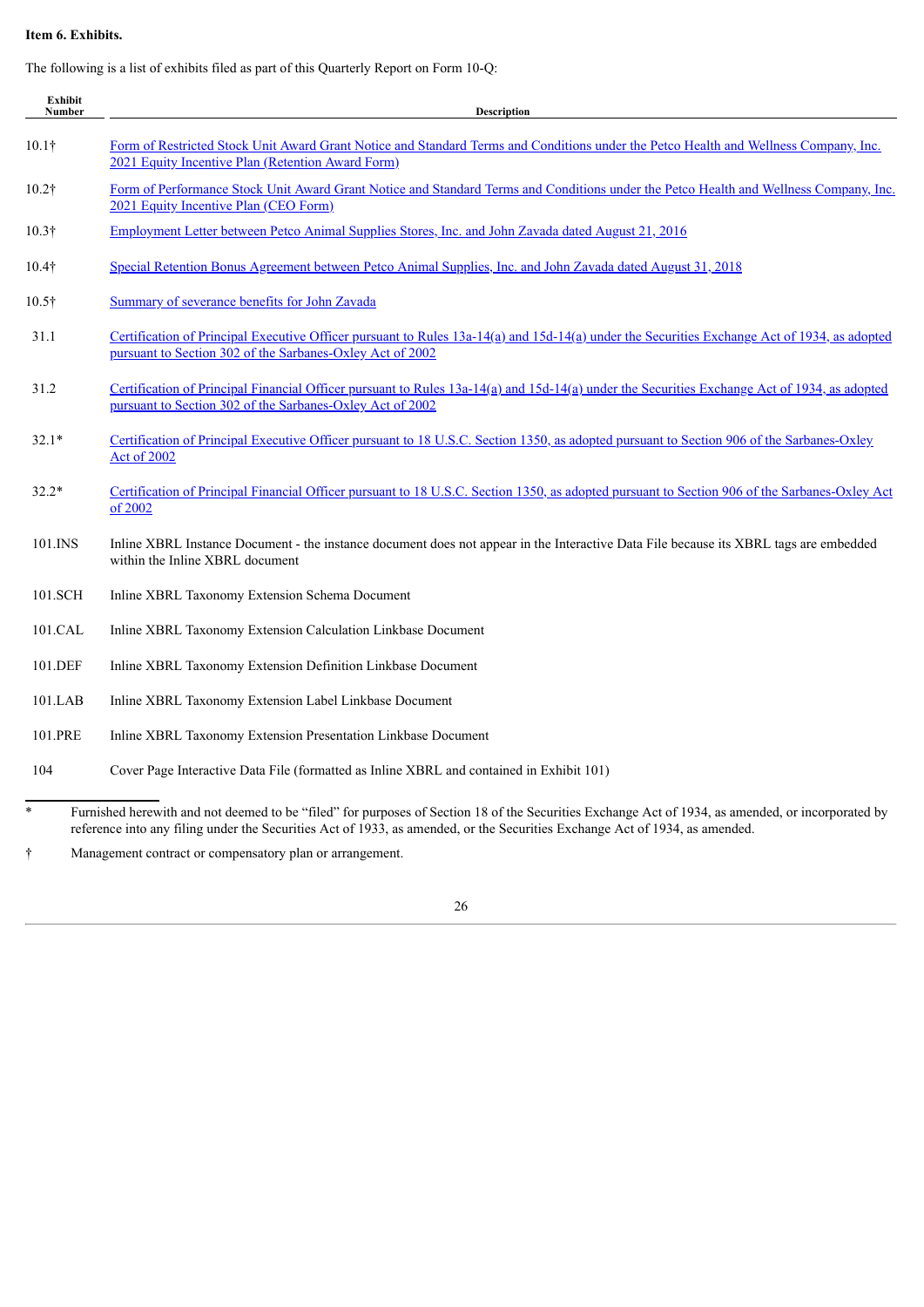### **SIGNATURES**

<span id="page-27-0"></span>Pursuant to the requirements of the Securities Exchange Act of 1934, the registrant has duly caused this report to be signed on its behalf by the undersigned thereunto duly authorized.

### **Petco Health and Wellness Company, Inc.**

Date: June 9, 2022 By: /s/ Brian LaRose

Brian LaRose Chief Financial Officer (Principal Financial and Accounting Officer)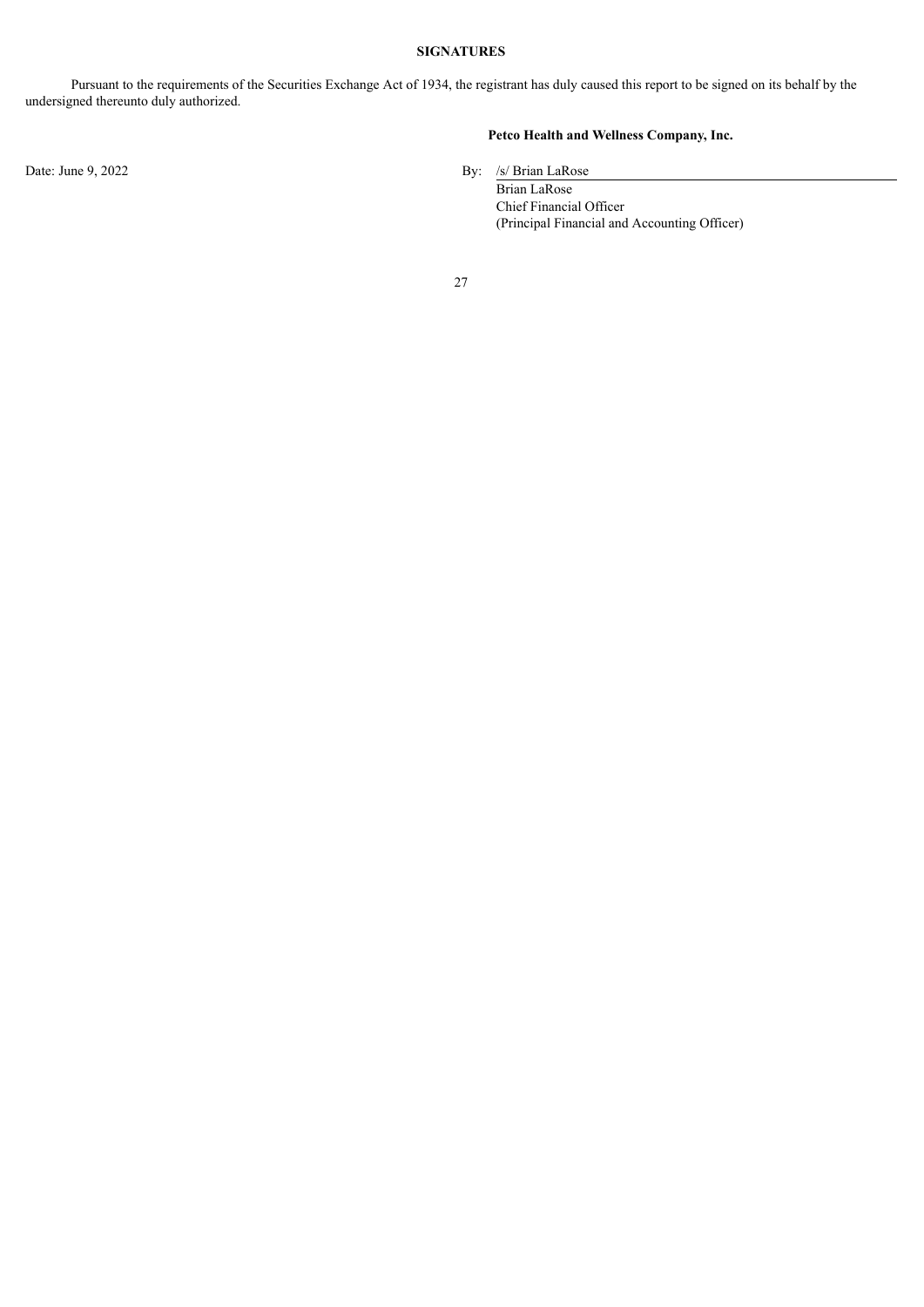### **PETCO HEALTH AND WELLNESS COMPANY, INC. 2021 EQUITY INCENTIVE PLAN GRANT NOTICE FOR RESTRICTED STOCK UNIT AWARD**

<span id="page-28-0"></span>FOR GOOD AND VALUABLE CONSIDERATION, Petco Health and Wellness Company, Inc. (the "*Company*"), hereby grants to the Participant named below the number of Restricted Stock Units (the "*RSUs*") specified below (the "*Award*") under the Petco Health and Wellness Company, Inc. 2021 Equity Incentive Plan (as amended from time to time, the "*Plan*"). Each RSU represents the right to receive one share of Common Stock, upon the terms and subject to the conditions set forth in this Grant Notice, the Plan and the Standard Terms and Conditions (the "*Standard Terms and Conditions*") promulgated under such Plan and attached hereto as Exhibit A, and the Confidentiality and Inventions Agreement attached hereto as Exhibit B. This Award is granted pursuant to the Plan and is subject to and qualified in its entirety by the Standard Terms and Conditions. Capitalized terms not otherwise defined herein shall have the meanings set forth in the Plan.

| Name of Participant: |                                                                                                                                                                                                                                                                                                 |
|----------------------|-------------------------------------------------------------------------------------------------------------------------------------------------------------------------------------------------------------------------------------------------------------------------------------------------|
| Grant Date:          |                                                                                                                                                                                                                                                                                                 |
| Number of RSUs:      |                                                                                                                                                                                                                                                                                                 |
| Vesting Schedule:    | Subject to the Plan and the Standard Terms and Conditions, the RSUs shall vest in accordance<br>with the following schedule, so long as Participant remains continuously employed by or providing services to the Company or its Subsidiaries from the Grant Date through such vesting<br>date: |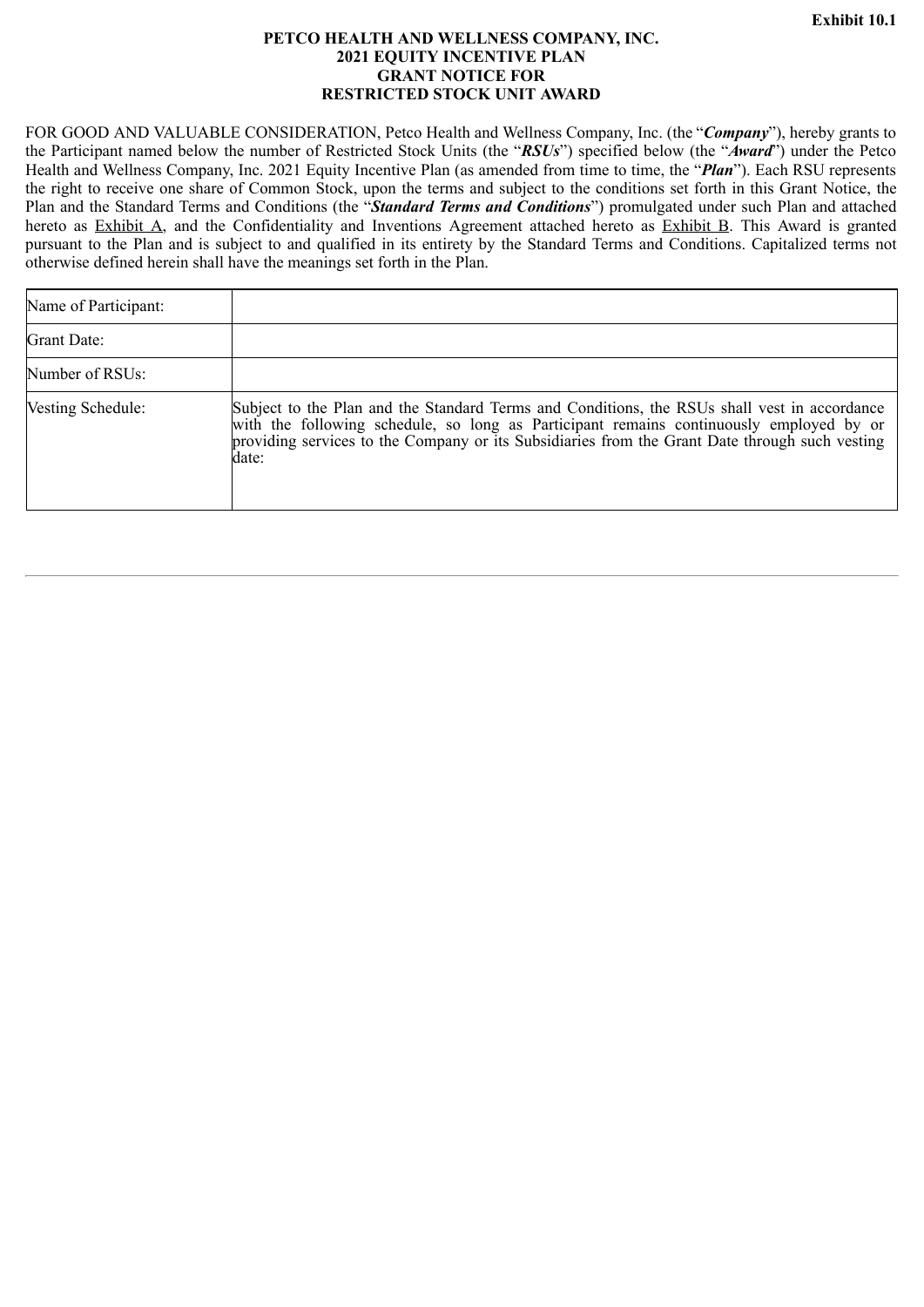IN ORDER TO RECEIVE THE BENEFITS OF THIS AGREEMENT, PARTICIPANT MUST EXECUTE AND RETURN THIS GRANT NOTICE (THE "*ACCEPTANCE REQUIREMENTS*"). IF YOU FAIL TO SATISFY THE ACCEPTANCE REQUIREMENTS WITHIN 60 DAYS AFTER THE GRANT DATE, THEN (1) THIS GRANT NOTICE WILL BE OF NO FORCE OR EFFECT AND THIS AWARD WILL BE AUTOMATICALLY FORFEITED TO THE COMPANY WITHOUT CONSIDERATION, AND (2) NEITHER PARTICIPANT NOR THE COMPANY WILL HAVE ANY FUTURE RIGHTS OR OBLIGATIONS UNDER THIS GRANT NOTICE OR THE STANDARD TERMS AND CONDITIONS.

By accepting this Grant Notice, Participant acknowledges that Participant has received and read, and agrees that this Award shall be subject to, the terms of this Grant Notice, the Plan, and the Standard Terms and Conditions and the Confidentiality and Inventions Agreement.

### **PETCO HEALTH AND WELLNESS COMPANY, INC.**

By: Name: Title:

**PARTICIPANT**

[Name]

Signature Page to **GRANT NOTICE FOR** Restricted Stock Unit Award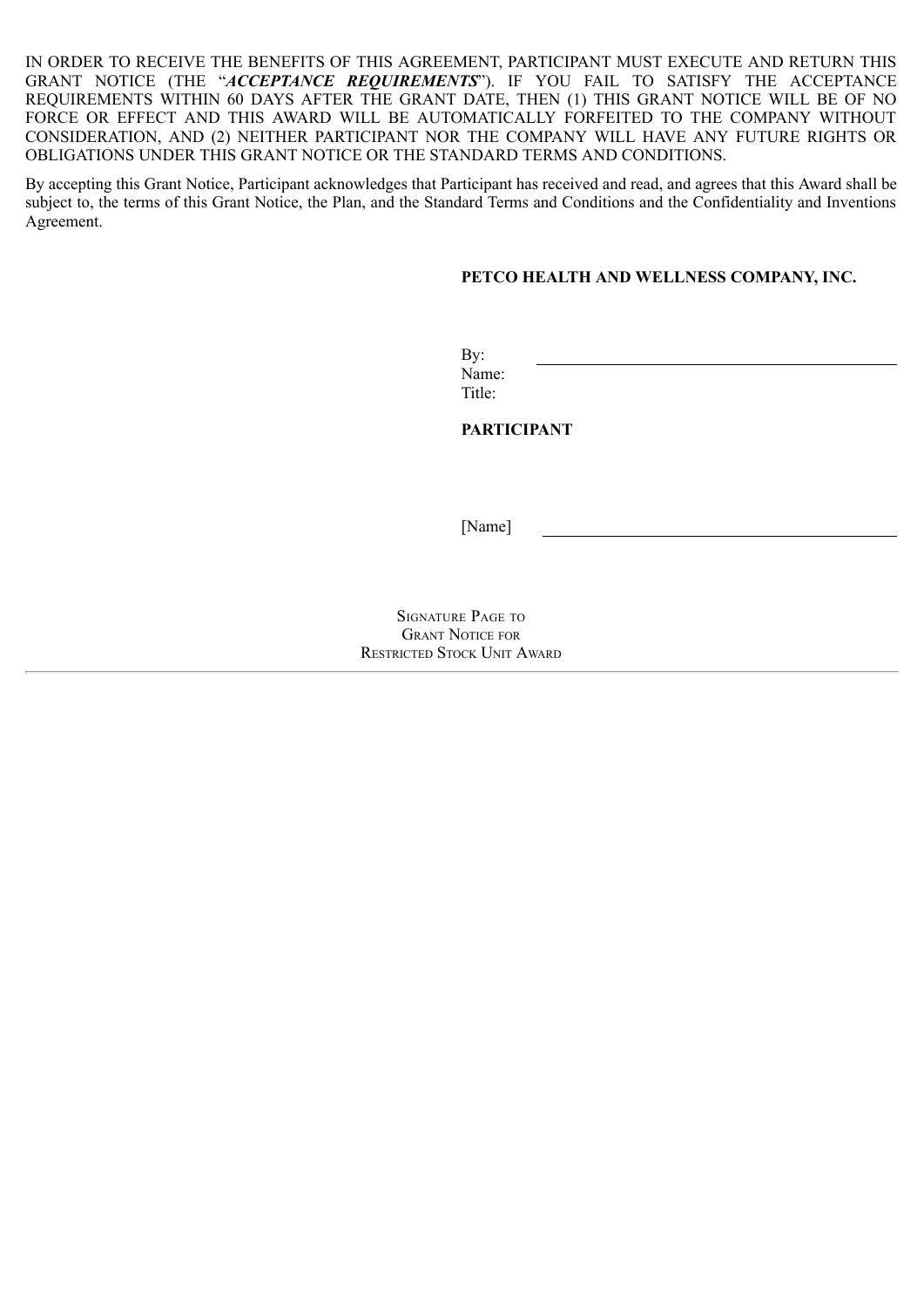## **EXHIBIT A**

### **PETCO HEALTH AND WELLNESS COMPANY, INC. 2021 EQUITY INCENTIVE PLAN**

## **STANDARD TERMS AND CONDITIONS FOR RESTRICTED STOCK UNITS**

These Standard Terms and Conditions apply to the Award of Restricted Stock Units granted pursuant to the Petco Health and Wellness Company, Inc. 2021 Equity Incentive Plan (the "*Plan*"), which are evidenced by a Grant Notice or an action of the Committee that specifically refers to these Standard Terms and Conditions. In addition to these Standard Terms and Conditions, the Restricted Stock Units shall be subject to the terms of the Plan, which are incorporated into these Standard Terms and Conditions by this reference. Capitalized terms not otherwise defined herein shall have the meaning set forth in the Plan.

## **1. TERMS OF RESTRICTED STOCK UNITS**

Petco Health and Wellness Company, Inc. (the "*Company*") has granted to the Participant named in the Grant Notice provided to said Participant herewith (the "*Grant Notice*") an award of Restricted Stock Units (the "*Award*" or "*RSUs*") specified in the Grant Notice, with each Restricted Stock Unit representing the right to receive one share of Common Stock. The Award is subject to the conditions set forth in the Grant Notice, these Standard Terms and Conditions and the Plan. For purposes of these Standard Terms and Conditions and the Grant Notice, any reference to the Company shall include a reference to any Subsidiary.

## **2. VESTING AND SETTLEMENT OF RESTRICTED STOCK UNITS**

(a) The Award shall not be vested as of the Grant Date set forth in the Grant Notice and shall be forfeitable unless and until otherwise vested pursuant to the terms of the Grant Notice and these Standard Terms and Conditions. After the Grant Date, subject to termination or acceleration as provided in these Standard Terms and Conditions and the Plan, the Award shall become vested as described in the Grant Notice with respect to that number of Restricted Stock Units as set forth in the Grant Notice. Restricted Stock Units that have vested and are no longer subject to forfeiture are referred to herein as "*Vested RSUs*." Restricted Stock Units awarded hereunder that are not vested and remain subject to forfeiture are referred to herein as "*Unvested RSUs*."

(b) As soon as administratively practicable following the vesting of the RSUs pursuant to the Grant Notice and this Section 2, but in no event later than 30 days after each vesting date, the Company shall deliver to the Participant a number of shares of Common Stock equal to the number of RSUs that vested on such date.

(c) If the Participant's Termination of Employment is as a result of the Participant's death or Disability, subject to the Participant's (or the Participant's personal representative's) execution and nonrevocation of a general release of claims in a form provided by the Company, all then Unvested RSUs shall become Vested RSUs.

> Exhibit A Standard Terms and Conditions for Restricted Stock Units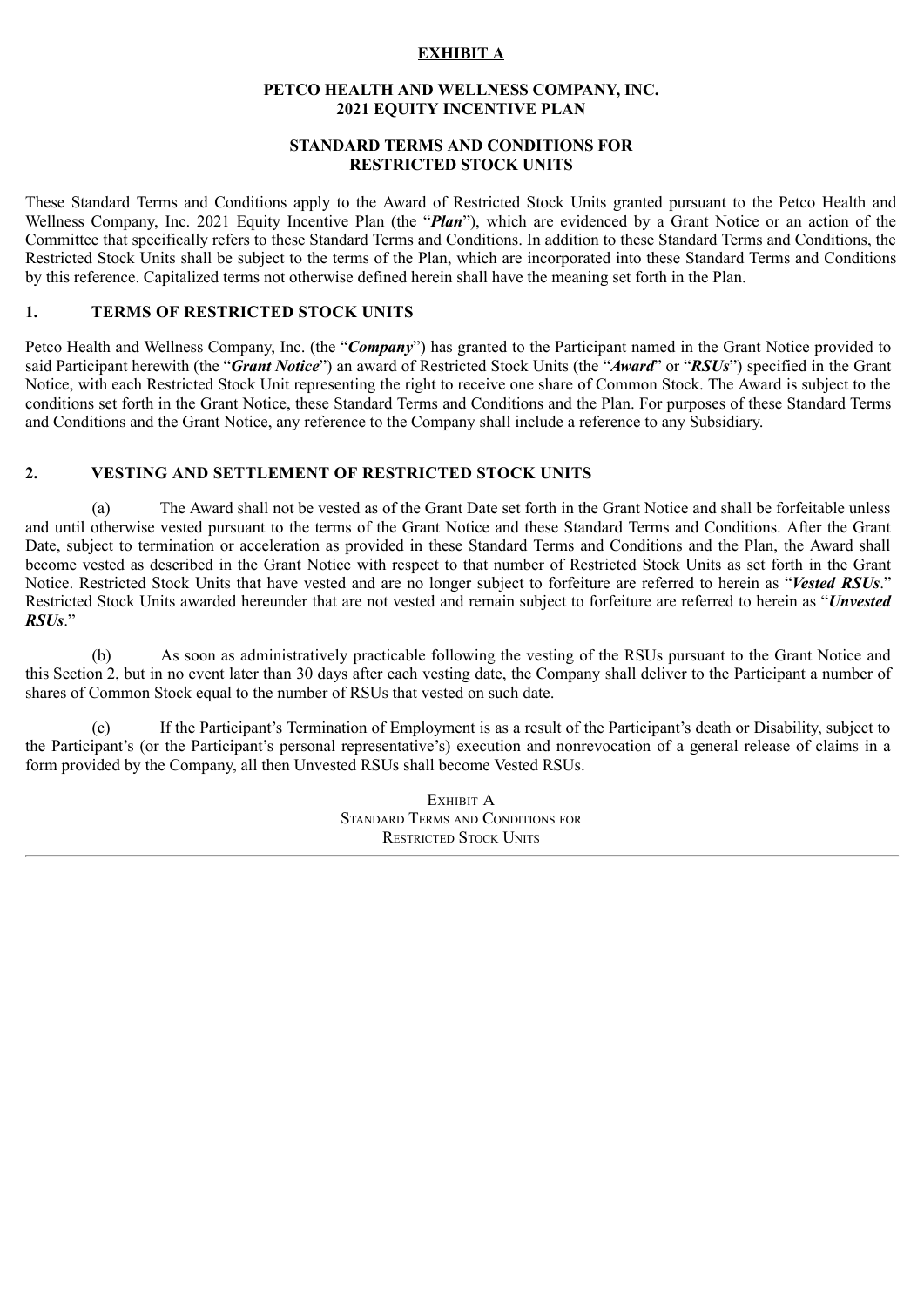(d) If the Participant's Termination of Employment is as a result of an Involuntary Termination (as defined below) on or within 24-months following a Change in Control, subject to the Participant's execution and nonrevocation of a general release of claims in a form provided by the Company, any then Unvested RSUs shall become Vested RSUs.

(e) Upon Participant's Termination of Employment for any other reason not set forth in Section  $2(c)$ ,  $2(d)$  or  $2(e)$ any then Unvested RSUs held by the Participant shall be forfeited and canceled as of the Termination Date.

(f) As used in this Section 2:

(i) "*Good Reason*" has the meaning set forth in the written employment, offer, services or severance agreement or letter between the Participant and the Company or an Affiliate, or if there is no such agreement or no such term is defined in such agreement, means, without the Participant's consent: (A) a material diminution in the Participant's authority, duties or responsibilities with the Company or an Affiliate; (B) a material diminution in the Participant's base salary; (C) a relocation of the Participant's principal place of employment by more than 50 miles; or (D) a material breach by the Company of any of its obligations under these Standard Terms and Conditions. Notwithstanding the foregoing, any assertion by the Participant of a termination for Good Reason shall not be effective unless (1) the Participant provides written notice to the Company of the existence of one or more of the foregoing conditions within 30 days after the initial occurrence of such condition(s); (2) the condition(s) specified in such notice must remain uncorrected for 30 days following the Company's receipt of such written notice; and (3) the date of the termination of the Participant's employment must occur within 90 days after the initial occurrence of the condition(s) specified in such notice.

(ii) "*Involuntary Termination*" means a Termination of Employment by the Company without Cause (and not as a result of death or Disability) or by the Participant for Good Reason.

(iii) "*Termination Date*" means the date of the Participant's Termination of Employment.

## **3. RIGHTS AS STOCKHOLDER; DIVIDEND EQUIVALENTS**

(a) Participant shall not be, nor have any of the rights or privileges of, a stockholder of the Company in respect of any RSUs unless and until shares of Common Stock settled for such RSUs shall have been issued by the Company to Participant (as evidenced by the appropriate entry on the books of the Company or of a duly authorized transfer agent of the Company).

(b) Notwithstanding the foregoing, from and after the Grant Date and until the earlier of (i) the Participant's receipt of Common Stock upon payment of RSUs and (ii) the time when the Participant's right to receive Common Stock upon payment of RSUs is forfeited, on the date that the Company pays a cash dividend (if any) to holders of Common Stock generally, the Participant shall be entitled, as a Dividend Equivalent, to a number of additional whole RSUs determined by dividing (i) the product of (A) the dollar amount of the cash dividend paid per share of Common Stock on such date and (B) the total number of RSUs (including dividend equivalents paid thereon) previously credited to the Participant as of such date, by (ii) the Fair Market Value

A-2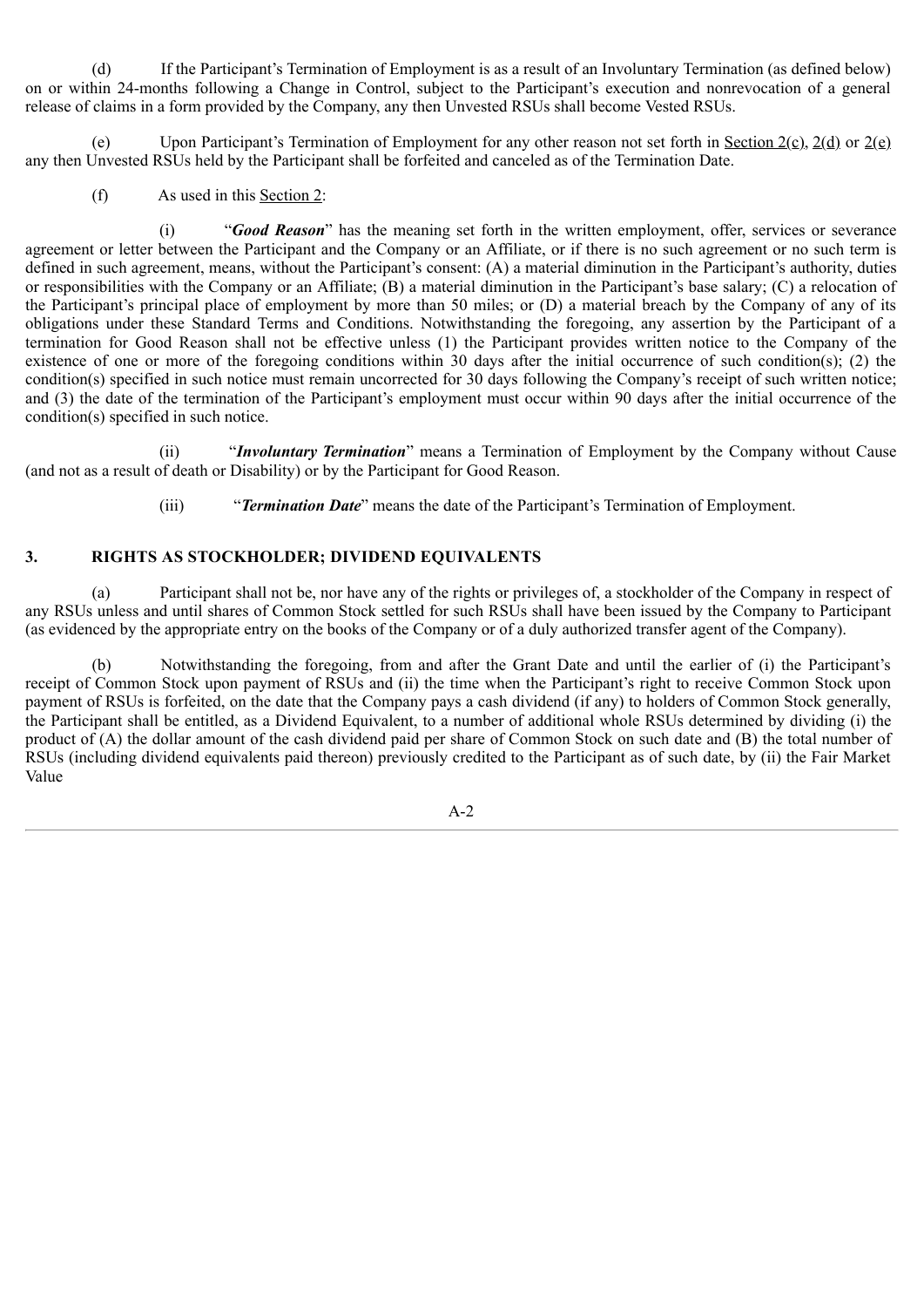per share of Common Stock on such date. Such Dividend Equivalents (if any) shall be subject to the same terms and conditions and shall be settled or forfeited in the same manner and at the same time as the RSUs to which the Dividend Equivalents were credited.

## **4. RESTRICTIONS ON RESALES OF SHARES**

The Company may impose such restrictions, conditions or limitations as it determines appropriate as to the timing and manner of any resales by the Participant or other subsequent transfers by the Participant of any shares of Common Stock issued pursuant to Vested RSUs, including (a) restrictions under an insider trading policy, (b) restrictions designed to delay and/or coordinate the timing and manner of sales by Participant and other holders and (c) restrictions as to the use of a specified brokerage firm for such resales or other transfers.

## **5. INCOME TAXES**

To the extent required by applicable federal, state, local or foreign law, the Participant shall make arrangements satisfactory to the Company for the satisfaction of any withholding tax obligations that arise by reason of the grant or vesting of the RSUs. The Company shall not be required to issue shares or to recognize the disposition of such shares until such obligations are satisfied.

## **6. NONTRANSFERABILITY OF AWARD**

The Participant understands, acknowledges and agrees that, except as otherwise provided in the Plan or as permitted by the Committee, the Award may not be sold, assigned, transferred, pledged or otherwise directly or indirectly encumbered or disposed of other than by will or the laws of descent and distribution.

## **7. OTHER AGREEMENTS SUPERSEDED**

The Grant Notice, these Standard Terms and Conditions, the Confidentiality and Inventions Agreement and the Plan constitute the entire understanding between the Participant and the Company regarding the Award. Any prior agreements, commitments or negotiations concerning the Award are superseded; provided, however, that the terms of the Confidentiality and Inventions Agreement are in addition to and complement (and do not replace or supersede) all other agreements and obligations between the Company and any of its affiliates and the Participant with respect to confidentiality and intellectual property.

## **8. LIMITATION OF INTEREST IN SHARES SUBJECT TO RESTRICTED STOCK UNITS**

Neither the Participant (individually or as a member of a group) nor any beneficiary or other person claiming under or through the Participant shall have any right, title, interest, or privilege in or to any shares of Common Stock allocated or reserved for the purpose of the Plan or subject to the Grant Notice or these Standard Terms and Conditions except as to such shares of Common Stock, if any, as shall have been issued to such person in connection with the Award. Nothing in the Plan, in the Grant Notice, these Standard Terms and Conditions or any other instrument executed pursuant to the Plan shall confer upon the Participant any right to continue in the Company's employ or service nor limit in any way the Company's right to terminate the Participant's employment at any time for any reason.

A-3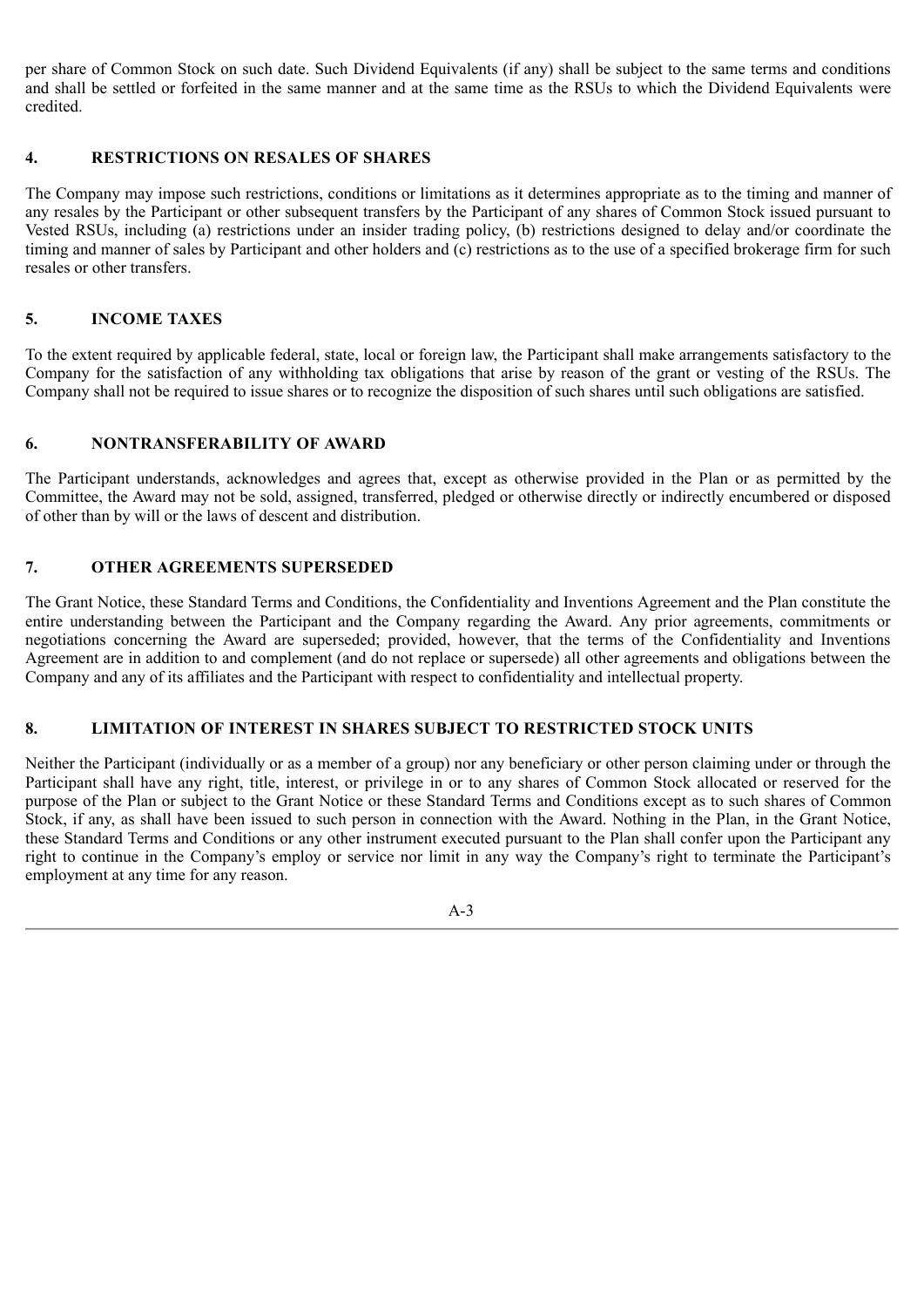## **9. GENERAL**

(a) In the event that any provision of these Standard Terms and Conditions is declared to be illegal, invalid or otherwise unenforceable by a court of competent jurisdiction, such provision shall be reformed, if possible, to the extent necessary to render it legal, valid and enforceable, or otherwise deleted, and the remainder of these Standard Terms and Conditions shall not be affected except to the extent necessary to reform or delete such illegal, invalid or unenforceable provision.

(b) The headings preceding the text of the sections hereof are inserted solely for convenience of reference, and shall not constitute a part of these Standard Terms and Conditions, nor shall they affect its meaning, construction or effect. Words in the masculine gender shall include the feminine gender, and where appropriate, the plural shall include the singular and the singular shall include the plural. The use herein of the word "including" following any general statement, term or matter shall not be construed to limit such statement, term or matter to the specific items or matters set forth immediately following such word or to similar items or matters, whether or not non-limiting language (such as "without limitation", "but not limited to", or words of similar import) is used with reference thereto, but rather shall be deemed to refer to all other items or matters that could reasonably fall within the broadest possible scope of such general statement, term or matter. References herein to any agreement, instrument or other document means such agreement, instrument or other document as amended, supplemented and modified from time to time to the extent permitted by the provisions thereof and not prohibited by the Plan or these Standard Terms and Conditions.

(c) These Standard Terms and Conditions shall inure to the benefit of and be binding upon the parties hereto and their respective permitted heirs, beneficiaries, successors and assigns.

(d) These Standard Terms and Conditions shall be construed in accordance with and governed by the laws of the State of Delaware, without regard to principles of conflicts of law.

(e) In the event of any conflict between the Grant Notice, these Standard Terms and Conditions and the Plan, the Grant Notice and these Standard Terms and Conditions shall control. In the event of any conflict between the Grant Notice and these Standard Terms and Conditions, the Grant Notice shall control.

(f) All questions arising under the Plan or under these Standard Terms and Conditions shall be decided by the Committee in its total and absolute discretion.

## **10. ELECTRONIC DELIVERY**

By executing the Grant Notice, the Participant hereby consents to the delivery of information (including, without limitation, information required to be delivered to the Participant pursuant to applicable securities laws) regarding the Company and the Subsidiaries, the Plan, and the Restricted Stock Units via Company web site or other electronic delivery.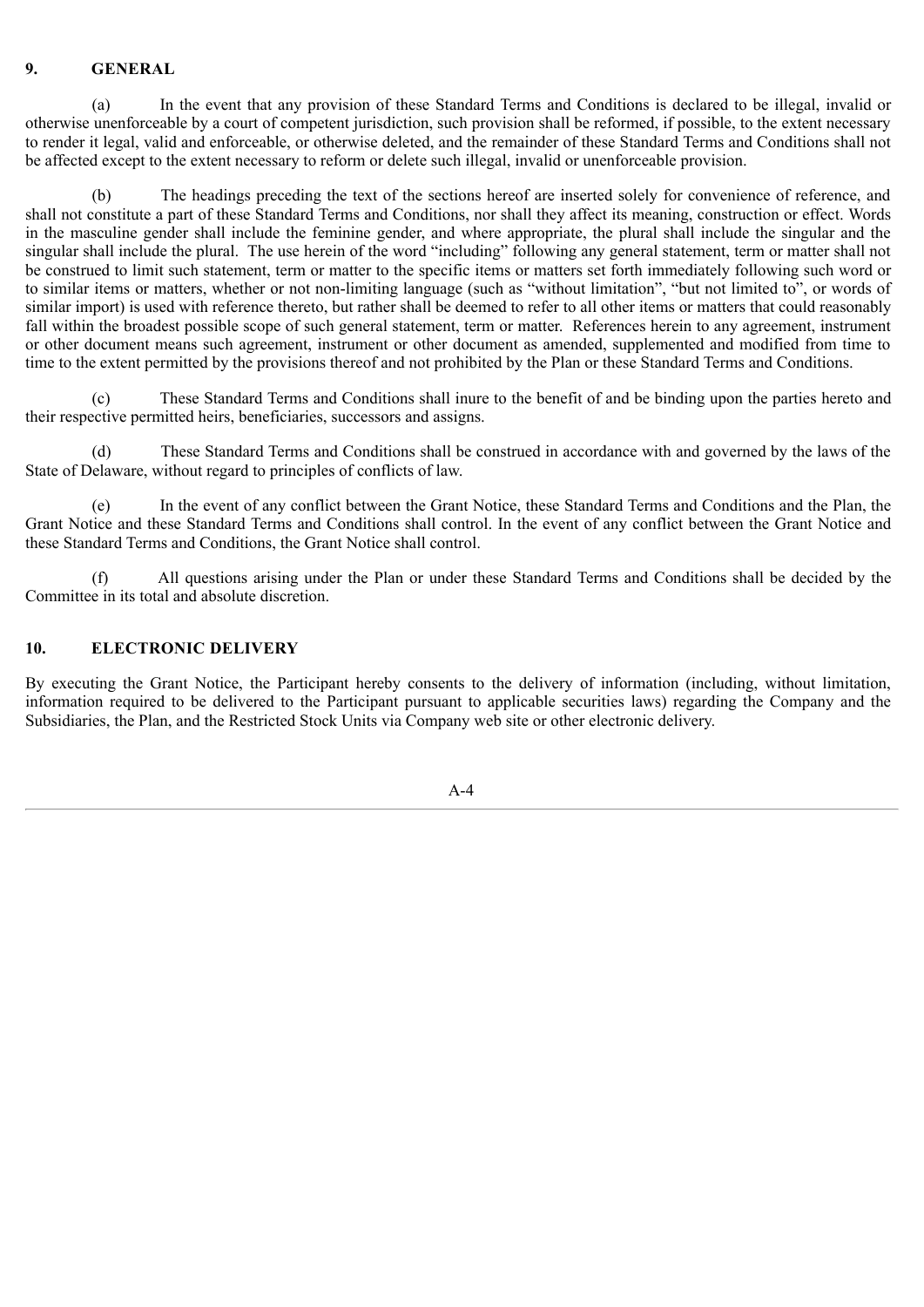### **EXHIBIT B**

## **CONFIDENTIALITY AND INVENTIONS AGREEMENT**

As a condition to the receipt of the Award granted pursuant to the Grant Notice to which this Confidentiality and Inventions Agreement is attached and in consideration of the Participant's continued employment with the Company, the Participant hereby confirms the Participant's agreement as follows:

## **1. GENERAL**

The Participant's employment by the Company is in a capacity in which he or she may have access to, or contribute to the production of, Confidential Information and the Company Work Product (both as defined below). The Participant's employment creates a relationship of confidence and trust between the Company and the Participant with respect to the Confidential Information and the Company Work Product as set forth herein. This Confidentiality and Inventions Agreement are subject to the terms of the Standard Terms and Conditions attached as Exhibit A to the Grant Notice to which this Confidentiality and Inventions Agreement is attached; provided however, that in the event of any conflict between the Standard Terms and Conditions and this Confidentiality and Inventions Agreement, this Confidentiality and Inventions Agreement shall control.

## **2. DEFINITIONS**

Capitalized terms not otherwise defined herein shall have the meaning set forth in the Petco Health and Wellness Company, Inc. 2021 Equity Incentive Plan, as amended from time to time. For purposes of this Confidentiality and Inventions Agreement:

(a) "*Confidential Information*" shall mean information or material (i) that is proprietary to the Company or confidential to the Company, whether or not designated or labeled as such, and (ii) that the Participant creates, discovers or develops, or of which the Participant obtains knowledge of or access to, in the course of the Participant's employment with the Company. Confidential Information may include, but is not limited to, designs, works of authorship, formulae, ideas, concepts, techniques, inventions, devices, improvements, know-how, methods, processes, drawings, specifications, models, data, diagrams, flow charts, research, procedures, computer programs, marketing techniques and materials, business, marketing, development and product plans, financial information, customer lists and contact information, personnel information, and other confidential business or technical information created on behalf of the Company or obtained as a result of or in the course of employment with the Company. For purposes of this Confidentiality and Inventions Agreement, the "*Company*" shall mean the Company or any of its Affiliates. To the extent that the participant can demonstrate by competent proof that one of the following exceptions applies, the Participant shall have no obligation under this Confidentiality and Inventions Agreement to maintain in confidence any: (I) INFORMATION THAT IS OR BECOMES GENERALLY PUBLICLY KNOWN OTHER THAN AS A RESULT OF THE PARTICIPANT'S DISCLOSURE IN VIOLATION OF THIS AGREEMENT, (II) INFORMATION THAT WAS KNOWN BY THE PARTICIPANT OR AVAILABLE TO THE PARTICIPANT WITHOUT RESTRICTION PRIOR TO DISCLOSURE TO THE PARTICIPANT BY THE COMPANY, (III) INFORMATION THAT BECOMES

> Exhibit B Confidentiality and Inventions Agreement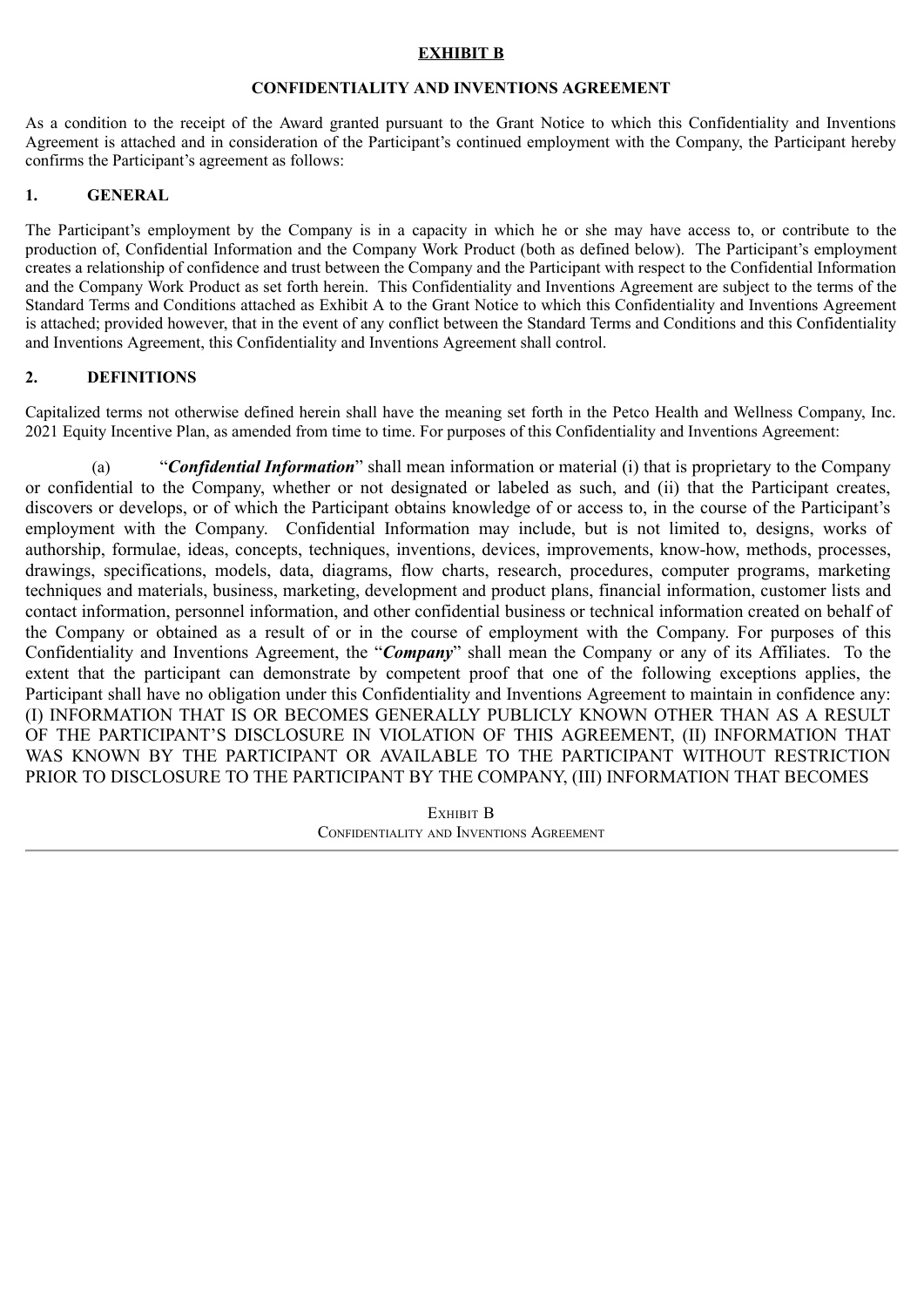AVAILABLE TO THE PARTICIPANT ON A NON-CONFIDENTIAL BASIS FROM A THIRD PARTY THAT IS NOT SUBJECT TO CONFIDENTIALITY OBLIGATIONS IN FAVOR, OR THAT INURE TO THE BENEFIT, OF THE COMPANY, AND (IV) INFORMATION THAT WAS DEVELOPED INDEPENDENTLY BY OR FOR THE PARTICIPANT WITHOUT REFERENCE TO THE CONFIDENTIAL INFORMATION, USE OF COMPANY RESOURCES OR BREACH OF THIS AGREEMENT, INCLUDING, WITHOUT LIMITATION, THE "PRE-EMPLOYMENT WORK PRODUCT" (AS DEFINED BELOW).

(b) "*Work Product*" shall mean inventions, data, ideas, designs, drawings, works of authorship, trademarks, service marks, trade names, service names, logos, developments, formulae, concepts, techniques, devices, improvements, know-how, methods, processes, programs and discoveries, whether or not patentable or protectable under applicable copyright or trademark law, or under other similar law, and whether or not reduced to practice or tangible form, together with any improvements thereon or thereto, derivative works therefrom, and intellectual property rights therein created on behalf of the Company as part of the obligation of employment in performing work for the Company or otherwise in the course of employment with the Company.

## **3. CONFIDENTIALITY**

(a) During the term of the Participant's employment by the Company and at all times thereafter, The Participant will keep in strict confidence and trust all Confidential Information, and the Participant will not, directly or indirectly, disclose, distribute, sell, transfer, use, lecture upon or publish any Confidential Information, except as may be necessary in the course of performing the Participant's duties as an employee of the Company or as the Company authorizes or permits. Notwithstanding the foregoing, the Participant shall be entitled to continue to use Confidential Information of the Company transferred to a purchaser ("*Purchaser*") of all or substantially all of the assets of a business ("*Business*") of Company (an "*Acquisition*") solely to the extent that the Participant becomes an employee of such Purchaser or Purchaser's designated affiliate upon consummation of the Acquisition and such Confidential Information is used in the Business prior to consummation of the Acquisition. The Participant acknowledges and agrees that, upon consummation of the Acquisition, the Confidential Information shall be deemed the Confidential Information of the Purchaser and subject to the Participant's applicable employment, confidentiality and inventions assignment agreement with such Purchaser.

(b) The Participant recognizes that the Company has received and in the future will receive information from third parties which is subject to an obligation on the Company's part to maintain the confidentiality of such information and to use it only for certain limited purposes. The Participant agrees, during the term of the Participant's employment and thereafter, to hold all such confidential or proprietary information of third parties in the strictest confidence and not to disclose or use it, except as necessary in performing the Participant's duties as an employee of the Company consistent with the Company's agreement with such third party. The Participant agrees that such information will be subject to the terms of this Confidentiality and Inventions Agreement as Confidential Information.

(c) Trade Secrets Disclosure. 18 U.S.C. § 1833(b) provides: "An individual shall not be held criminally or civilly liable under any Federal or State trade secret law for the disclosure of a trade secret that—(A) is made—(i) in confidence to a Federal, State, or local government official, either directly or indirectly, or to an attorney; and (ii) solely for the purpose of reporting or investigating a suspected violation of law; or (B) is made in a complaint or other document filed in a lawsuit or other proceeding, if such filing is made under seal." Nothing in this Agreement is intended to conflict with 18 U.S.C. § 1833(b) or create liability for disclosures of trade secrets that are expressly allowed by 18 U.S.C. § 1833(b). Accordingly, the parties to this Agreement have the right to disclose in confidence trade secrets to federal, state, and local government officials, or to an attorney, for the sole purpose of reporting or investigating a suspected violation of law. The parties also have the right to disclose trade secrets in a document filed in a lawsuit or other proceeding, but only if the filing is made under seal and protected from public disclosure. Nothing in this Confidentiality and Inventions Agreement prevents the Participant from discussing or disclosing information about unlawful acts in the workplace, such as harassment or discrimination or any other conduct that the Participant has reason to believe is unlawful.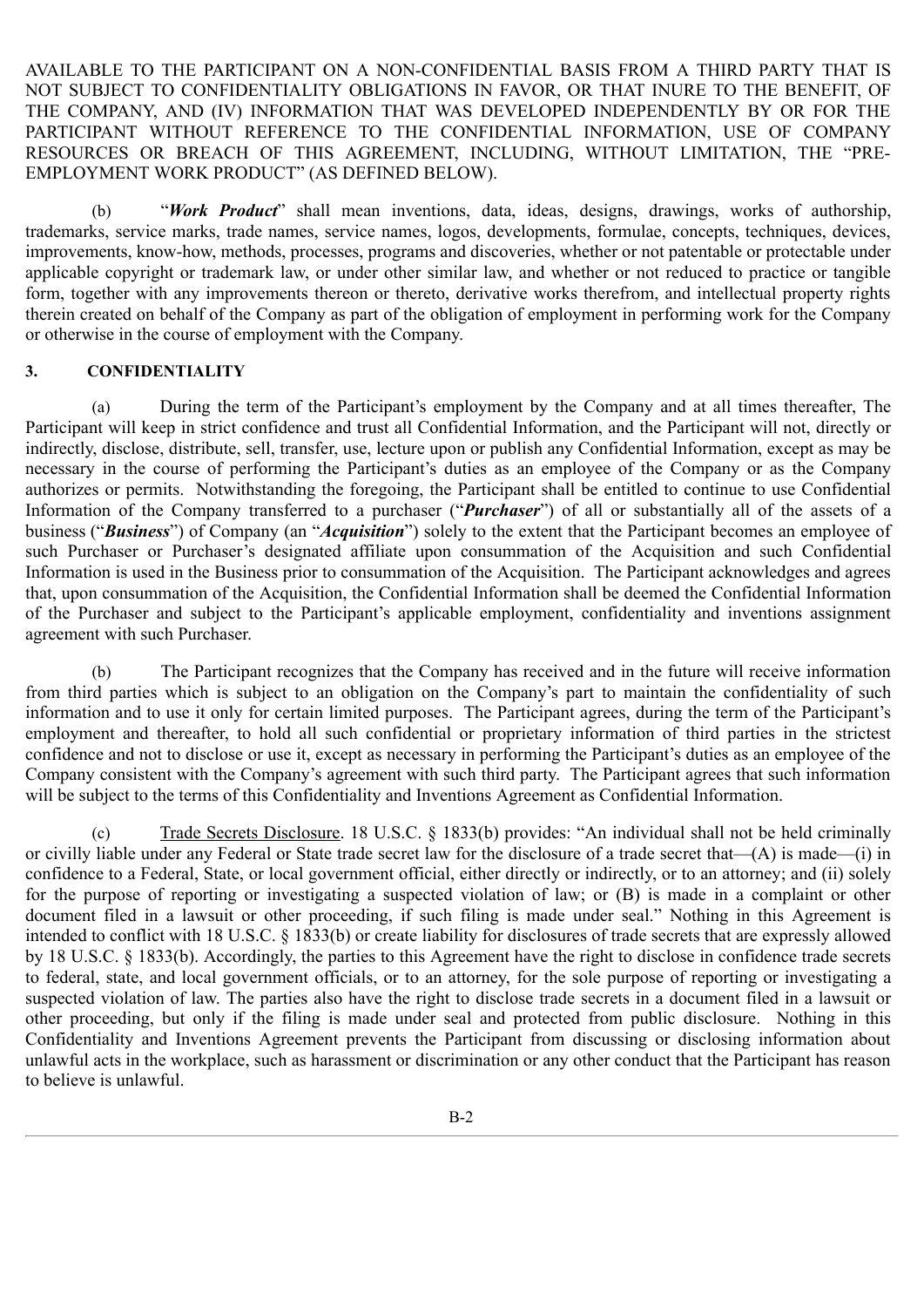## **4. COMPANY PROPERTY**

All apparatus, computers, computer files and media, notes, data, documents, reference materials, sketches, memoranda, records, drawings, engineering log books, equipment, lab/inventor notebooks, programs, prototypes, samples, equipment, tangible embodiments of information, and other physical property, whether or not pertaining to Confidential Information, furnished to the Participant or produced by the Participant or others in connection with the Participant's employment, shall be and remain the sole property of the Company and any such property actually in the Participant's possession or control shall be returned promptly to the Company as and when requested in writing by the Company. Should the Company not so request, the Participant shall return and deliver all such property to the Company upon termination of the Participant's employment. The Participant may not retain any such property or any reproduction of such property upon such termination. The Participant further agrees that any property situated on the Company's premises and owned, leased, maintained or otherwise contracted for by the Company, including, but not limited to, computers, computer files, e-mail, voicemail, disks and other electronic storage media, filing cabinets, desks or other work areas, are subject to inspection by the Company's representatives at any time with or without notice.

## **5. COMPANY WORK PRODUCT**

Subject to Section 6 and 7 below, the Participant agrees that any Work Product, in whole or in part, conceived, developed, made or reduced to practice by the Participant (either solely or in conjunction with others) during the term of his or her employment with the Company (collectively, the "*Company Work Product*") shall be owned exclusively by the Company (or, to the extent applicable, a Purchaser pursuant to an Acquisition). Without limiting the foregoing, the Participant agrees that any of the Company Work Product shall be deemed to be "works made for hire" as defined in U.S. Copyright Act §101, and all right, title, and interest therein shall vest solely in the Company from conception. The Participant hereby irrevocably assigns and transfers, and agrees to assign and transfer in the future on the Company's request, to the Company all right, title and interest in and to any Company Work Product, including, but not limited to, patents, copyrights and other intellectual property rights therein. The Participant shall treat any such Company Work Product as Confidential Information. The Participant will execute all applications, assignments,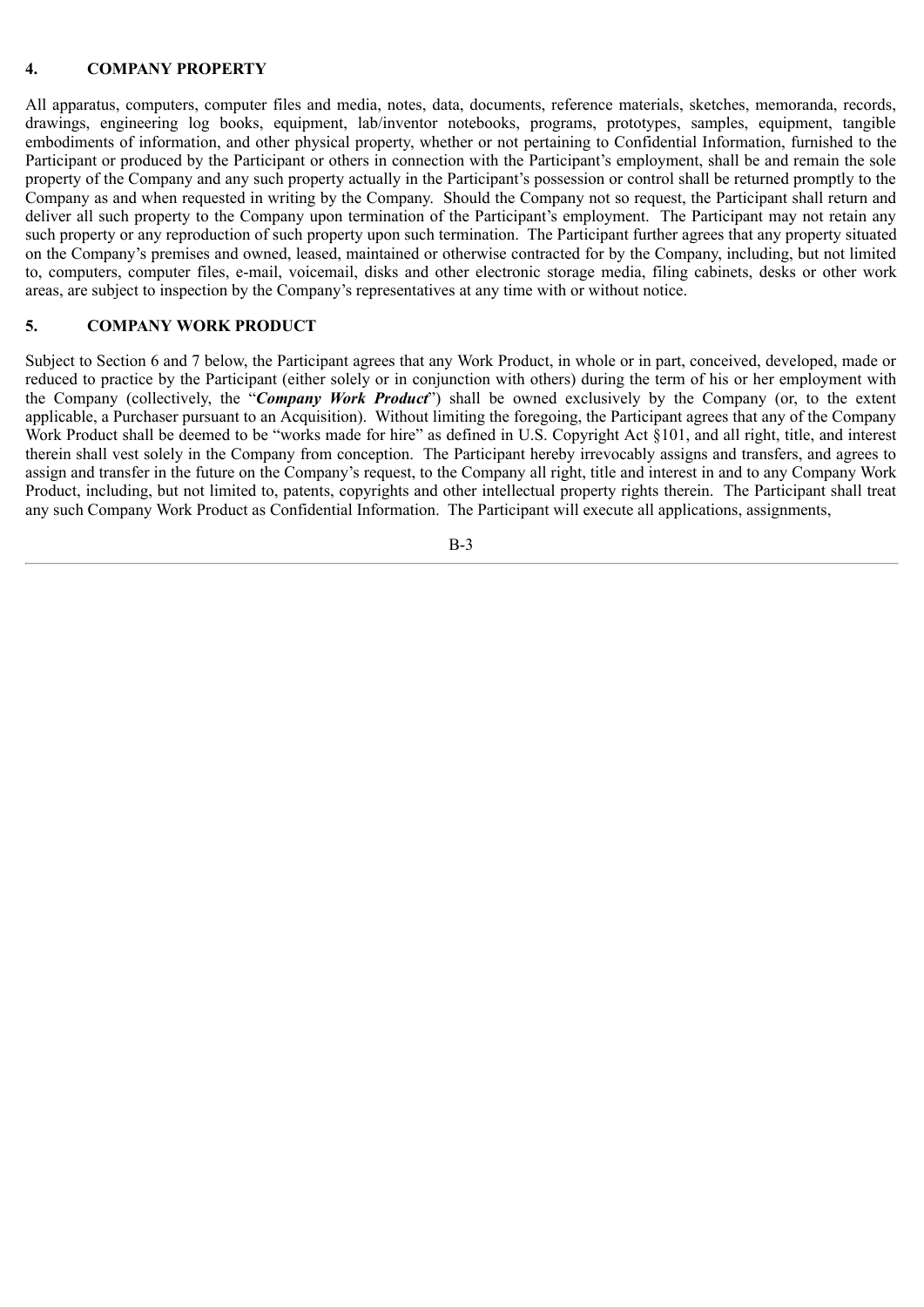instruments and other documents and perform all acts consistent herewith as the Company or its counsel may deem necessary or desirable to obtain, perfect or enforce any patents, copyright registrations or other protections on such Company Work Product and to otherwise protect the interests of the Company therein. The Participant's obligation to reasonably assist the Company in obtaining and enforcing the intellectual property and other rights in the Company Work Product in any and all jurisdictions shall continue beyond the termination of the Participant's employment. The Participant acknowledges that the Company may need to secure the Participant's signature for lawful and necessary documents required to apply for, maintain or enforce intellectual property and other rights with respect to the Company Work Product (including, but not limited to, renewals, extensions, continuations, divisions or continuations in part of patent applications). The Participant hereby irrevocably designates and appoints the Company and its duly authorized officers and agents, as the Participant's agents and attorneys-in-fact, to act for and on the Participant's behalf and instead of the Participant, to execute and file any such document(s) and to do all other lawfully permitted acts to further the prosecution, issuance and enforcement of patents, copyright registrations and other protections on the Company Work Product with the same legal force and effect as if executed by the Participant. The Participant further hereby waives and relinquishes any and all moral rights that the Participant may have in the Company Work Product.

## **6. EXCEPTION TO ASSIGNMENTS**

Pursuant to Section 2870 of the California Labor Code, the requirements set forth in Section 5 of this Agreement shall not apply to an invention that the Participant develops entirely on his or her own time without using the Company's equipment, supplies, facilities, or trade secret information except for those inventions that either: (i) relate at the time of conception or reduction to practice of the invention to the Company's business, or actual or demonstrably anticipated research or development of the Company; or (ii) result from any work performed by the Participant for the Company.

## **7. PRE-EMPLOYMENT WORK PRODUCT**

(a) Work Product includes only things done for the Company in performing work for the Company.

(b) The Participant acknowledges that the Company has a strict policy against using proprietary information belonging to any other person or entity without the express permission of the owner of that information. The Participant represents and warrants that the Participant's performance of all of the terms of this Confidentiality and Inventions Agreement and as an employee of the Company does not and will not result in a breach of any duty owed by the Participant to a third party to keep in confidence any information, knowledge or data. The Participant has not brought or used, and will not bring to the Company, or use, induce the Company to use, or disclose in the performance of the Participant's duties, nor has the Participant used or disclosed in the performance of any services for the Company prior to the effective date of the Participant's employment with the Company (if any), any equipment, supplies, facility, electronic media, software, trade secret or other information or property of any former employer or any other person or entity, unless the Participant has obtained their written authorization for its possession and use.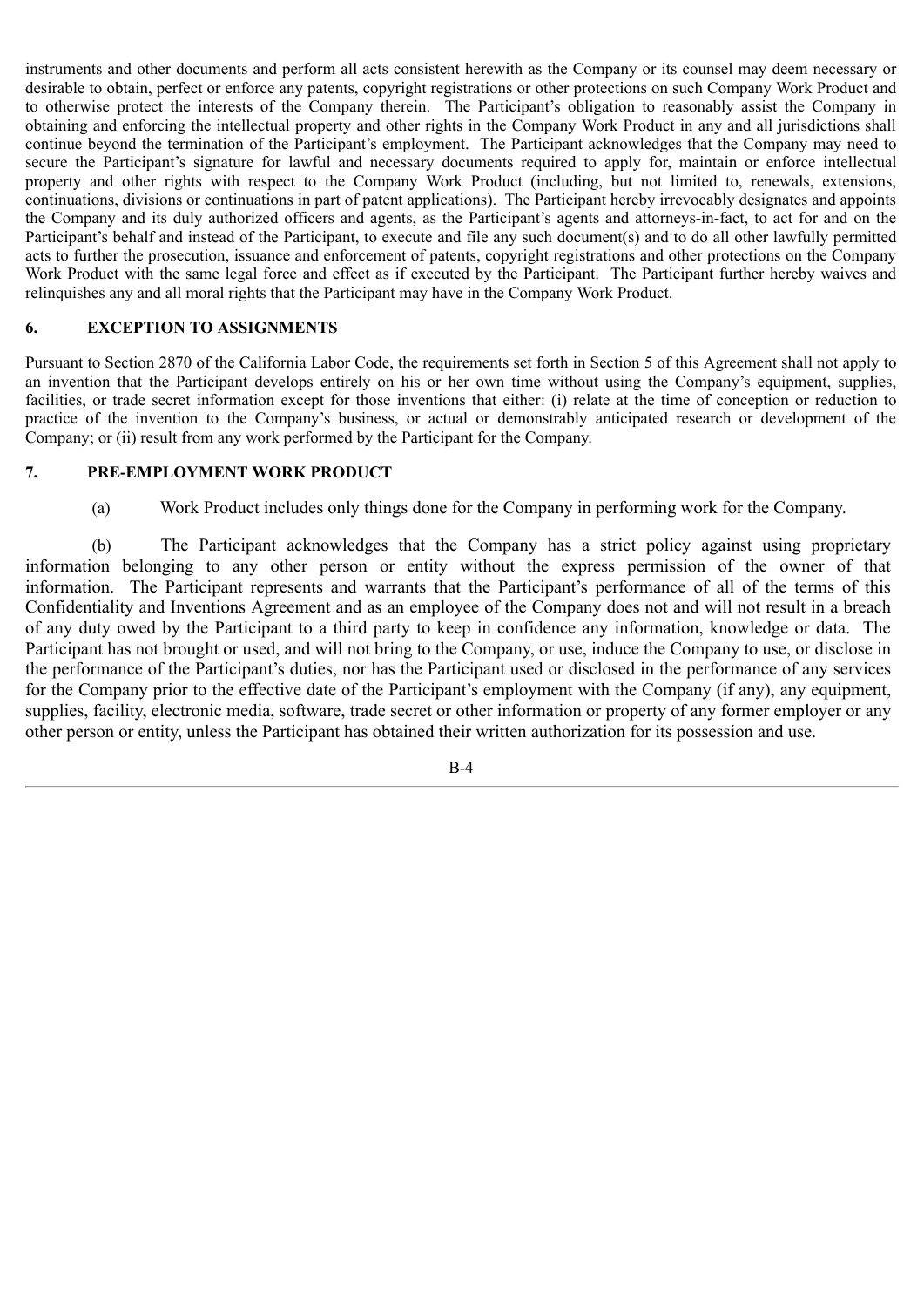## **8. RECORDS**

The Participant agrees that he or he or she will keep and maintain adequate and current written records (in the form of notes, sketches, drawings or such other form(s) as may be specified by the Company) of all the Company Work Product made by the Participant during the term of his or his or her employment with the Company, which records shall be available at all times to the Company and shall remain the sole property of the Company.

## **9. PRESUMPTION**

If any application for any United States or foreign patent related to or useful in the business of the Company or any customer of the Company shall be filed by or for the Participant during the period of one year after the Participant's employment is terminated, the subject matter covered by such application shall be presumed to have been conceived during the Participant's employment with the Company.

## **10. AGREEMENTS WITH THIRD PARTIES OR THE U.S. GOVERNMENT.**

The Participant acknowledges that the Company from time to time may have agreements with other persons or entities, or with the U.S. Government or agencies thereof, which impose obligations or restrictions on the Company regarding inventions made during the course of work thereunder or regarding the confidential nature of such work. The Participant agrees to be bound by all such obligations and restrictions of which the Participant has been made aware of by the Company and to take all action necessary to discharge the obligations of the Company thereunder.

## **11. INJUNCTIVE RELIEF**

Because of the unique nature of the Confidential Information and the Company Work Product, the Participant understands and agrees that the Company may suffer immediate and irreparable harm if the Participant fails to comply with any of his or her obligations under this Confidentiality and Inventions Agreement and that monetary damages may be inadequate to compensate the Company for such breach. Accordingly, the Participant agrees that in the event of a breach or threatened breach of this Confidentiality and Inventions Agreement, in addition to any other remedies available to it at law or in equity, the Company will be entitled, without posting bond or other security, to seek injunctive relief to enforce the terms of this Confidentiality and Inventions Agreement, including, but not limited to, restraining the Participant from violating this Confidentiality and Inventions Agreement or compelling the Participant to cease and desist all unauthorized use and disclosure of the Confidential Information and the Company Work Product. The Participant will indemnify the Company against any costs, including, but not limited to, reasonable outside legal fees and costs, incurred in obtaining relief against the Participant's breach of this Confidentiality and Inventions Agreement. Nothing in this Section 11 shall be construed as prohibiting the Company from pursuing any other remedies available to it for such breach or threatened breach, including, but not limited to, recovery of damages.

## **12. DISCLOSURE OF OBLIGATIONS**

The Participant is hereby permitted and the Participant authorizes the Company to provide a copy of this Confidentiality and Inventions Agreement and any exhibits hereto to any of the Participant's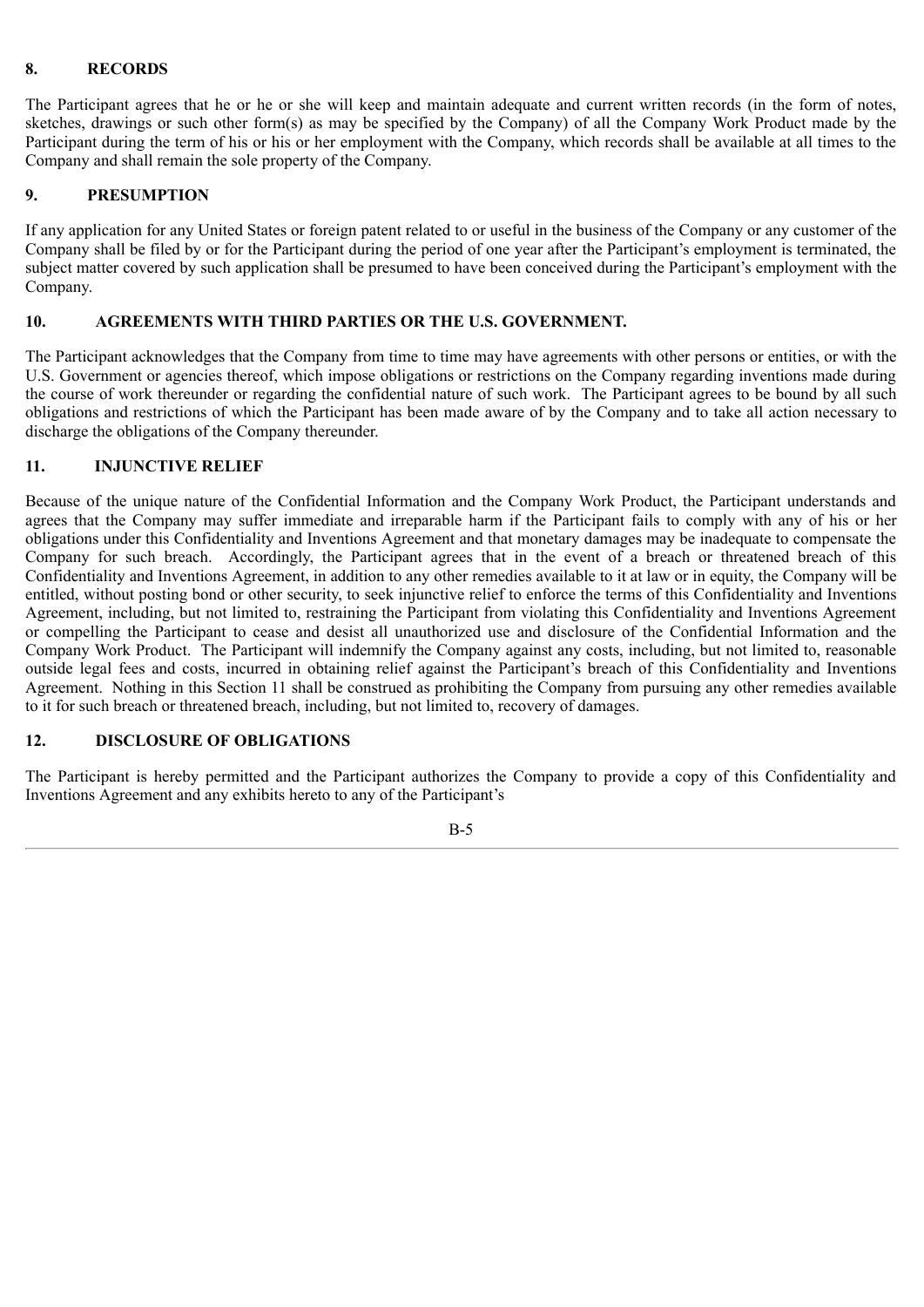future employers, and to notify any such future employers of the Participant's obligations and the Company's rights hereunder, provided that neither party is under any obligation to do so.

## **13. JURISDICTION AND VENUE**

This Confidentiality and Inventions Agreement will be governed by the laws of the State of California without regard to any conflicts-of-law rules. To the extent that any lawsuit is permitted under this Confidentiality and Inventions Agreement, the Participant hereby expressly consents to the personal and exclusive jurisdiction and venue of the state and federal courts located in San Diego, California for any lawsuit filed against the Participant by the Company. Nothing herein shall limit the right of the Company to seek and obtain injunctive relief in any jurisdiction for violation of the portions of this Confidentiality and Inventions Agreement dealing with protection of Confidential Information or the Company Work Product.

## **14. ASSIGNMENT; INUREMENT**

Neither this Confidentiality and Inventions Agreement nor any duties or obligations under this Confidentiality and Inventions Agreement may be assigned by the Participant without the prior written consent of the Company. The Participant understands and agrees that the Company may freely assign this Confidentiality and Inventions Agreement. This Agreement shall inure to the benefit of, and shall be binding upon, the permitted assigns, successors in interest (including any Purchaser upon consummation of an Acquisition), personal representatives, estates, heirs, and legatees of each of the parties hereto. Any assignment in violation of this Section 14 shall be null and void.

## **15. SURVIVORSHIP**

The rights and obligations of the parties to this Confidentiality and Inventions Agreement will survive termination of my employment with the Company.

## **16. MISCELLANEOUS**

In the event that any provision hereof or any obligation or grant of rights by the Participant hereunder is found invalid or unenforceable pursuant to judicial decree or decision, any such provision, obligation or grant of rights shall be deemed and construed to extend only to the maximum permitted by law, the invalid or unenforceable portions shall be severed, and the remainder of this Confidentiality and Inventions Agreement shall remain valid and enforceable according to its terms. This Confidentiality and Inventions Agreement may not be amended, waived or modified, except by an instrument in writing executed by the Participant and a duly authorized representative of the Company.

## **17. ACKNOWLEDGMENT**

EMPLOYEE ACKNOWLEDGES THAT, IN EXECUTING THE GRANT NOTICE TO WHICH THIS CONFIDENTIALITY AND INVENTIONS AGREEMENT IS ATTACHED, EMPLOYEE HAS HAD THE OPPORTUNITY TO SEEK THE ADVICE OF INDEPENDENT LEGAL COUNSEL, AND EMPLOYEE HAS READ AND UNDERSTOOD ALL OF THE TERMS AND PROVISIONS OF THIS CONFIDENTIALITY AND INVENTIONS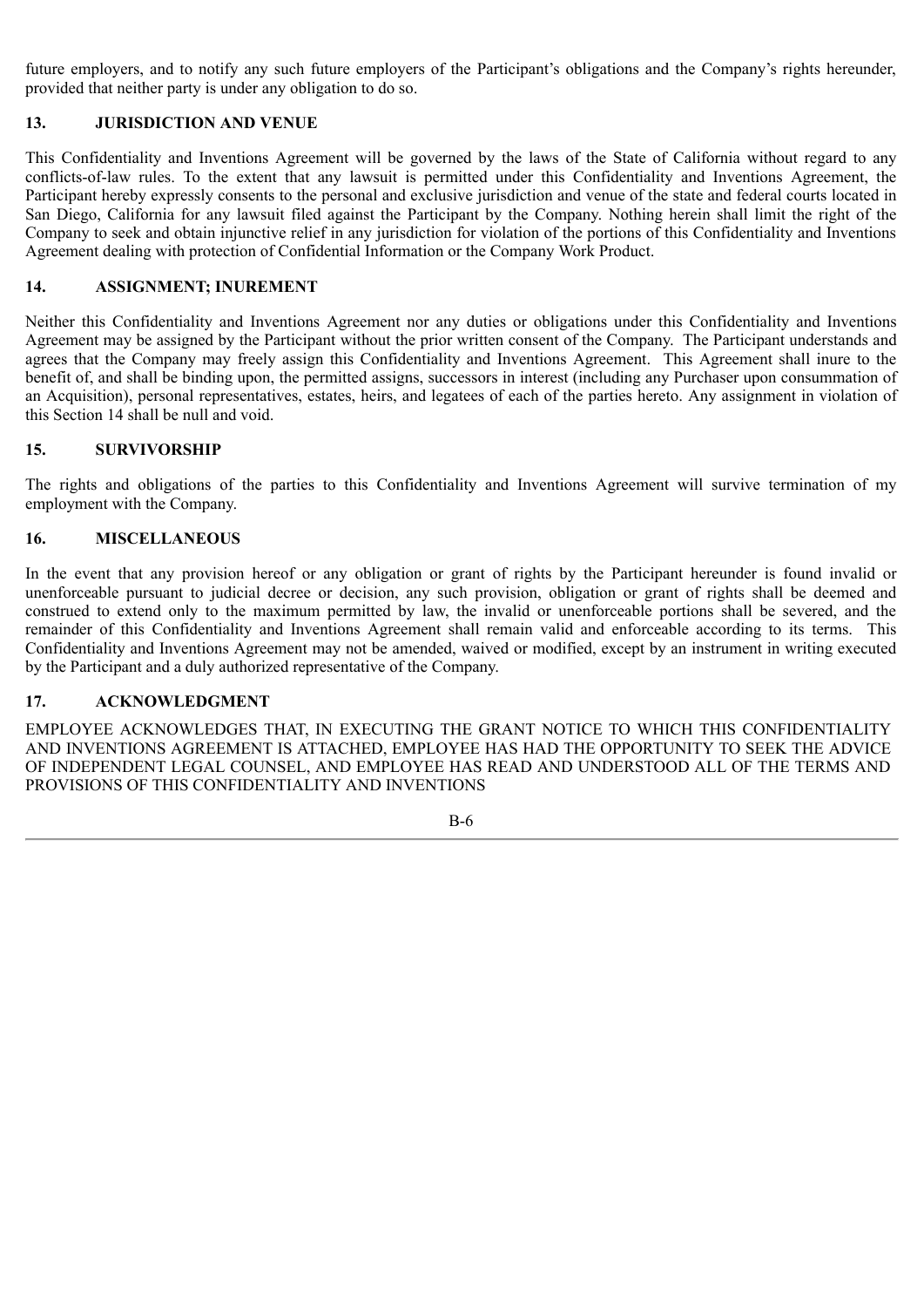AGREEMENT. THIS CONFIDENTIALITY AND INVENTIONS AGREEMENT SHALL NOT BE CONSTRUED AGAINST ANY PARTY BY REASON OF THE DRAFTING OR PREPARATION HEREOF.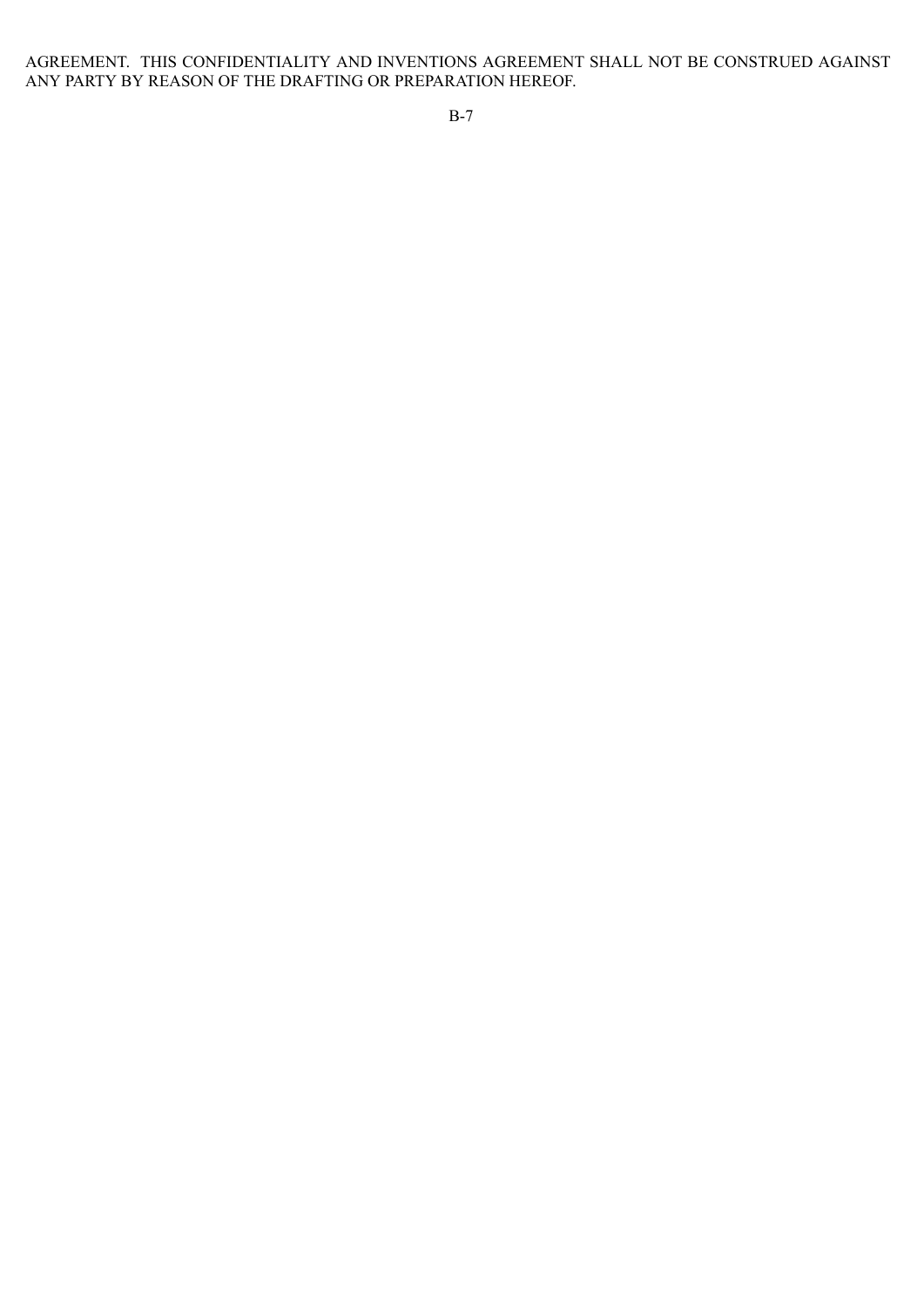### **PETCO HEALTH AND WELLNESS COMPANY, INC. 2021 EQUITY INCENTIVE PLAN GRANT NOTICE FOR PERFORMANCE STOCK UNIT AWARD**

<span id="page-41-0"></span>FOR GOOD AND VALUABLE CONSIDERATION, Petco Health and Wellness Company, Inc. (the "*Company*"), hereby grants to the Participant named below the target number of performance stock units (the "*PSUs*") specified below (the "*Award*") as performance-based Restricted Stock Units under the Petco Health and Wellness Company, Inc. 2021 Equity Incentive Plan (as amended from time to time, the "*Plan*"). Each Earned PSU represents the right to receive one share of Common Stock, upon the terms and subject to the conditions set forth in this Grant Notice (including Exhibit C), the Plan and the Standard Terms and Conditions (the "*Standard Terms and Conditions*") promulgated under such Plan and attached hereto as Exhibit A, and the Confidentiality and Inventions Agreement attached hereto as Exhibit B. This Award is granted pursuant to the Plan and is subject to and qualified in its entirety by the Standard Terms and Conditions. Capitalized terms not otherwise defined herein shall have the meanings set forth in the Plan.

| Name of Participant:   |                                                                                                                                                                                                                                                                                                                                                                                                                                                                                                                                                                                       |
|------------------------|---------------------------------------------------------------------------------------------------------------------------------------------------------------------------------------------------------------------------------------------------------------------------------------------------------------------------------------------------------------------------------------------------------------------------------------------------------------------------------------------------------------------------------------------------------------------------------------|
| Grant Date:            |                                                                                                                                                                                                                                                                                                                                                                                                                                                                                                                                                                                       |
| Target Number of PSUs: | $\lceil \bullet \rceil$ (the " <i>Target PSUs</i> ")                                                                                                                                                                                                                                                                                                                                                                                                                                                                                                                                  |
| Award Type:            | The Award represents the right to receive shares of Common Stock in an amount from $\lceil \bullet \rceil\%$ to<br>$\bullet$ % of the Target PSUs. The Award shall vest and become earned and nonforfeitable upon (i) the<br>Participant's satisfaction of the Service Requirement (as defined below) and (ii) the Committee's<br>certification of the final level of achievement of the Performance Goals (as defined below). PSUs<br>that become earned upon satisfaction of the Service Requirement and the Performance Goals are<br>referred to herein as " <i>Earned PSUs</i> ." |
| Performance Period:    |                                                                                                                                                                                                                                                                                                                                                                                                                                                                                                                                                                                       |
| Service Requirement:   | Except as otherwise provided in the Standard Terms and Conditions, the Participant must remain<br>continuously employed by or providing services to the Company or its Subsidiaries from the Grant<br>Date through the date following the end of the Performance Period when the Committee certifies<br>the final achievement of the Performance Goals (such date the "Vesting Date" and such condition,<br>the "Service Requirement").                                                                                                                                               |
| Performance Goals:     | The " <i>Performance Goals</i> " is set forth on <b>Exhibit C</b> attached hereto.                                                                                                                                                                                                                                                                                                                                                                                                                                                                                                    |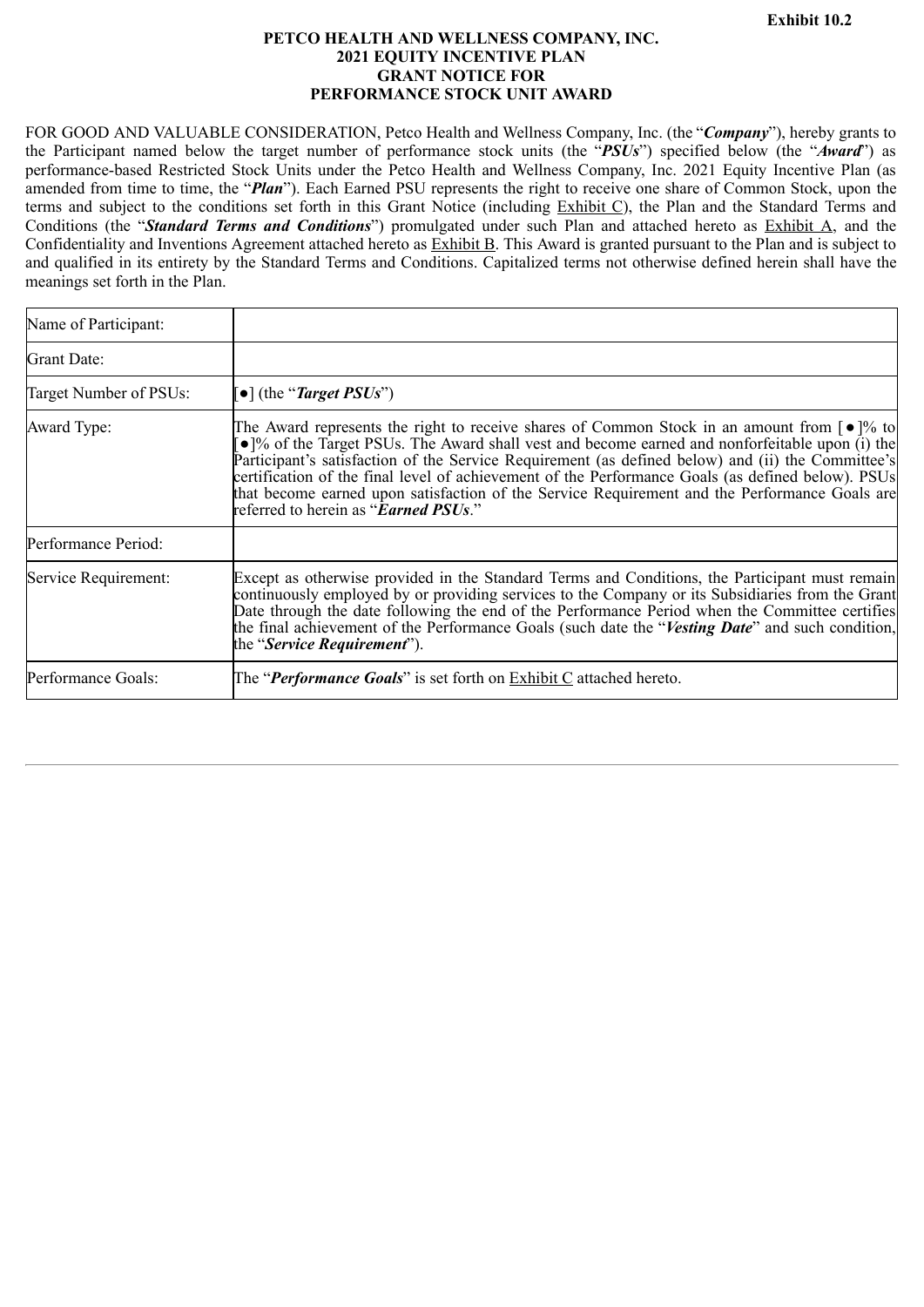IN ORDER TO RECEIVE THE BENEFITS OF THIS AGREEMENT, PARTICIPANT MUST EXECUTE AND RETURN THIS GRANT NOTICE (THE "*ACCEPTANCE REQUIREMENTS*"). IF YOU FAIL TO SATISFY THE ACCEPTANCE REQUIREMENTS WITHIN 60 DAYS AFTER THE GRANT DATE, THEN (1) THIS GRANT NOTICE WILL BE OF NO FORCE OR EFFECT AND THIS AWARD WILL BE AUTOMATICALLY FORFEITED TO THE COMPANY WITHOUT CONSIDERATION, AND (2) NEITHER PARTICIPANT NOR THE COMPANY WILL HAVE ANY FUTURE RIGHTS OR OBLIGATIONS UNDER THIS GRANT NOTICE OR THE STANDARD TERMS AND CONDITIONS.

By accepting this Grant Notice, Participant acknowledges that Participant has received and read, and agrees that this Award shall be subject to, the terms of this Grant Notice (including Exhibit C), the Plan, and the Standard Terms and Conditions and the Confidentiality and Inventions Agreement.

### **PETCO HEALTH AND WELLNESS COMPANY, INC.**

By: Name: Title:

**PARTICIPANT**

[Name]

Signature Page to **GRANT NOTICE FOR** PERFORMANCE STOCK UNIT AWARD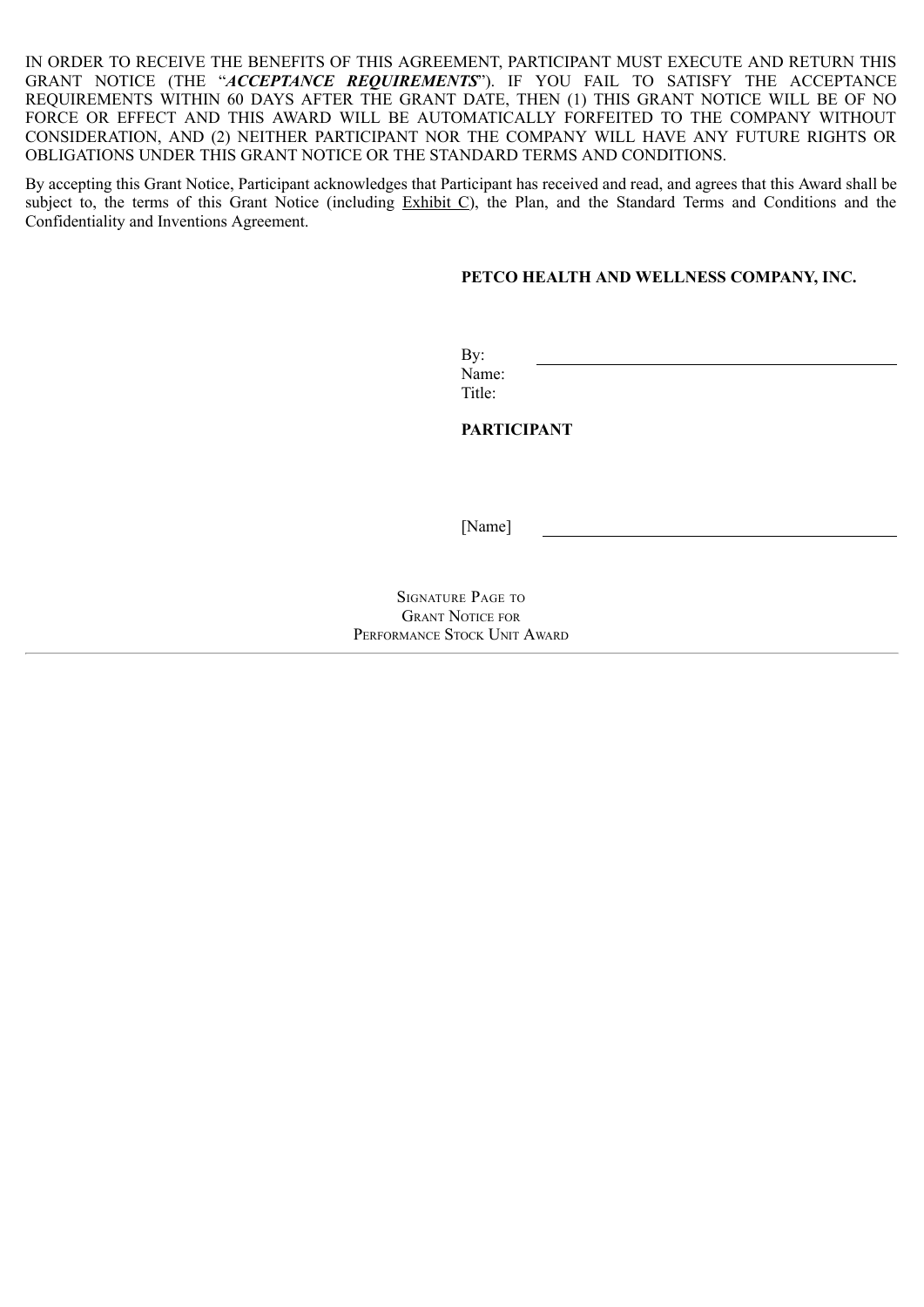## **EXHIBIT A**

### **PETCO HEALTH AND WELLNESS COMPANY, INC. 2021 EQUITY INCENTIVE PLAN**

## **STANDARD TERMS AND CONDITIONS FOR PERFORMANCE STOCK UNITS**

These Standard Terms and Conditions apply to the Award of performance stock units granted pursuant to the Petco Health and Wellness Company, Inc. 2021 Equity Incentive Plan (the "*Plan*"), which are evidenced by a Grant Notice or an action of the Committee that specifically refers to these Standard Terms and Conditions. In addition to these Standard Terms and Conditions, the performance stock units shall be subject to the terms of the Plan, which are incorporated into these Standard Terms and Conditions by this reference. Capitalized terms not otherwise defined herein shall have the meaning set forth in the Plan.

## **1. TERMS OF PERFORMANCE STOCK UNITS**

Petco Health and Wellness Company, Inc. (the "*Company*") has granted to the Participant named in the Grant Notice provided to said Participant herewith (the "*Grant Notice*") an award of performance stock units (the "*Award*" or "*PSUs*") specified in the Grant Notice, with each Earned PSU representing the right to receive one share of Common Stock. The Award is subject to the conditions set forth in the Grant Notice, these Standard Terms and Conditions and the Plan. For purposes of these Standard Terms and Conditions and the Grant Notice, any reference to the Company shall include a reference to any Subsidiary.

### **2. VESTING AND SETTLEMENT OF PERFORMANCE STOCK UNITS**

(a) The Award shall not be vested as of the Grant Date set forth in the Grant Notice and shall be forfeitable unless and until otherwise vested pursuant to the terms of the Grant Notice and these Standard Terms and Conditions. After the Grant Date, subject to termination or acceleration as provided in these Standard Terms and Conditions and the Plan, the Award shall become vested and earned as described in the Grant Notice with respect to the Target PSUs as set forth in the Grant Notice.

(b) As soon as administratively practicable following the date a PSU becomes an Earned PSU pursuant to the Grant Notice and this Section 2, but in no event later than two and one-half months following the Vesting Date, the Company shall deliver to the Participant a number of shares of Common Stock equal to the number of Earned PSUs.

(c) If the Participant experiences a Termination of Employment as a result of the Participant's death or Disability, then, subject to the Participant's (or the Participant's personal representative's) execution and nonrevocation of a general release of claims in a form provided by the Company, the Service Requirement will be deemed satisfied with respect to all of the Target PSUs, such Target PSUs will remain outstanding and eligible to become Earned PSUs based on achievement of the Performance Goals and settlement of such Earned PSUs shall not be accelerated.

> EXHIBIT A Standard Terms and Conditions for PERFORMANCE STOCK UNITS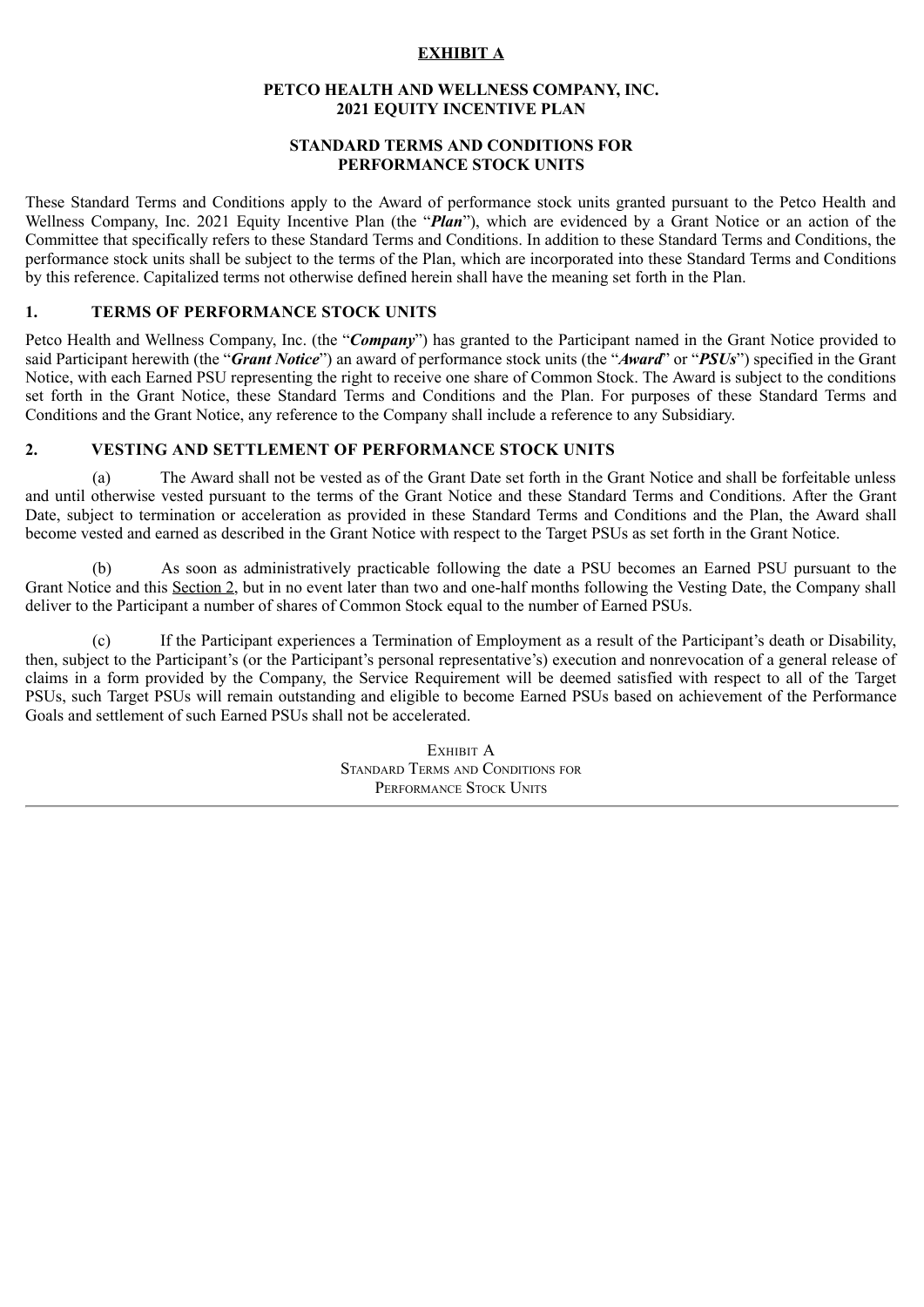(d) If within the last 12 months of the Performance Period the Participant experiences a Termination of Employment as a result of an Involuntary Termination (as defined below) at any time other than during a Change in Control Period (as defined in the Employment Agreement (as defined below)), then subject to the Participant's execution and nonrevocation of a general release of claims in a form provided by the Company, the Service Requirement will be deemed satisfied with respect to all of the Target PSUs, such Target PSUs will remain outstanding and eligible to become Earned PSUs based on achievement of the Performance Goals, and settlement of such Earned PSUs shall not be accelerated.

(e) Upon the consummation of a Change in Control prior to the end of the Performance Period, (i) the Performance Goals will no longer be applicable, (ii) the Target PSUs shall become Earned PSUs on the third anniversary of the Grant Date, subject to the Participant's continued employment by or service to the Company or its Subsidiaries through such date, and (iii) the Award shall convert to a Time-Based Award (as defined in the Employment Agreement).

(f) If the Participant experiences a Termination of Employment as a result of an Involuntary Termination during a Change in Control Period, then subject to the Participant's execution and nonrevocation of a general release of claims in a form provided by the Company, (i) if such Change in Control occurred prior to the end of the Performance Period, the Target PSUs shall become Earned PSUs effective as of the date of such Termination of Employment and (ii) if such Change in Control occurred following the end of the Performance Period but prior to the Vesting Date, the Service Requirement will be deemed satisfied with respect to all of the Target PSUs, such Target PSUs will remain outstanding and eligible to become Earned PSUs based on achievement of the Performance Goals, and settlement of such Earned PSUs shall not be accelerated.

(g) Upon the Participant's Termination of Employment for any other reason not set forth in Section 2(c), 2(d) or  $2(f)$ , any PSUs that have not become Earned PSUs shall be forfeited and canceled as of the Termination Date.

(h) As used in this Section 2:

(i) "*Employment Agreement*" means that certain Amended and Restated Employment Agreement by and between the Company, Petco Animal Supplies Stores, Inc. and the Participant dated December 3, 2020.

(ii) "*Involuntary Termination*" means a Termination of Employment by the Company without Cause (and not as a result of death or Disability) or by the Participant for Good Reason (as defined in the Employment Agreement).

(iii) "*Termination Date*" means the date of the Participant's Termination of Employment.

A-2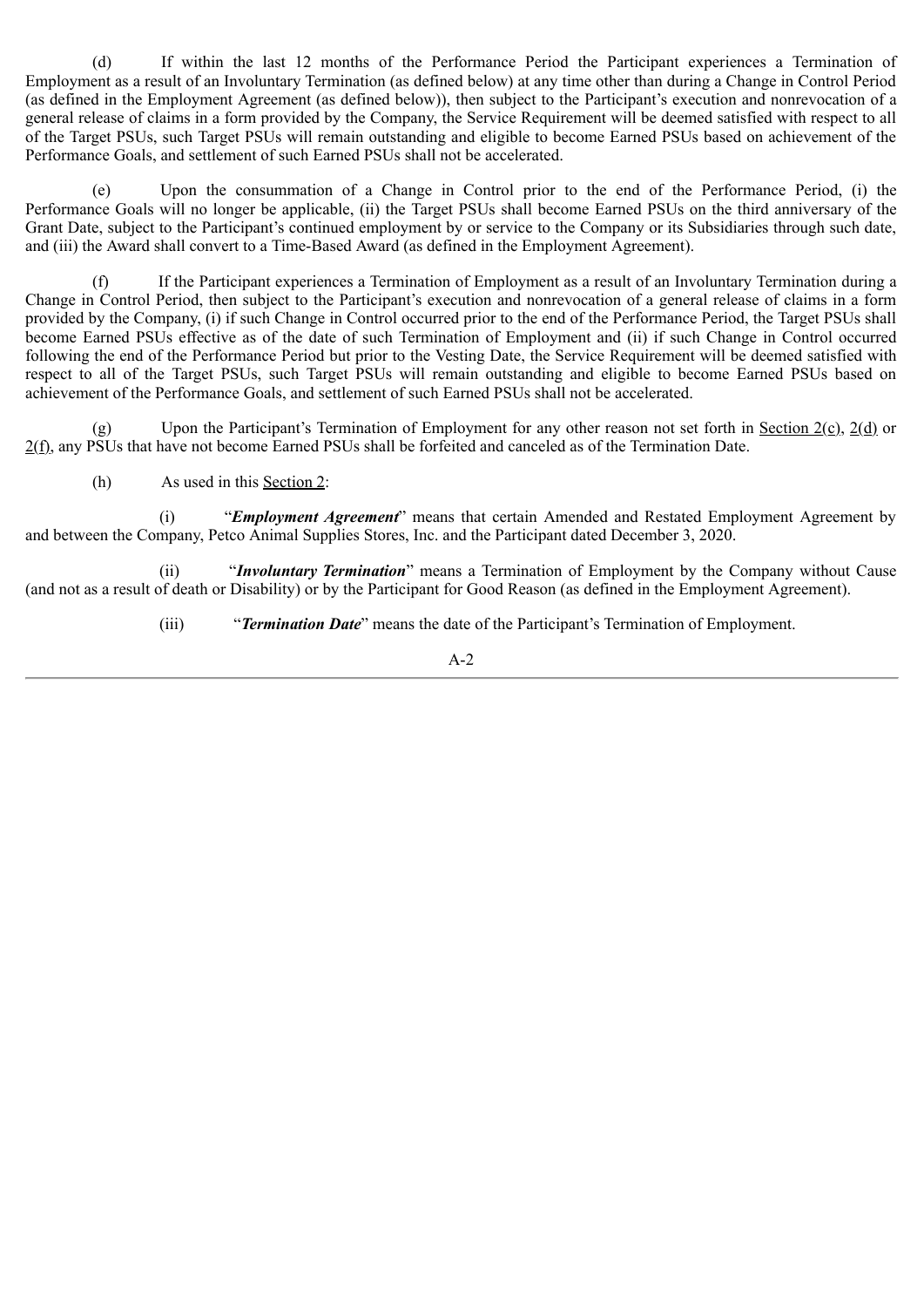## **3. RIGHTS AS STOCKHOLDER; DIVIDEND EQUIVALENTS**

(a) Participant shall not be, nor have any of the rights or privileges of, a stockholder of the Company in respect of any PSUs unless and until shares of Common Stock settled for Earned PSUs shall have been issued by the Company to Participant (as evidenced by the appropriate entry on the books of the Company or of a duly authorized transfer agent of the Company).

(b) Notwithstanding the foregoing, from and after the Grant Date and until the earlier of (i) the Participant's receipt of Common Stock upon payment of Earned PSUs and (ii) the time when the Participant's right to receive Common Stock upon payment of PSUs is forfeited, on the date that the Company pays a cash dividend (if any) to holders of Common Stock generally, the Participant shall be entitled, as a Dividend Equivalent, to a number of additional whole Target PSUs determined by dividing (i) the product of (A) the dollar amount of the cash dividend paid per share of Common Stock on such date and (B) the total number of Target PSUs (including dividend equivalents paid thereon) previously credited to the Participant as of such date, by (ii) the Fair Market Value per share of Common Stock on such date. Such Dividend Equivalents (if any) shall be subject to the same terms and conditions and shall be settled or forfeited in the same manner and at the same time as the Target PSUs to which the Dividend Equivalents were credited.

## **4. RESTRICTIONS ON RESALES OF SHARES**

The Company may impose such restrictions, conditions or limitations as it determines appropriate as to the timing and manner of any resales by the Participant or other subsequent transfers by the Participant of any shares of Common Stock issued pursuant to Earned PSUs, including (a) restrictions under an insider trading policy, (b) restrictions designed to delay and/or coordinate the timing and manner of sales by Participant and other holders and (c) restrictions as to the use of a specified brokerage firm for such resales or other transfers.

## **5. INCOME TAXES**

To the extent required by applicable federal, state, local or foreign law, the Participant shall make arrangements satisfactory to the Company for the satisfaction of any withholding tax obligations that arise by reason of the grant or vesting of the PSUs. The Company shall not be required to issue shares or to recognize the disposition of such shares until such obligations are satisfied.

## **6. NONTRANSFERABILITY OF AWARD**

The Participant understands, acknowledges and agrees that, except as otherwise provided in the Plan or as permitted by the Committee, the Award may not be sold, assigned, transferred, pledged or otherwise directly or indirectly encumbered or disposed of other than by will or the laws of descent and distribution. Notwithstanding the foregoing, (a) the Participant shall be permitted to transfer the Award as a gift to an Assignee Entity in accordance with and subject to the limits of Section 17 of the Plan and (b) if not previously so transferred, any shares of Common Stock that become issuable hereunder but which otherwise remain unissued at the time of the Participant's death shall be transferred to the Participant's designated beneficiary or, if none, to the Participant's estate.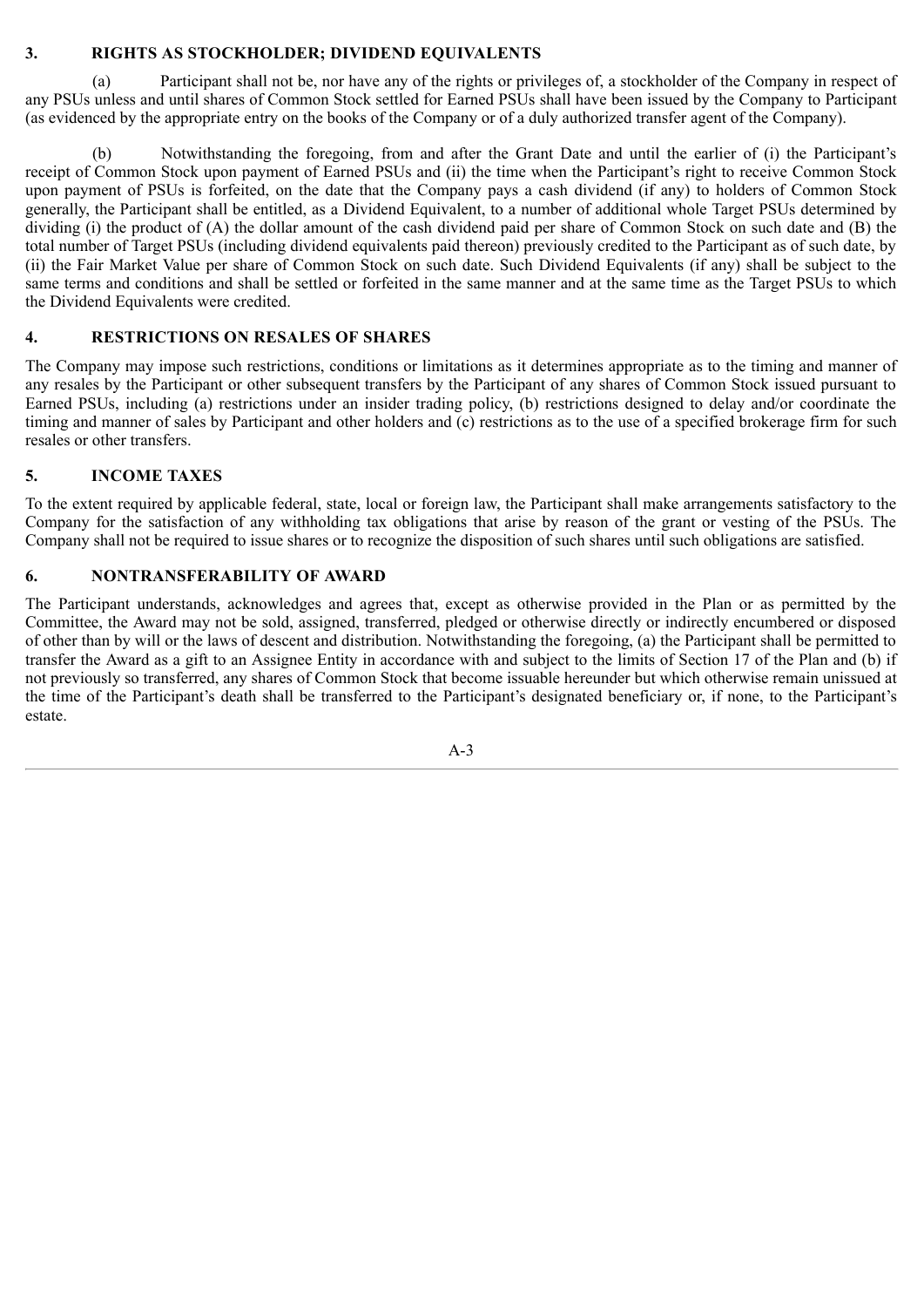### **7. OTHER AGREEMENTS SUPERSEDED**

The Grant Notice, these Standard Terms and Conditions, the Confidentiality and Inventions Agreement and the Plan constitute the entire understanding between the Participant and the Company regarding the Award. Any prior agreements, commitments or negotiations concerning the Award are superseded; provided, however, that the terms of the Confidentiality and Inventions Agreement are in addition to and complement (and do not replace or supersede) all other agreements and obligations between the Company and any of its affiliates and the Participant with respect to confidentiality and intellectual property.

## **8. LIMITATION OF INTEREST IN SHARES SUBJECT TO PERFORMANCE STOCK UNITS**

Neither the Participant (individually or as a member of a group) nor any beneficiary or other person claiming under or through the Participant shall have any right, title, interest, or privilege in or to any shares of Common Stock allocated or reserved for the purpose of the Plan or subject to the Grant Notice or these Standard Terms and Conditions except as to such shares of Common Stock, if any, as shall have been issued to such person in connection with the Award. Nothing in the Plan, in the Grant Notice, these Standard Terms and Conditions or any other instrument executed pursuant to the Plan shall confer upon the Participant any right to continue in the Company's employ or service nor limit in any way the Company's right to terminate the Participant's employment at any time for any reason.

## **9. GENERAL**

(a) In the event that any provision of these Standard Terms and Conditions is declared to be illegal, invalid or otherwise unenforceable by a court of competent jurisdiction, such provision shall be reformed, if possible, to the extent necessary to render it legal, valid and enforceable, or otherwise deleted, and the remainder of these Standard Terms and Conditions shall not be affected except to the extent necessary to reform or delete such illegal, invalid or unenforceable provision.

(b) The headings preceding the text of the sections hereof are inserted solely for convenience of reference, and shall not constitute a part of these Standard Terms and Conditions, nor shall they affect its meaning, construction or effect. Words in the masculine gender shall include the feminine gender, and where appropriate, the plural shall include the singular and the singular shall include the plural. The use herein of the word "including" following any general statement, term or matter shall not be construed to limit such statement, term or matter to the specific items or matters set forth immediately following such word or to similar items or matters, whether or not non-limiting language (such as "without limitation", "but not limited to", or words of similar import) is used with reference thereto, but rather shall be deemed to refer to all other items or matters that could reasonably fall within the broadest possible scope of such general statement, term or matter. References herein to any agreement, instrument or other document means such agreement, instrument or other document as amended, supplemented and modified from time to time to the extent permitted by the provisions thereof and not prohibited by the Plan or these Standard Terms and Conditions.

(c) These Standard Terms and Conditions shall inure to the benefit of and be binding upon the parties hereto and their respective permitted heirs, beneficiaries, successors and assigns.

 $A-4$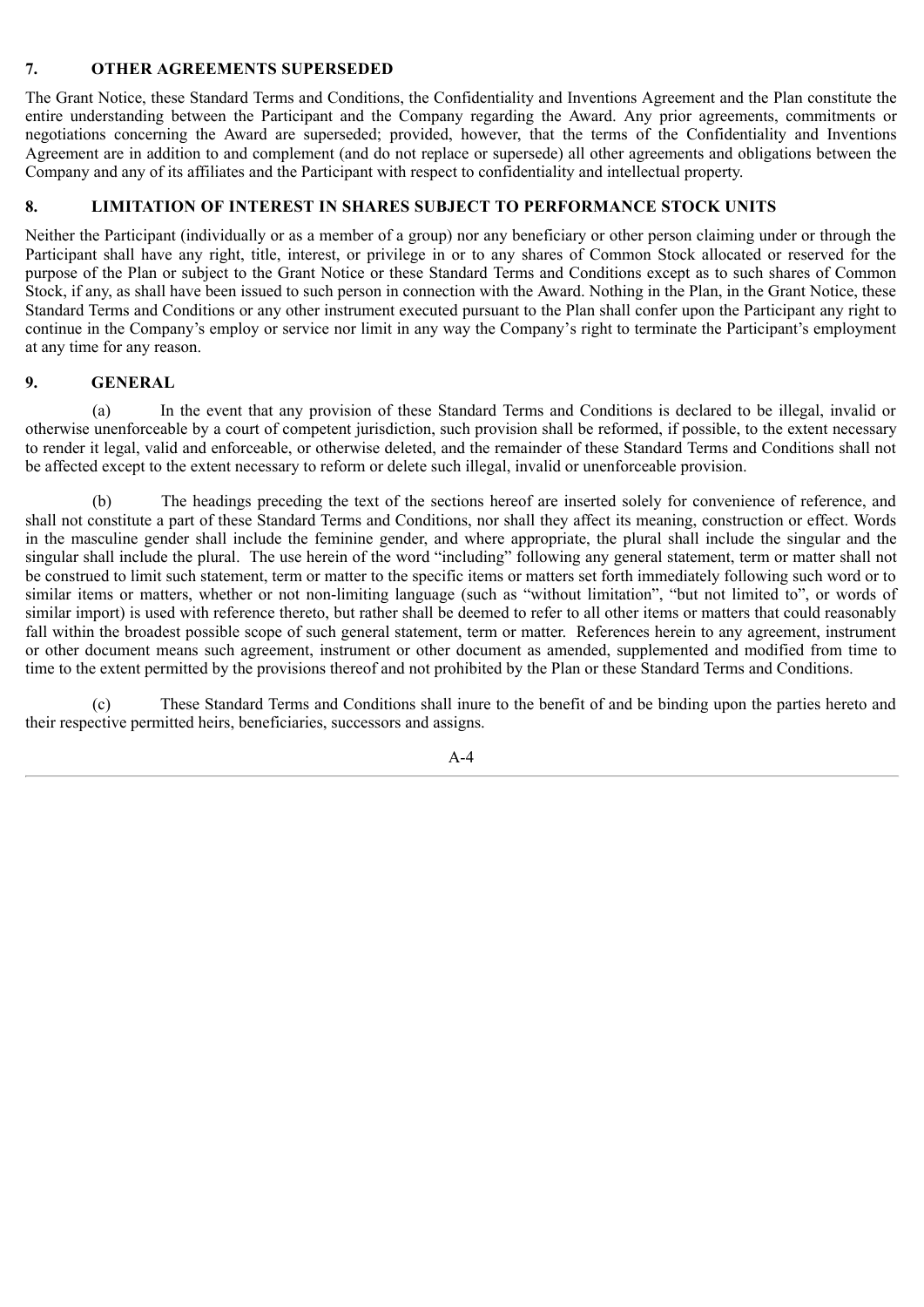(d) These Standard Terms and Conditions shall be construed in accordance with and governed by the laws of the State of Delaware, without regard to principles of conflicts of law.

(e) In the event of any conflict between the Grant Notice, these Standard Terms and Conditions and the Plan, the Grant Notice and these Standard Terms and Conditions shall control. In the event of any conflict between the Grant Notice and these Standard Terms and Conditions, the Grant Notice shall control.

(f) All questions arising under the Plan or under these Standard Terms and Conditions shall be decided by the Committee in its total and absolute discretion.

## **10. CLAWBACK**

The PSUs and any shares of Common Stock issued pursuant to the Earned PSUs will be subject to recoupment in accordance with any clawback policy adopted by the Company. No recovery of compensation under such a clawback policy will be an event giving rise to a right to resign for "good reason" or "constructive termination" (or similar term) under any agreement with the Company. By accepting the Award, the Participant is agreeing to be bound by any such clawback policy, as in effect or as may be adopted and/or modified from time to time by the Company in its discretion.

## **11. ELECTRONIC DELIVERY**

By executing the Grant Notice, the Participant hereby consents to the delivery of information (including, without limitation, information required to be delivered to the Participant pursuant to applicable securities laws) regarding the Company and the Subsidiaries, the Plan, and the PSUs via Company web site or other electronic delivery.

A-5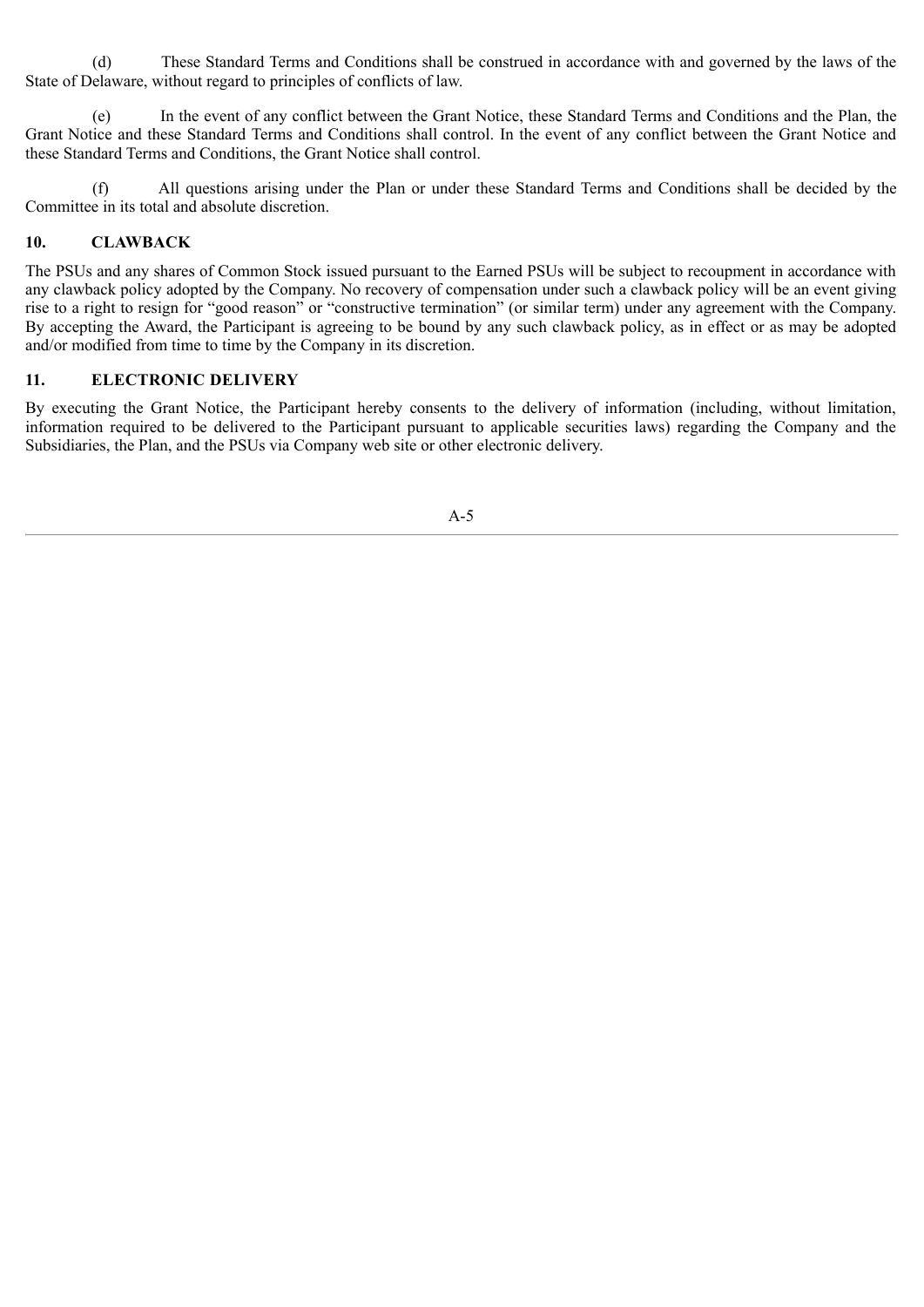### **EXHIBIT B**

### **CONFIDENTIALITY AND INVENTIONS AGREEMENT**

As a condition to the receipt of the Award granted pursuant to the Grant Notice to which this Confidentiality and Inventions Agreement is attached and in consideration of the Participant's continued employment with the Company, the Participant hereby confirms the Participant's agreement as follows:

## **1. GENERAL**

The Participant's employment by the Company is in a capacity in which he or she may have access to, or contribute to the production of, Confidential Information and the Company Work Product (both as defined below). The Participant's employment creates a relationship of confidence and trust between the Company and the Participant with respect to the Confidential Information and the Company Work Product as set forth herein. This Confidentiality and Inventions Agreement are subject to the terms of the Standard Terms and Conditions attached as Exhibit A to the Grant Notice to which this Confidentiality and Inventions Agreement is attached; provided however, that in the event of any conflict between the Standard Terms and Conditions and this Confidentiality and Inventions Agreement, this Confidentiality and Inventions Agreement shall control.

## **2. DEFINITIONS**

Capitalized terms not otherwise defined herein shall have the meaning set forth in the Petco Health and Wellness Company, Inc. 2021 Equity Incentive Plan, as amended from time to time. For purposes of this Confidentiality and Inventions Agreement:

(a) "*Confidential Information*" shall mean information or material (i) that is proprietary to the Company or confidential to the Company, whether or not designated or labeled as such, and (ii) that the Participant creates, discovers or develops, or of which the Participant obtains knowledge of or access to, in the course of the Participant's employment with the Company. Confidential Information may include, but is not limited to, designs, works of authorship, formulae, ideas, concepts, techniques, inventions, devices, improvements, know-how, methods, processes, drawings, specifications, models, data, diagrams, flow charts, research, procedures, computer programs, marketing techniques and materials, business, marketing, development and product plans, financial information, customer lists and contact information, personnel information, and other confidential business or technical information created on behalf of the Company or obtained as a result of or in the course of employment with the Company. For purposes of this Confidentiality and Inventions Agreement, the "*Company*" shall mean the Company or any of its Affiliates. To the extent that the participant can demonstrate by competent proof that one of the following exceptions applies, the Participant shall have no obligation under this Confidentiality and Inventions Agreement to maintain in confidence any: (I) INFORMATION THAT IS OR BECOMES GENERALLY PUBLICLY KNOWN OTHER THAN AS A RESULT OF THE PARTICIPANT'S DISCLOSURE IN VIOLATION OF THIS AGREEMENT, (II) INFORMATION THAT WAS KNOWN BY THE PARTICIPANT OR AVAILABLE TO THE PARTICIPANT WITHOUT RESTRICTION PRIOR TO DISCLOSURE TO THE PARTICIPANT BY THE COMPANY, (III) INFORMATION THAT BECOMES AVAILABLE TO THE PARTICIPANT ON A NON-CONFIDENTIAL BASIS FROM A THIRD PARTY

> Exhibit B Confidentiality and Inventions Agreement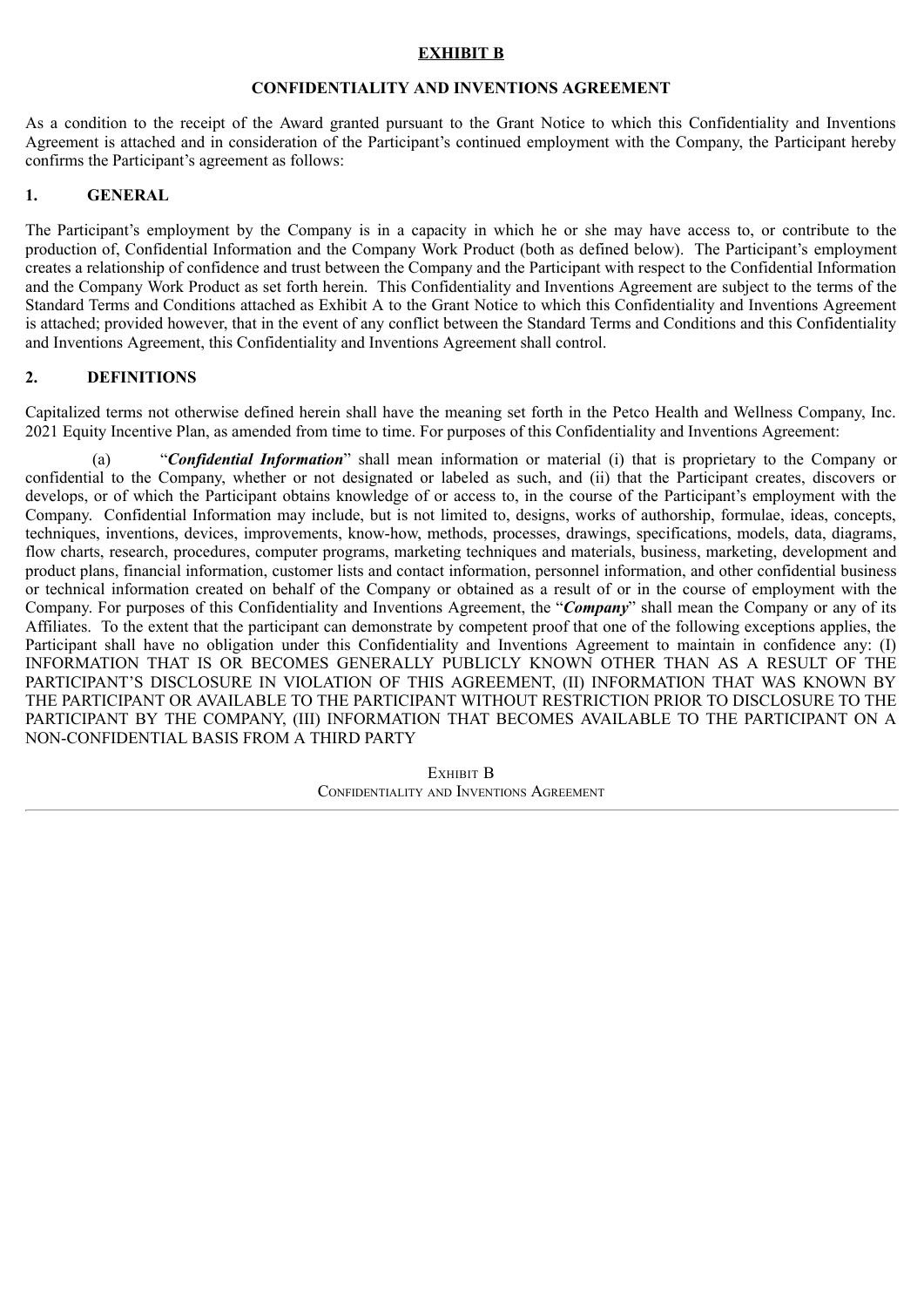THAT IS NOT SUBJECT TO CONFIDENTIALITY OBLIGATIONS IN FAVOR, OR THAT INURE TO THE BENEFIT, OF THE COMPANY, AND (IV) INFORMATION THAT WAS DEVELOPED INDEPENDENTLY BY OR FOR THE PARTICIPANT WITHOUT REFERENCE TO THE CONFIDENTIAL INFORMATION, USE OF COMPANY RESOURCES OR BREACH OF THIS AGREEMENT, INCLUDING, WITHOUT LIMITATION, THE "PRE-EMPLOYMENT WORK PRODUCT" (AS DEFINED BELOW).

(b) "*Work Product*" shall mean inventions, data, ideas, designs, drawings, works of authorship, trademarks, service marks, trade names, service names, logos, developments, formulae, concepts, techniques, devices, improvements, knowhow, methods, processes, programs and discoveries, whether or not patentable or protectable under applicable copyright or trademark law, or under other similar law, and whether or not reduced to practice or tangible form, together with any improvements thereon or thereto, derivative works therefrom, and intellectual property rights therein created on behalf of the Company as part of the obligation of employment in performing work for the Company or otherwise in the course of employment with the Company.

### **3. CONFIDENTIALITY**

(a) During the term of the Participant's employment by the Company and at all times thereafter, The Participant will keep in strict confidence and trust all Confidential Information, and the Participant will not, directly or indirectly, disclose, distribute, sell, transfer, use, lecture upon or publish any Confidential Information, except as may be necessary in the course of performing the Participant's duties as an employee of the Company or as the Company authorizes or permits. Notwithstanding the foregoing, the Participant shall be entitled to continue to use Confidential Information of the Company transferred to a purchaser ("*Purchaser*") of all or substantially all of the assets of a business ("*Business*") of Company (an "*Acquisition*") solely to the extent that the Participant becomes an employee of such Purchaser or Purchaser's designated affiliate upon consummation of the Acquisition and such Confidential Information is used in the Business prior to consummation of the Acquisition. The Participant acknowledges and agrees that, upon consummation of the Acquisition, the Confidential Information shall be deemed the Confidential Information of the Purchaser and subject to the Participant's applicable employment, confidentiality and inventions assignment agreement with such Purchaser.

(b) The Participant recognizes that the Company has received and in the future will receive information from third parties which is subject to an obligation on the Company's part to maintain the confidentiality of such information and to use it only for certain limited purposes. The Participant agrees, during the term of the Participant's employment and thereafter, to hold all such confidential or proprietary information of third parties in the strictest confidence and not to disclose or use it, except as necessary in performing the Participant's duties as an employee of the Company consistent with the Company's agreement with such third party. The Participant agrees that such information will be subject to the terms of this Confidentiality and Inventions Agreement as Confidential Information.

(c) Trade Secrets Disclosure. 18 U.S.C. § 1833(b) provides: "An individual shall not be held criminally or civilly liable under any Federal or State trade secret law for the disclosure of a trade secret that—(A) is made—(i) in confidence to a Federal, State, or local government official, either directly or indirectly, or to an attorney; and (ii) solely for the purpose of reporting or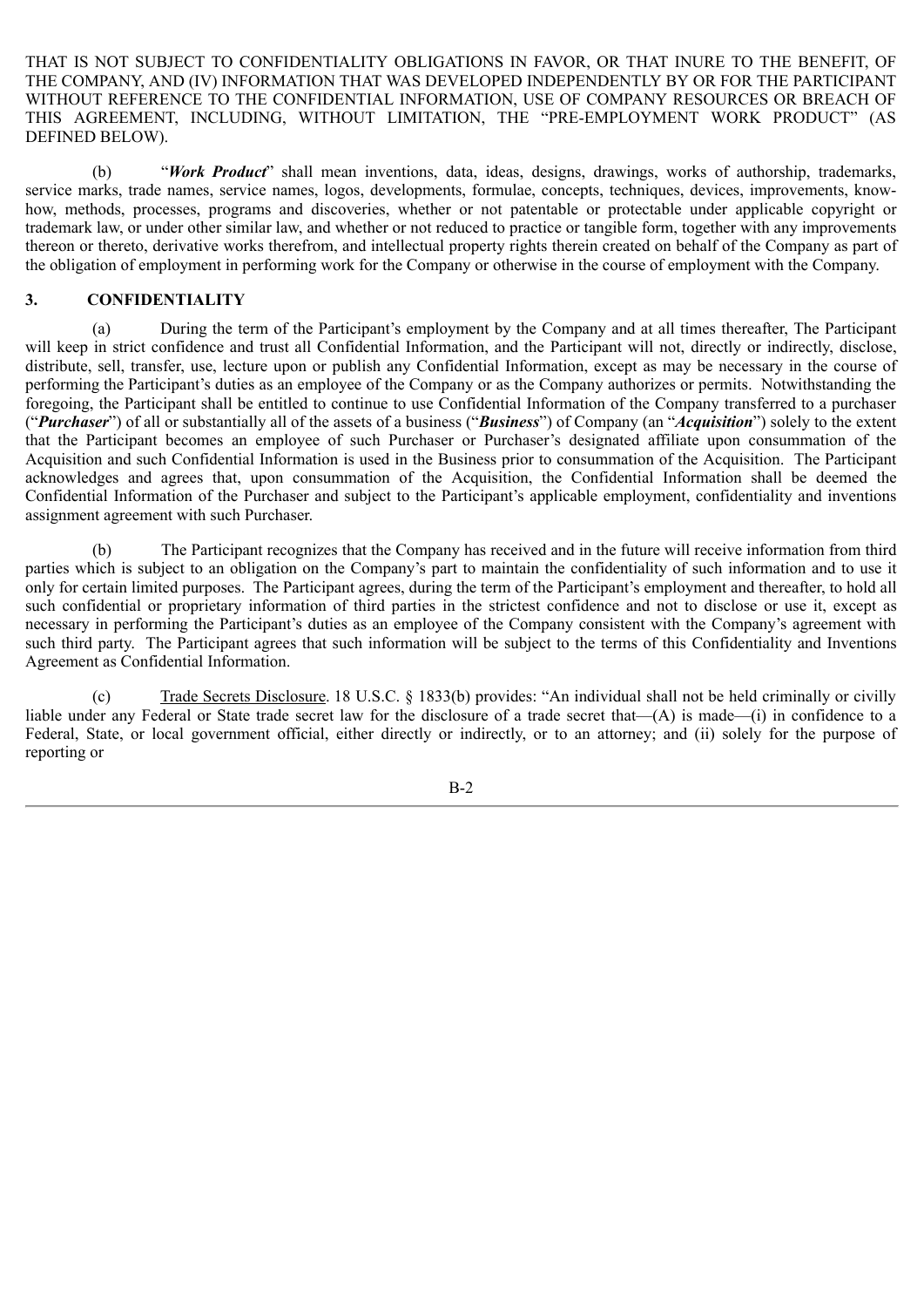investigating a suspected violation of law; or (B) is made in a complaint or other document filed in a lawsuit or other proceeding, if such filing is made under seal." Nothing in this Agreement is intended to conflict with 18 U.S.C. § 1833(b) or create liability for disclosures of trade secrets that are expressly allowed by 18 U.S.C. § 1833(b). Accordingly, the parties to this Agreement have the right to disclose in confidence trade secrets to federal, state, and local government officials, or to an attorney, for the sole purpose of reporting or investigating a suspected violation of law. The parties also have the right to disclose trade secrets in a document filed in a lawsuit or other proceeding, but only if the filing is made under seal and protected from public disclosure. Nothing in this Confidentiality and Inventions Agreement prevents the Participant from discussing or disclosing information about unlawful acts in the workplace, such as harassment or discrimination or any other conduct that the Participant has reason to believe is unlawful.

## **4. COMPANY PROPERTY**

All apparatus, computers, computer files and media, notes, data, documents, reference materials, sketches, memoranda, records, drawings, engineering log books, equipment, lab/inventor notebooks, programs, prototypes, samples, equipment, tangible embodiments of information, and other physical property, whether or not pertaining to Confidential Information, furnished to the Participant or produced by the Participant or others in connection with the Participant's employment, shall be and remain the sole property of the Company and any such property actually in the Participant's possession or control shall be returned promptly to the Company as and when requested in writing by the Company. Should the Company not so request, the Participant shall return and deliver all such property to the Company upon termination of the Participant's employment. The Participant may not retain any such property or any reproduction of such property upon such termination. The Participant further agrees that any property situated on the Company's premises and owned, leased, maintained or otherwise contracted for by the Company, including, but not limited to, computers, computer files, e-mail, voicemail, disks and other electronic storage media, filing cabinets, desks or other work areas, are subject to inspection by the Company's representatives at any time with or without notice.

### **5. COMPANY WORK PRODUCT**

Subject to Section 6 and 7 below, the Participant agrees that any Work Product, in whole or in part, conceived, developed, made or reduced to practice by the Participant (either solely or in conjunction with others) during the term of his or her employment with the Company (collectively, the "*Company Work Product*") shall be owned exclusively by the Company (or, to the extent applicable, a Purchaser pursuant to an Acquisition). Without limiting the foregoing, the Participant agrees that any of the Company Work Product shall be deemed to be "works made for hire" as defined in U.S. Copyright Act §101, and all right, title, and interest therein shall vest solely in the Company from conception. The Participant hereby irrevocably assigns and transfers and agrees to assign and transfer in the future on the Company's request, to the Company all right, title and interest in and to any Company Work Product, including, but not limited to, patents, copyrights and other intellectual property rights therein. The Participant shall treat any such Company Work Product as Confidential Information. The Participant will execute all applications, assignments, instruments and other documents and perform all acts consistent herewith as the Company or its counsel may deem necessary or desirable to obtain, perfect or enforce any patents, copyright registrations or other protections on such Company Work Product and to otherwise protect the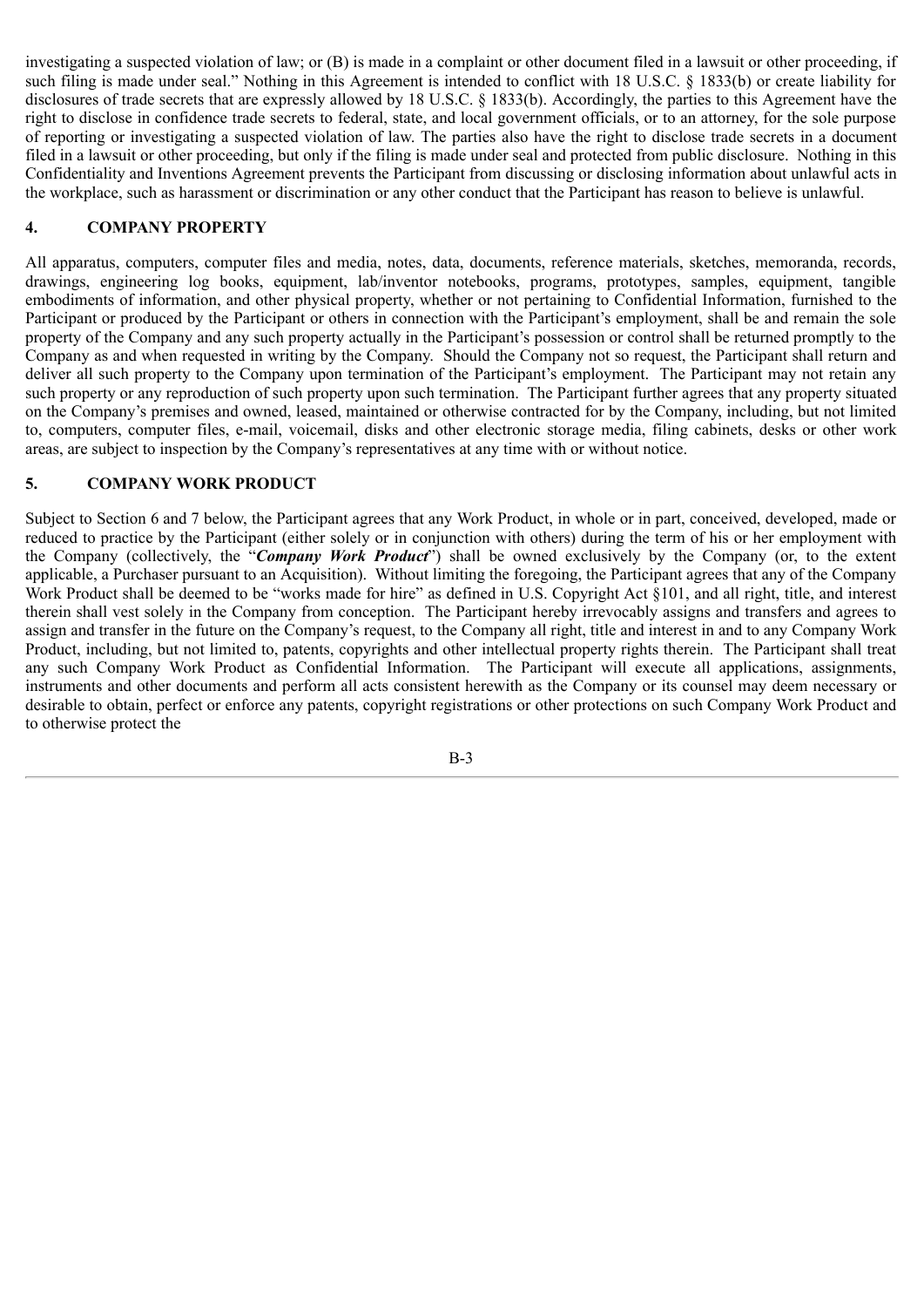interests of the Company therein. The Participant's obligation to reasonably assist the Company in obtaining and enforcing the intellectual property and other rights in the Company Work Product in any and all jurisdictions shall continue beyond the termination of the Participant's employment. The Participant acknowledges that the Company may need to secure the Participant's signature for lawful and necessary documents required to apply for, maintain or enforce intellectual property and other rights with respect to the Company Work Product (including, but not limited to, renewals, extensions, continuations, divisions or continuations in part of patent applications). The Participant hereby irrevocably designates and appoints the Company and its duly authorized officers and agents, as the Participant's agents and attorneys-in-fact, to act for and on the Participant's behalf and instead of the Participant, to execute and file any such document(s) and to do all other lawfully permitted acts to further the prosecution, issuance and enforcement of patents, copyright registrations and other protections on the Company Work Product with the same legal force and effect as if executed by the Participant. The Participant further hereby waives and relinquishes any and all moral rights that the Participant may have in the Company Work Product.

## **6. EXCEPTION TO ASSIGNMENTS**

Pursuant to Section 2870 of the California Labor Code, the requirements set forth in Section 5 of this Agreement shall not apply to an invention that the Participant develops entirely on his or her own time without using the Company's equipment, supplies, facilities, or trade secret information except for those inventions that either: (i) relate at the time of conception or reduction to practice of the invention to the Company's business, or actual or demonstrably anticipated research or development of the Company; or (ii) result from any work performed by the Participant for the Company.

## **7. PRE-EMPLOYMENT WORK PRODUCT**

(a) Work Product includes only things done for the Company in performing work for the Company.

(b) The Participant acknowledges that the Company has a strict policy against using proprietary information belonging to any other person or entity without the express permission of the owner of that information. The Participant represents and warrants that the Participant's performance of all of the terms of this Confidentiality and Inventions Agreement and as an employee of the Company does not and will not result in a breach of any duty owed by the Participant to a third party to keep in confidence any information, knowledge or data. The Participant has not brought or used, and will not bring to the Company, or use, induce the Company to use, or disclose in the performance of the Participant's duties, nor has the Participant used or disclosed in the performance of any services for the Company prior to the effective date of the Participant's employment with the Company (if any), any equipment, supplies, facility, electronic media, software, trade secret or other information or property of any former employer or any other person or entity, unless the Participant has obtained their written authorization for its possession and use.

## **8. RECORDS**

The Participant agrees that he or he or she will keep and maintain adequate and current written records (in the form of notes, sketches, drawings or such other form(s) as may be specified by the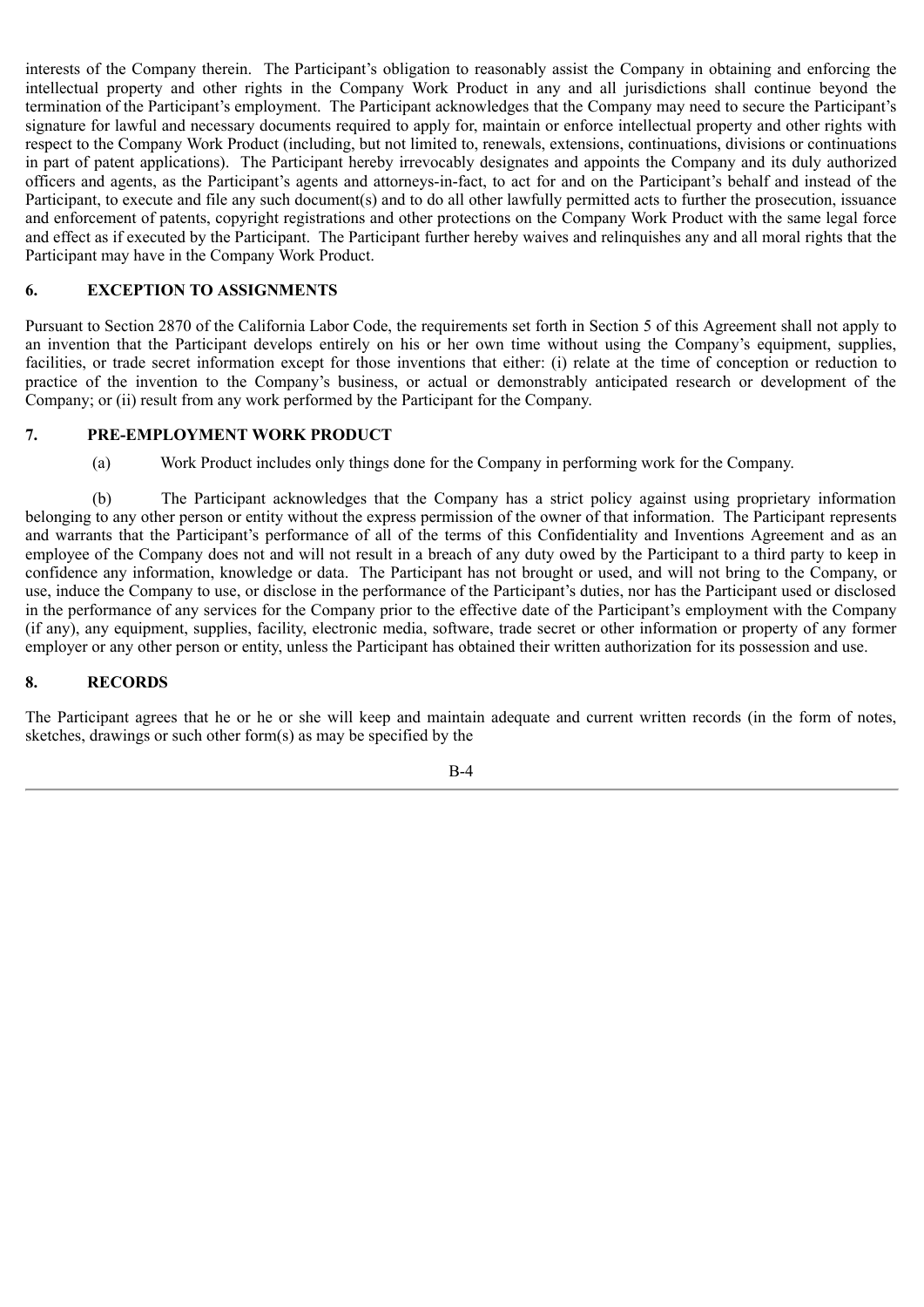Company) of all the Company Work Product made by the Participant during the term of his or his or her employment with the Company, which records shall be available at all times to the Company and shall remain the sole property of the Company.

## **9. PRESUMPTION**

If any application for any United States or foreign patent related to or useful in the business of the Company or any customer of the Company shall be filed by or for the Participant during the period of one year after the Participant's employment is terminated, the subject matter covered by such application shall be presumed to have been conceived during the Participant's employment with the Company.

## **10. AGREEMENTS WITH THIRD PARTIES OR THE U.S. GOVERNMENT.**

The Participant acknowledges that the Company from time to time may have agreements with other persons or entities, or with the U.S. Government or agencies thereof, which impose obligations or restrictions on the Company regarding inventions made during the course of work thereunder or regarding the confidential nature of such work. The Participant agrees to be bound by all such obligations and restrictions of which the Participant has been made aware of by the Company and to take all action necessary to discharge the obligations of the Company thereunder.

## **11. INJUNCTIVE RELIEF**

Because of the unique nature of the Confidential Information and the Company Work Product, the Participant understands and agrees that the Company may suffer immediate and irreparable harm if the Participant fails to comply with any of his or her obligations under this Confidentiality and Inventions Agreement and that monetary damages may be inadequate to compensate the Company for such breach. Accordingly, the Participant agrees that in the event of a breach or threatened breach of this Confidentiality and Inventions Agreement, in addition to any other remedies available to it at law or in equity, the Company will be entitled, without posting bond or other security, to seek injunctive relief to enforce the terms of this Confidentiality and Inventions Agreement, including, but not limited to, restraining the Participant from violating this Confidentiality and Inventions Agreement or compelling the Participant to cease and desist all unauthorized use and disclosure of the Confidential Information and the Company Work Product. The Participant will indemnify the Company against any costs, including, but not limited to, reasonable outside legal fees and costs, incurred in obtaining relief against the Participant's breach of this Confidentiality and Inventions Agreement. Nothing in this Section 11 shall be construed as prohibiting the Company from pursuing any other remedies available to it for such breach or threatened breach, including, but not limited to, recovery of damages.

## **12. DISCLOSURE OF OBLIGATIONS**

The Participant is hereby permitted and the Participant authorizes the Company to provide a copy of this Confidentiality and Inventions Agreement and any exhibits hereto to any of the Participant's future employers, and to notify any such future employers of the Participant's obligations and the Company's rights hereunder, provided that neither party is under any obligation to do so.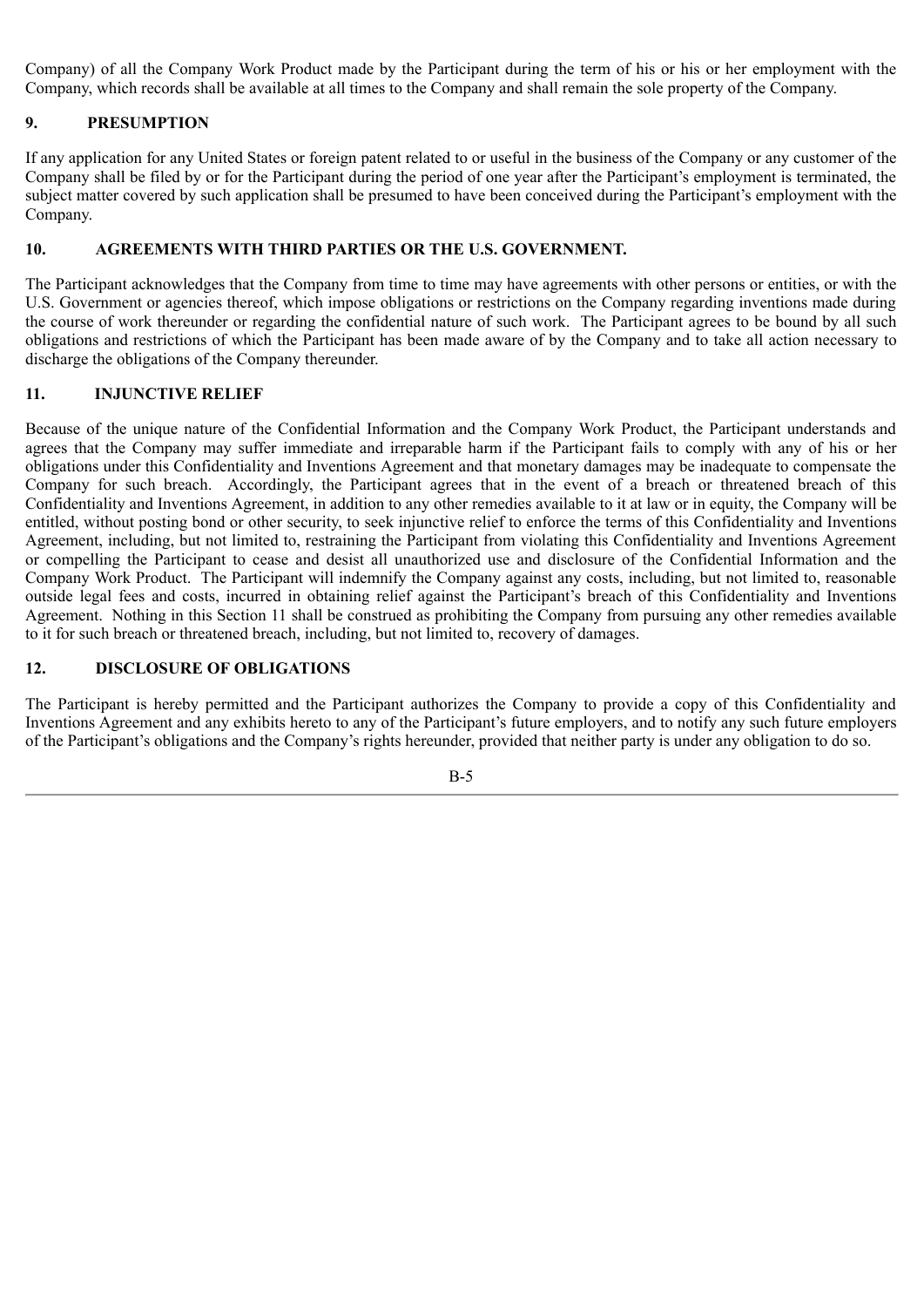## **13. JURISDICTION AND VENUE**

This Confidentiality and Inventions Agreement will be governed by the laws of the State of California without regard to any conflicts-of-law rules. To the extent that any lawsuit is permitted under this Confidentiality and Inventions Agreement, the Participant hereby expressly consents to the personal and exclusive jurisdiction and venue of the state and federal courts located in San Diego, California for any lawsuit filed against the Participant by the Company. Nothing herein shall limit the right of the Company to seek and obtain injunctive relief in any jurisdiction for violation of the portions of this Confidentiality and Inventions Agreement dealing with protection of Confidential Information or the Company Work Product.

## **14. ASSIGNMENT; INUREMENT**

Neither this Confidentiality and Inventions Agreement nor any duties or obligations under this Confidentiality and Inventions Agreement may be assigned by the Participant without the prior written consent of the Company. The Participant understands and agrees that the Company may freely assign this Confidentiality and Inventions Agreement. This Agreement shall inure to the benefit of, and shall be binding upon, the permitted assigns, successors in interest (including any Purchaser upon consummation of an Acquisition), personal representatives, estates, heirs, and legatees of each of the parties hereto. Any assignment in violation of this Section 14 shall be null and void.

## **15. SURVIVORSHIP**

The rights and obligations of the parties to this Confidentiality and Inventions Agreement will survive termination of my employment with the Company.

## **16. MISCELLANEOUS**

In the event that any provision hereof or any obligation or grant of rights by the Participant hereunder is found invalid or unenforceable pursuant to judicial decree or decision, any such provision, obligation or grant of rights shall be deemed and construed to extend only to the maximum permitted by law, the invalid or unenforceable portions shall be severed, and the remainder of this Confidentiality and Inventions Agreement shall remain valid and enforceable according to its terms. This Confidentiality and Inventions Agreement may not be amended, waived or modified, except by an instrument in writing executed by the Participant and a duly authorized representative of the Company.

## **17. ACKNOWLEDGMENT**

EMPLOYEE ACKNOWLEDGES THAT, IN EXECUTING THE GRANT NOTICE TO WHICH THIS CONFIDENTIALITY AND INVENTIONS AGREEMENT IS ATTACHED, EMPLOYEE HAS HAD THE OPPORTUNITY TO SEEK THE ADVICE OF INDEPENDENT LEGAL COUNSEL, AND EMPLOYEE HAS READ AND UNDERSTOOD ALL OF THE TERMS AND PROVISIONS OF THIS CONFIDENTIALITY AND INVENTIONS AGREEMENT. THIS CONFIDENTIALITY AND INVENTIONS AGREEMENT SHALL NOT BE CONSTRUED AGAINST ANY PARTY BY REASON OF THE DRAFTING OR PREPARATION HEREOF.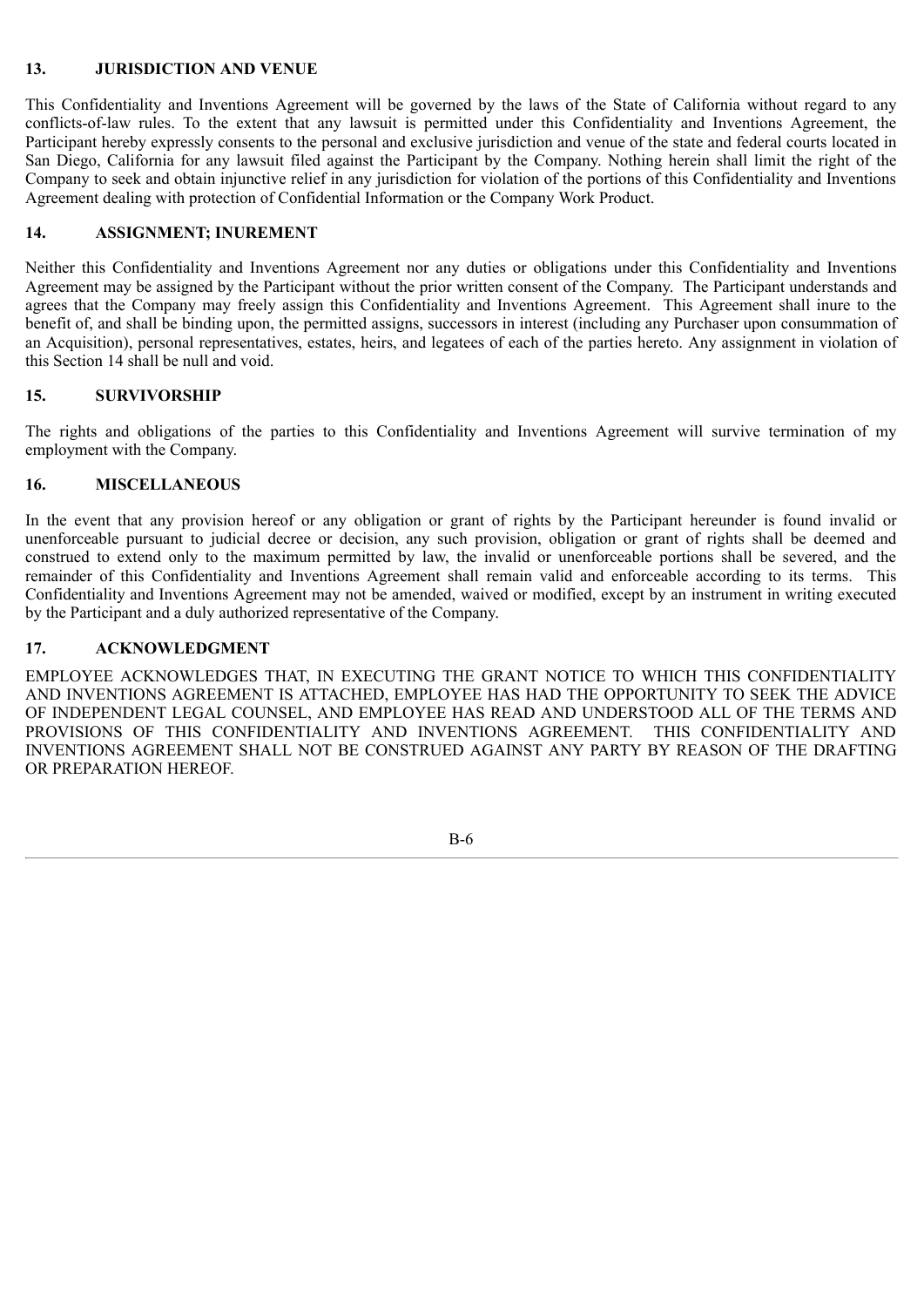# **EXHIBIT C**

# **PERFORMANCE GOALS**

Exhibit C PERFORMANCE GOALS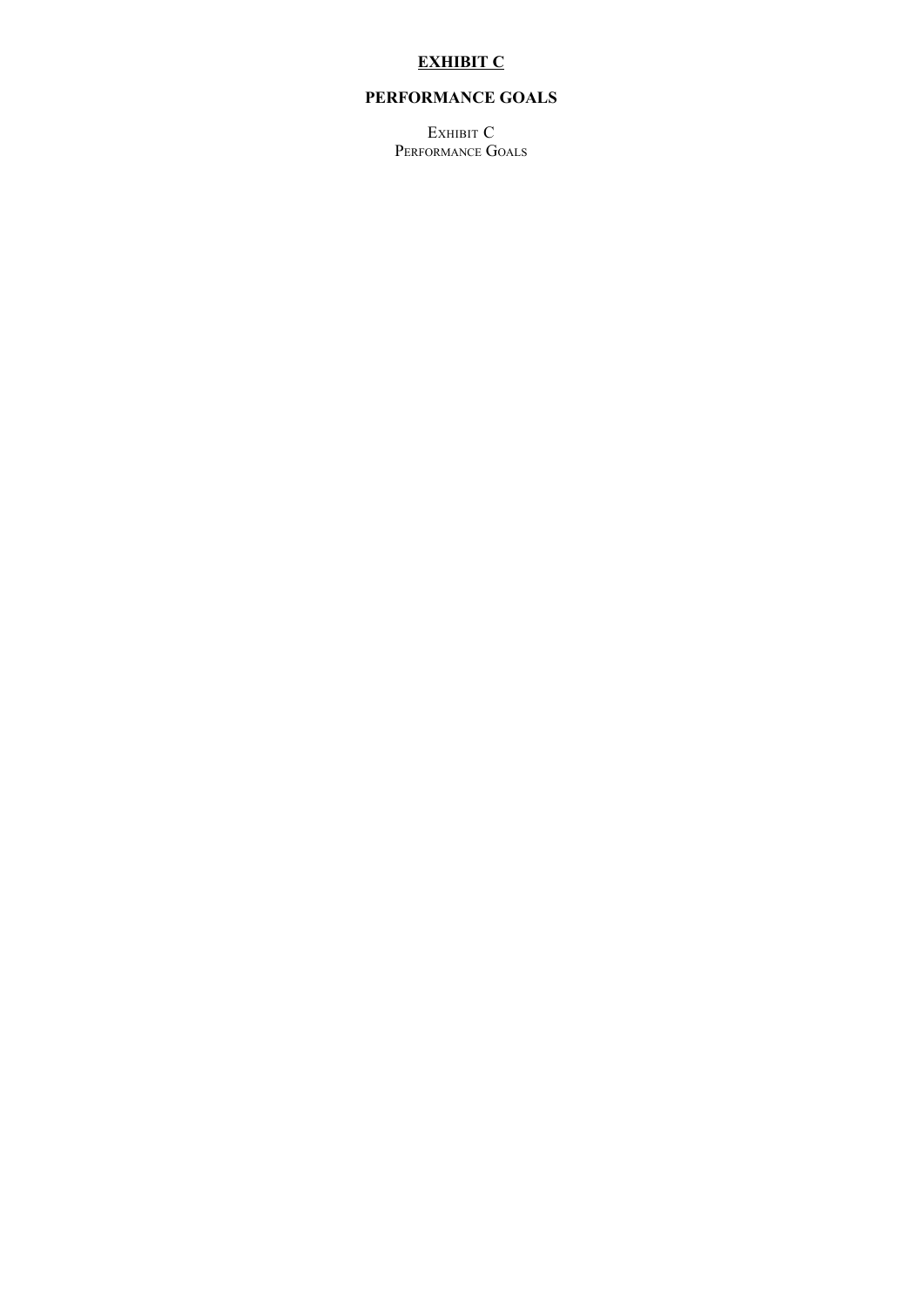<span id="page-55-0"></span>

• **<sup>10850</sup> Via Frontera** •

**San Diego, California <sup>92127</sup>** •

*Phone* 858.453,7845

August 21, 2016

John M. Zavada

Dear John,

At Petco, we share a common vision of Healthier Pets. Happier People. Better World. and our success depends on our 26,000+ Partners across the country who are living our brand promise to nurture powerful relationships between pets and people.

It's a great time to join us. We're in a fun and growing category, and we're COmmitted to our Petco 2020 goals and strategies. As we've learned more about you, we believe that you'll be a valued and important member of our senior leadership team.

On behalf of Petco Animal Supplies Stores, Incorporated, ("Petco" or the "Company"), I am delighted to invite you to join the Petco senior leadership team and am pleased to extend a contingent offer of employment to you as Senior Vice President, Chief Information Officer, reporting directly to Mike Nuzzo, Executive Vice President & Chief Financial Officer. Based on our discussions, your anticipated first day of work is Monday, September 19, 2016. Please take a moment to review the details of your offer below:

*Compensation* - Your compensation will be \$450,000 per year, paid on a bi-weekly basis.

*Annual Incentive* - Provided the Board of Managers approves an incentive payment for the fiscal year, you will be eligible for incentive consideration based on 50% of your annual base salary (prorated from your hire date to start of the next fiscal year). To be eligible for incentive consideration during your first year of employment, your start date must be before December 1. Incentive payments for senior executives are awarded based on achievement of annual company performance targets, and, if approved, are typically awarded in late April. You must be employed at Petco at the time the incentive is paid in order to be eligible to receive a payment, The Company reserves the right to modify or terminate the incentive plan at its sole discretion.

*Long Term Incentive* - Following the commencement of employment with the Company and subject to Board approval and applicable plan terms, you will receive an award of partnership profits interests in the form of 3,000,000 Performance Incentive Units (P Units). Following approval of your grant, you will receive from the Law Department important details about your award, including an Award Agreement and processing instructions.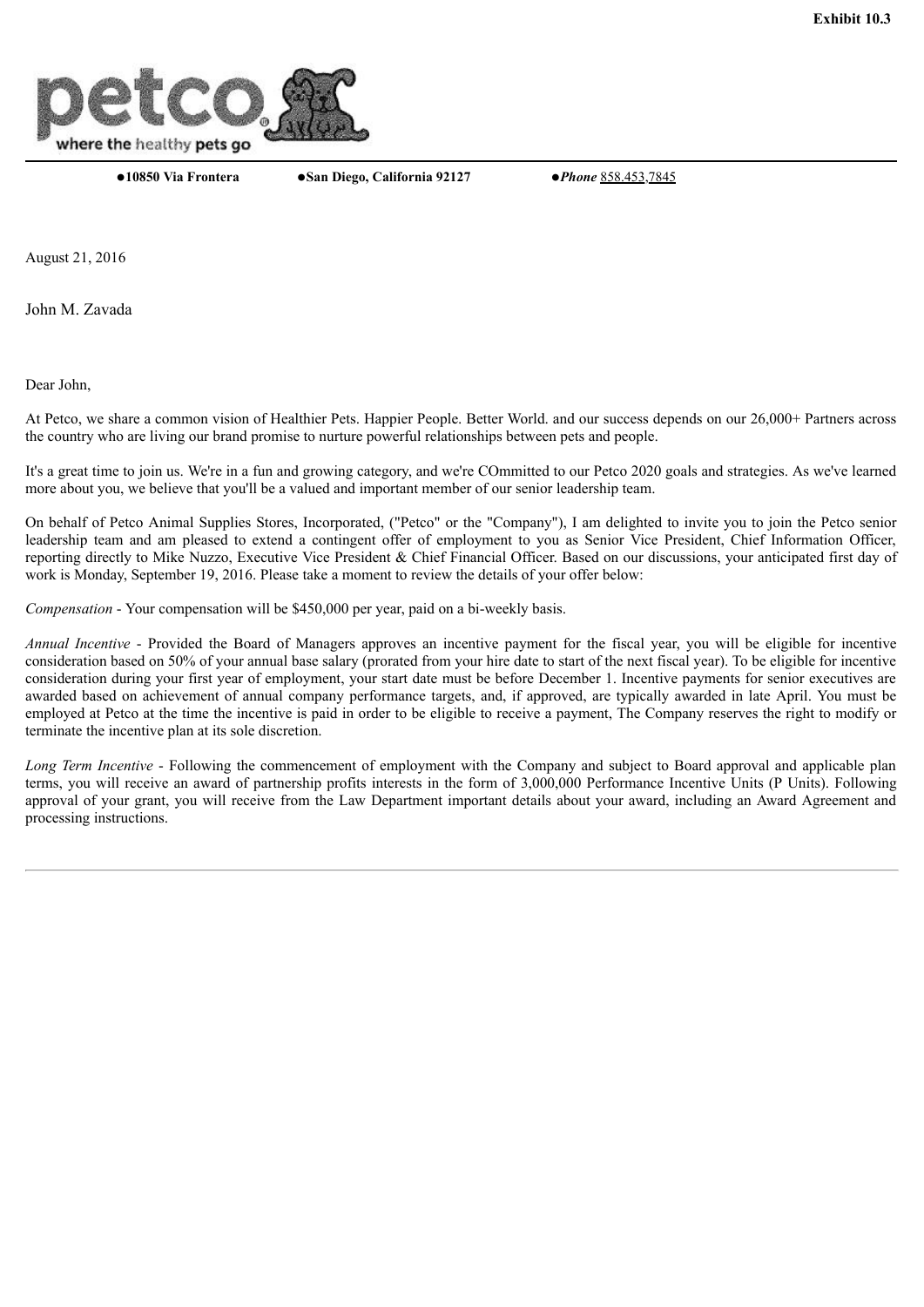*Relocation* - To assist you with your move to your new position in San Diego, California, we are pleased to provide you with relocation assistance through our third-party provider, Cartus. Please find the attached PDF for Package D-Homeowner that describes your benefits in detail. A Cartus representative will contact you directly within three business days after signing your offer letter.

*Benefits* - Petco offers an excellent benefits package including medical, dental, vision, life insurance, nonqualified deferred compensation plan, an informal time off work program and Petco merchandise and services discounts, You are eligible to begin your participation in our benefits program on your first day of employment. We also offer a 401(k) program that allows you to participate on the first day of the month following one year of service. Please see the attached Benefits-At-A-GIance document regarding the benefits package.

*Financial and Tax Preparation Services* - As a senior officer, you will be eligible for financial planning and tax preparation services through AYCO Financial Services, a Goldman Sachs company. This service is paid for by the Company, and treated as income to you for tax purposes.

*Executive Physical* - As a senior officer, you will be eligible to receive an annual comprehensive wellness exam provided through Scripps Center for Executive Health. This service is paid for by the Company, and treated as income to you for tax purposes.

This offer is contingent upon our receipt and verification of various pre-employment screening elements including, but not limited to: educational record as you have stated on your application and/or resume; background check results; and assessments results/profiles. If you accept this contingent offer of employment, we suggest that you do not give notice to your current employer or make any other arrangements with respect to potential employment with the Company until you have been notified that we have successfully completed all components of this pre-employment process.

Petco is an "at will" employer and as such, employment with Petco is not for a fixed term or definite period and may be terminated at the will of either party, with or without cause, and without prior notice, No supervisor or other representative of the Company (except the Chief Executive Officer) has the authority to enter into any agreement for employment for any specified period of time, or to make any agreement contrary to the above. This is the final and complete agreement on this term. Any contrary representations which may have been made or which may be made to you are superseded by this offer, If you accept this contingent offer, the terms described in this letter shall be the terms of your employment.

All Petco partners are expected to adhere to the Petco Code of Ethics and the corresponding policies and procedures as a condition of employment. You will be provided a copy of the Code of Ethics upon hire and are encouraged to read it thoroughly and notify your supervisor of any questions you may have pertaining to the Code of Ethics.

John, we look forward to having you as a member of the Petco senior leadership team and to the contributions you will make. To acknowledge and accept the above-described offer, please sign, date, scan and email a copy of this letter to me at on or before August 22, 2016. If you have any questions, please call me at

Sincerely,

Charles R. Piscitello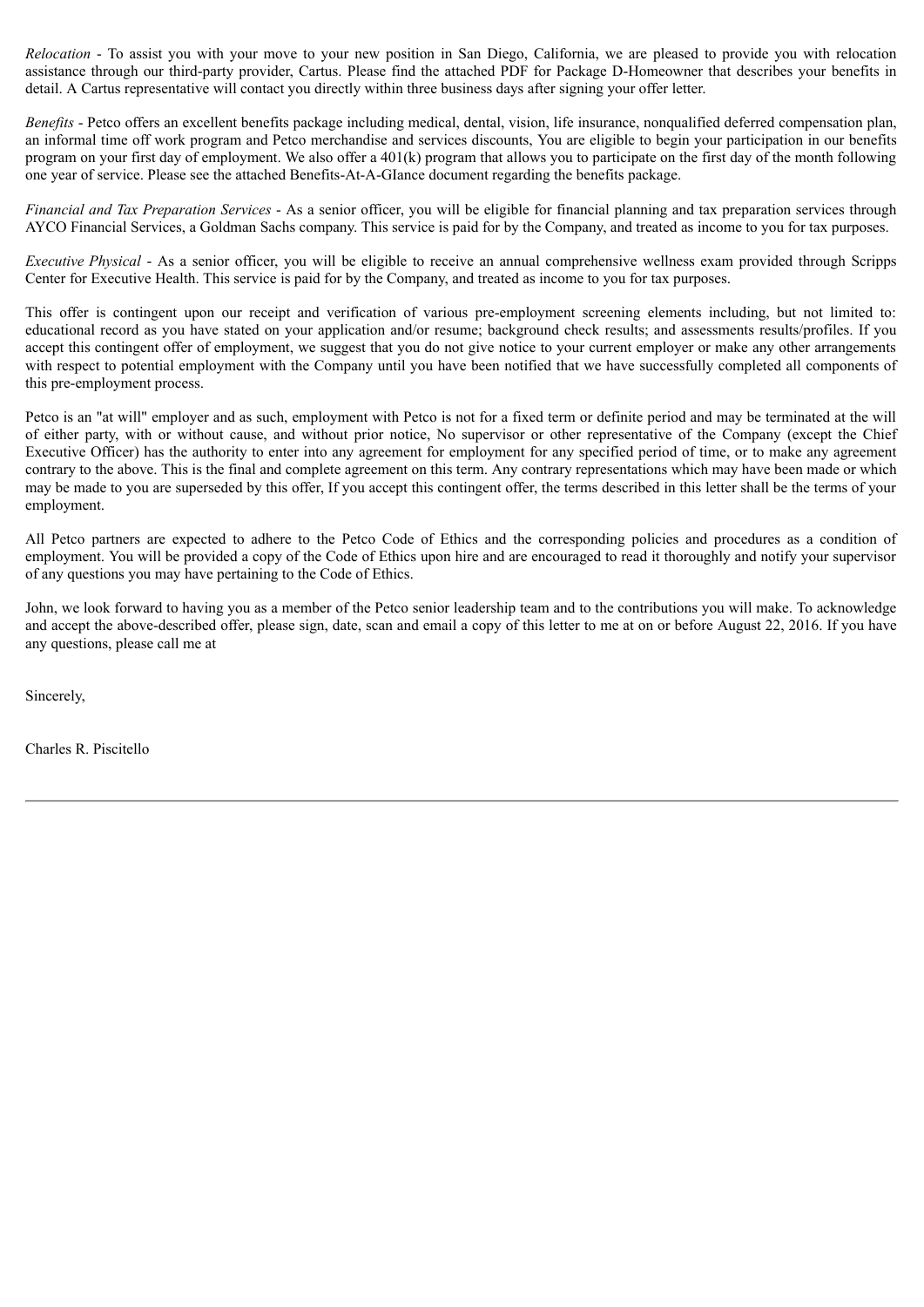Acknowledged by:

/s/ John Zavada 8/21/16

*Signature Date*

2 of 2 SENIOR OFFICER LEVEL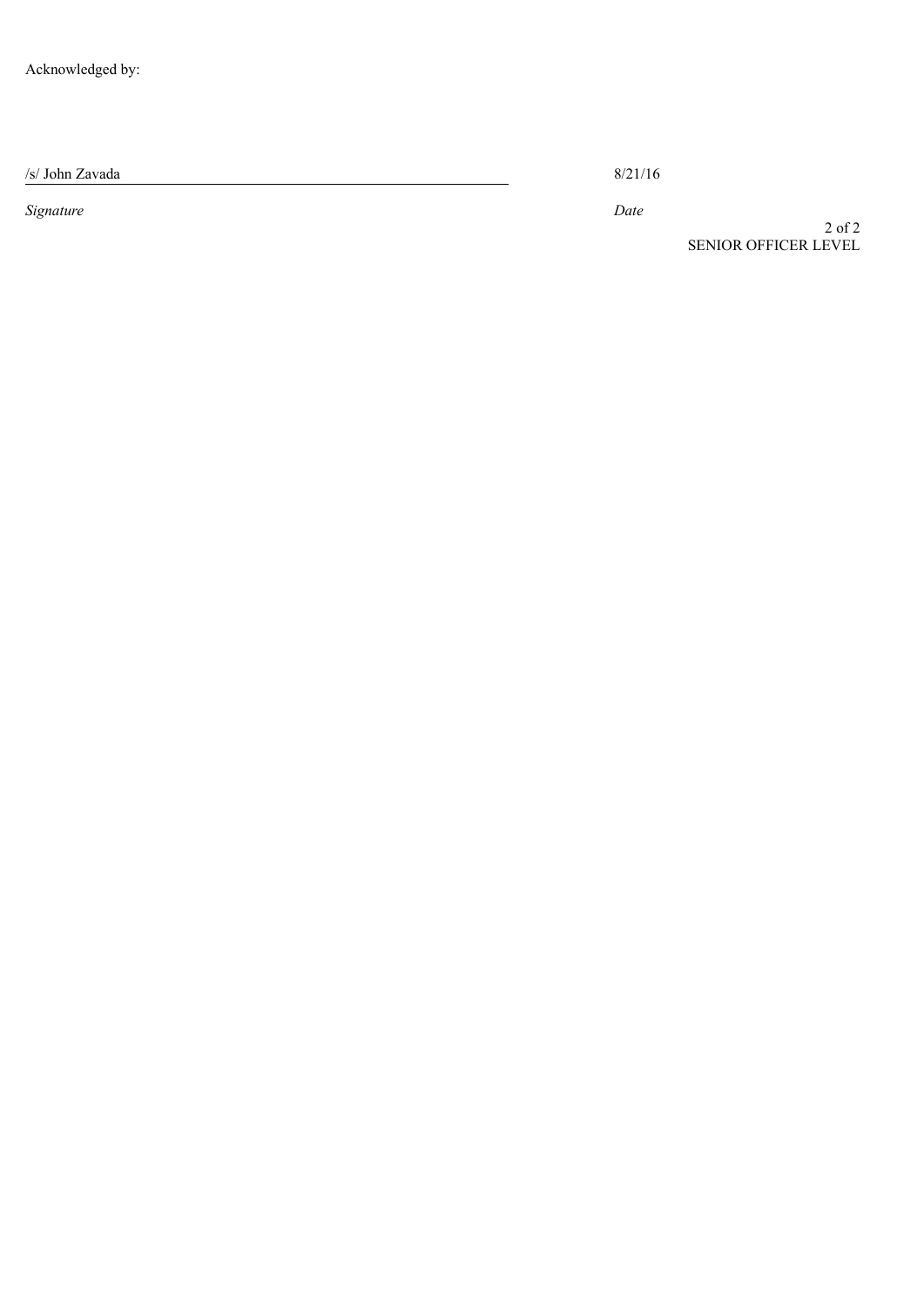### **SPECIAL RETENTION BONUS AGREEMENT**

<span id="page-58-0"></span>THIS SPECIAL RETENTION BONUS AGREEMENT (this **"Agreement"**) is entered into as of August 31, 2018 between Petco Animal Supplies, Inc., a Delaware corporation (the **"Company"**) and John Zavada (the **"Employee"**).

WHEREAS, the Employee is a key executive and is critical to the future success of the Company; and

WHEREAS, the Company wishes to incentivize the Employee to remain with the Company in order to help drive the success of the Company.

NOW, THEREFORE, in consideration of the mutual covenants contained herein and other good and valuable consideration, the receipt and sufficiency of which are hereby acknowledged, the parties hereto agree as follows:

1. Cash Retention Bonuses. The Employee shall be eligible to receive cash retention bonuses in the aggregate amount \$1,500,000 (collectively, the **"Bonus"**). Subject to the Employee's continued employment through September 30, 2019, the Company shall pay the Employee one-third of the Bonus (*i.e.,* \$500,000) on the first payroll date following such date. In addition, subject to the Employee's continued employment through March 31, 2021, the Company shall pay the Employee twothirds of the Bonus (*i.e.,* \$1,000,000) on the first payroll date following such date. Notwithstanding the foregoing, (a) if a Change in Control occurs prior to payment of the entire Bonus and the Employee remains employed by the Company through the date of such Change in Control, any unpaid portion of the Bonus shall be paid to him promptly following such Change in Control (and in no event later than March 15 of the year following the year in which the Change in Control occurs), or (b) if the Employee's employment is terminated by the Company without Cause prior to the payment of the full amount of the Bonus, then a Pro Rata Bonus shall be paid to the Employee promptly following his execution and nonrevocation of a severance agreement and general release of claims presented by the Company (which such release of claims must be executed and returned by the Employee within 30 days following his termination date). For purposes of this Agreement, (i) **"Cause"** means (A) the Employee's material breach of any agreement with the Company, which breach is not cured within thirty (30) days of receipt by the Employee of written notice from the Company specifying the breach; (B) the willful failure or refusal by the Employee to substantially perform his duties that has not been remedied within thirty (30) business days after written demand for substantial performance has been delivered to the Employee: (C) the conviction of the Employee of, or the entering of a plea of nolo contendere by the Employee with respect to, a felony or a misdemeanor involving moral turpitude; or (D) the Employee's inability or failure to competently perform his duties in any material respect due to the use of drugs or alcohol; (ii) **"Change in Control"** has the meaning specified in the Common Series C Unit Agreement between the Employee and Scooby LP (the **"Award Agreement"**); and (iii) **"Pro Rata Bonus"** means (A) the product of the Bonus and a fraction, the numerator of which is the number of days from the date of this Agreement through the date of termination and the denominator of which is the number of days from the date of this Agreement through March 31, 2021, less (B) any portion of the Bonus previously paid (but in no event with the Pro Rata Bonus be a negative number). For the avoidance of doubt, no further payments of the Bonus shall be made if the Employee's employment with the Company terminates for any reason prior to a vesting date or a Change in Control, as applicable, except as specifically provided in this Section 1.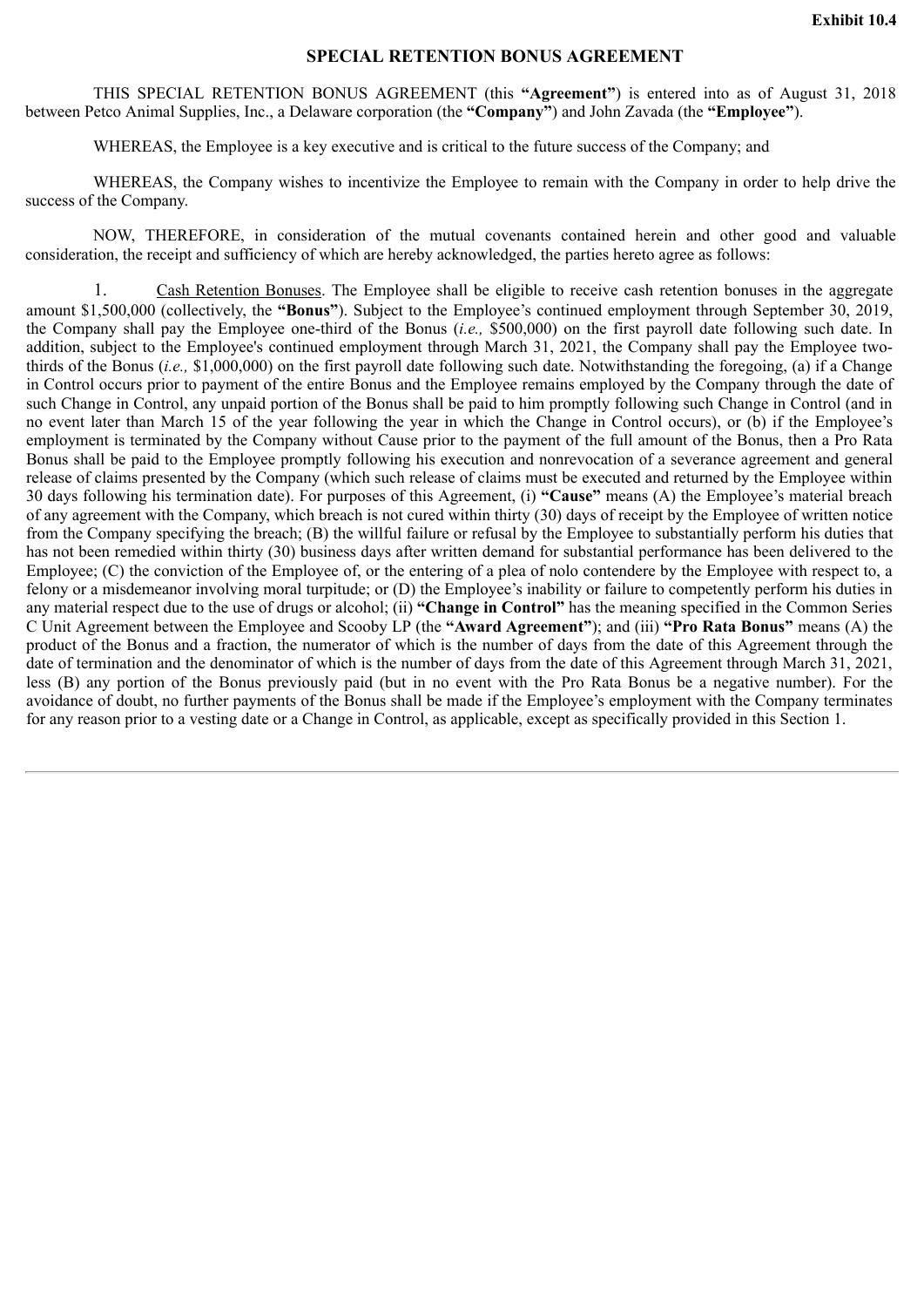2. Guaranteed Bonus for Current Fiscal Year. The annual cash bonus payable to the Employee for the Company's fiscal year ending in January 2019 shall be no less than \$168,750 (which is 75% of the Employee's target bonus for the fiscal year) (the **"Guaranteed Bonus"**), regardless of performance. The Guaranteed Bonus will be paid at the same time as executive bonuses are paid generally for such fiscal year, and otherwise shall be subject to the continued employment and other terms and conditions to receive such annual bonuses. For the avoidance of doubt, the actual annual bonus for such fiscal year may exceed the Guaranteed Bonus based on actual performance relative to the applicable performance goals.

3. IRS Golden Parachute Rules. Notwithstanding any provision of this Agreement to the contrary, if the Bonus is payable in connection with a Change in Control and such Bonus, when combined with all other payments that may be received by the Employee that are treated as having been made in connection with such Change in Control, equals or exceeds three times the Employee's base amount (as such term is defined by Section 280G(b)(3) of the Internal Revenue Code), such payments will be subject to a shareholder vote meeting the requirements of Section 280G(b)(5) of the Internal Revenue Code.

4. Short-Term Deferral Rule. The payments hereunder are intended to be exempt from coverage under Section 409A of the Internal Revenue Code pursuant to the "short-term deferral rule", and the Agreement shall be interpreted and applied accordingly.

5. Withholding. All payments hereunder are subject to all tax and other legally-required withholdings.

6. Entire Agreement/Amendment. This Agreement supersedes any prior verbal or written agreement with respect to the subject matter hereof. The provisions of this Agreement may be amended or waived only with the prior written consent of the Company and the Employee.

7. Governing Law. This Agreement shall be governed by, and construed in accordance with, the internal laws of the State of California, without regard to the laws of any other jurisdiction that might be applied because of the conflicts of laws principles of the State of California.

8. Headings. The headings in this Agreement are inserted for convenience only and shall not constitute a part hereof.

9. Assignment; Third Party Beneficiary. This Agreement may not be assigned by any party hereto without the written consent of the other party hereto. This Agreement shall be binding upon, inure to the benefit of, and be enforceable by the patties hereto and their respective heirs, personal representatives, legatees, successors and permitted assigns.

10. Severability. The provisions of this Agreement shall be deemed severable, and if any part of any provision is held illegal, void or invalid under applicable law, such provision may be changed to the extent reasonably necessary to make the provision, as so changed, legal, valid and binding. If any provision of this Agreement is held illegal, void or invalid in its entirety, the remaining provisions of this Agreement shall not in any way be affected or impaired but shall remain binding in accordance with their terms.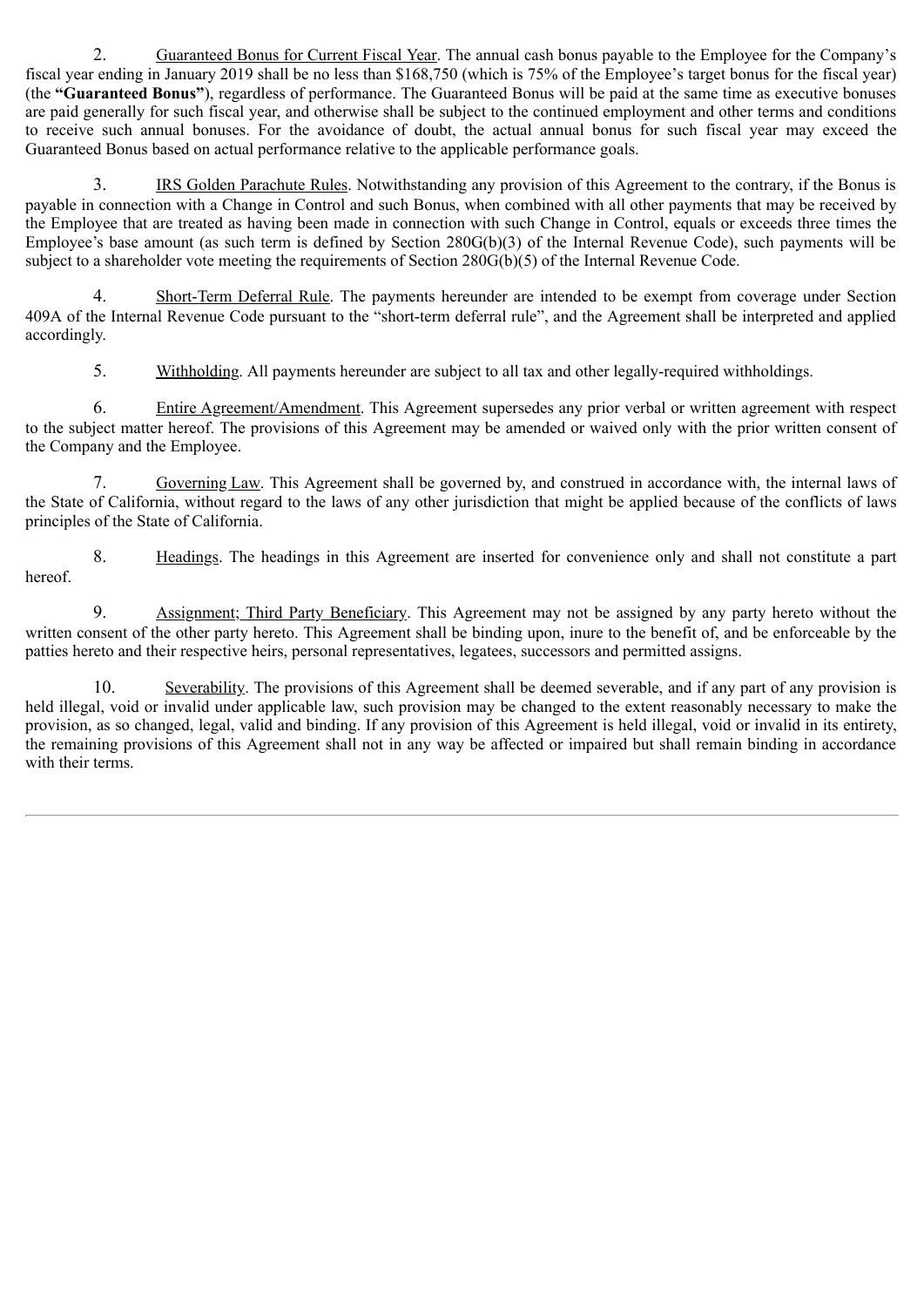11. Counterparts; Facsimiles. For the convenience of the parties, this Agreement may be executed in any number of counterparts, each such executed counterpart shall be deemed an original and all such counterparts together shall constitute one and the same instrument. Facsimile and electronic PDF transmission of any signed original counterpart transmission shall be deemed the same as the delivery of an original.

\* \* \* \* \* \*

IN WITNESS WHEREOF, the parties hereto have caused this Special Retention Bonus Agreement to be duly executed and delivered as of the date first written above.

PETCO ANIMAL SUPPLIES, INC.

By: /s/ Ronald Coughlin Name:Ronald Coughlin Its: CEO

EMPLOYEE: /s/ John Zavada

John Zavada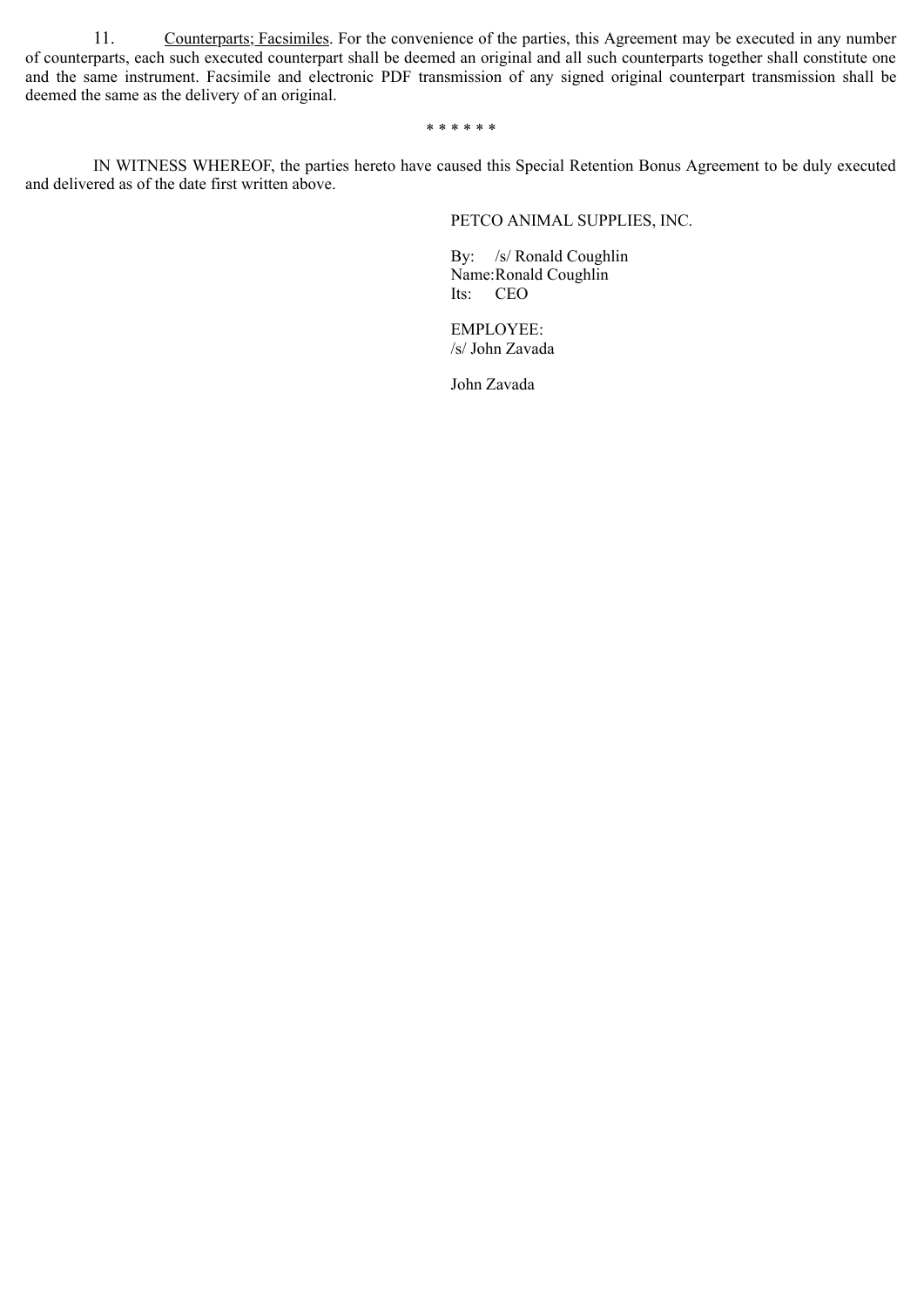### **Summary of Severance Benefits for John Zavada**

<span id="page-61-0"></span>In the event John Zavada experiences an involuntary, not-for-cause termination, according to the definition of such term used by Petco Health and Wellness Company, Inc. (the "Company"), the Company will provide Mr. Zavada a severance payment equal to twelve (12) months of his base salary, subject to standard deductions and withholdings, and subject to his signing (and not revoking) a severance agreement and general release of claims in a form satisfactory to the Company.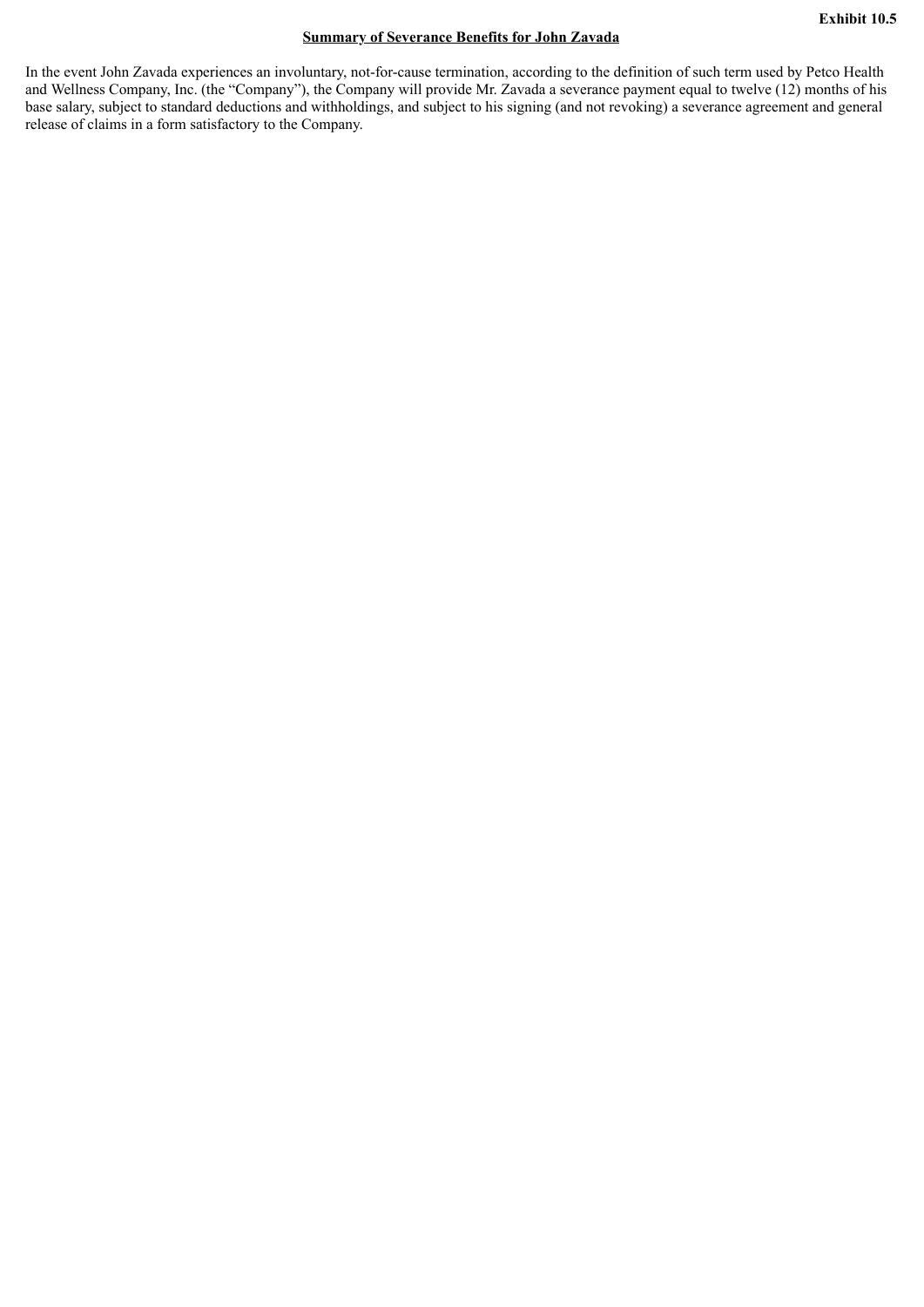### **CERTIFICATION PURSUANT TO RULES 13a-14(a) AND 15d-14(a) UNDER THE SECURITIES EXCHANGE ACT OF 1934, AS ADOPTED PURSUANT TO SECTION 302 OF THE SARBANES-OXLEY ACT OF 2002**

<span id="page-62-0"></span>I, Ronald Coughlin, Jr., certify that:

- 1. I have reviewed this Quarterly Report on Form 10-Q of Petco Health and Wellness Company, Inc.;
- 2. Based on my knowledge, this report does not contain any untrue statement of a material fact or omit to state a material fact necessary to make the statements made, in light of the circumstances under which such statements were made, not misleading with respect to the period covered by this report;
- 3. Based on my knowledge, the financial statements, and other financial information included in this report, fairly present in all material respects the financial condition, results of operations and cash flows of the registrant as of, and for, the periods presented in this report;
- 4. The registrant's other certifying officer(s) and I are responsible for establishing and maintaining disclosure controls and procedures (as defined in Exchange Act Rules 13a-15(e) and 15d-15(e)) and internal control over financial reporting (as defined in Exchange Act Rules 13a-15(f) and 15d-15(f)) for the registrant and have:
	- (a) Designed such disclosure controls and procedures, or caused such disclosure controls and procedures to be designed under our supervision, to ensure that material information relating to the registrant, including its consolidated subsidiaries, is made known to us by others within those entities, particularly during the period in which this report is being prepared;
	- (b) Designed such internal control over financial reporting, or caused such internal control over financial reporting to be designed under our supervision, to provide reasonable assurance regarding the reliability of financial reporting and the preparation of financial statements for external purposes in accordance with generally accepted accounting principles;
	- (c) Evaluated the effectiveness of the registrant's disclosure controls and procedures and presented in this report our conclusions about the effectiveness of the disclosure controls and procedures, as of the end of the period covered by this report based on such evaluation; and
	- (d) Disclosed in this report any change in the registrant's internal control over financial reporting that occurred during the registrant's most recent fiscal quarter (the registrant's fourth fiscal quarter in the case of an annual report) that has materially affected, or is reasonably likely to materially affect, the registrant's internal control over financial reporting; and
- 5. The registrant's other certifying officer(s) and I have disclosed, based on our most recent evaluation of internal control over financial reporting, to the registrant's auditors and the audit committee of the registrant's board of directors (or persons performing the equivalent functions):
	- (a) All significant deficiencies and material weaknesses in the design or operation of internal control over financial reporting which are reasonably likely to adversely affect the registrant's ability to record, process, summarize and report financial information; and
	- (b) Any fraud, whether or not material, that involves management or other employees who have a significant role in the registrant's internal control over financial reporting.

Date: June 9, 2022 **By:** /s/ Ronald Coughlin, Jr.

**Ronald Coughlin, Jr. Chief Executive Officer (Principal Executive Officer)**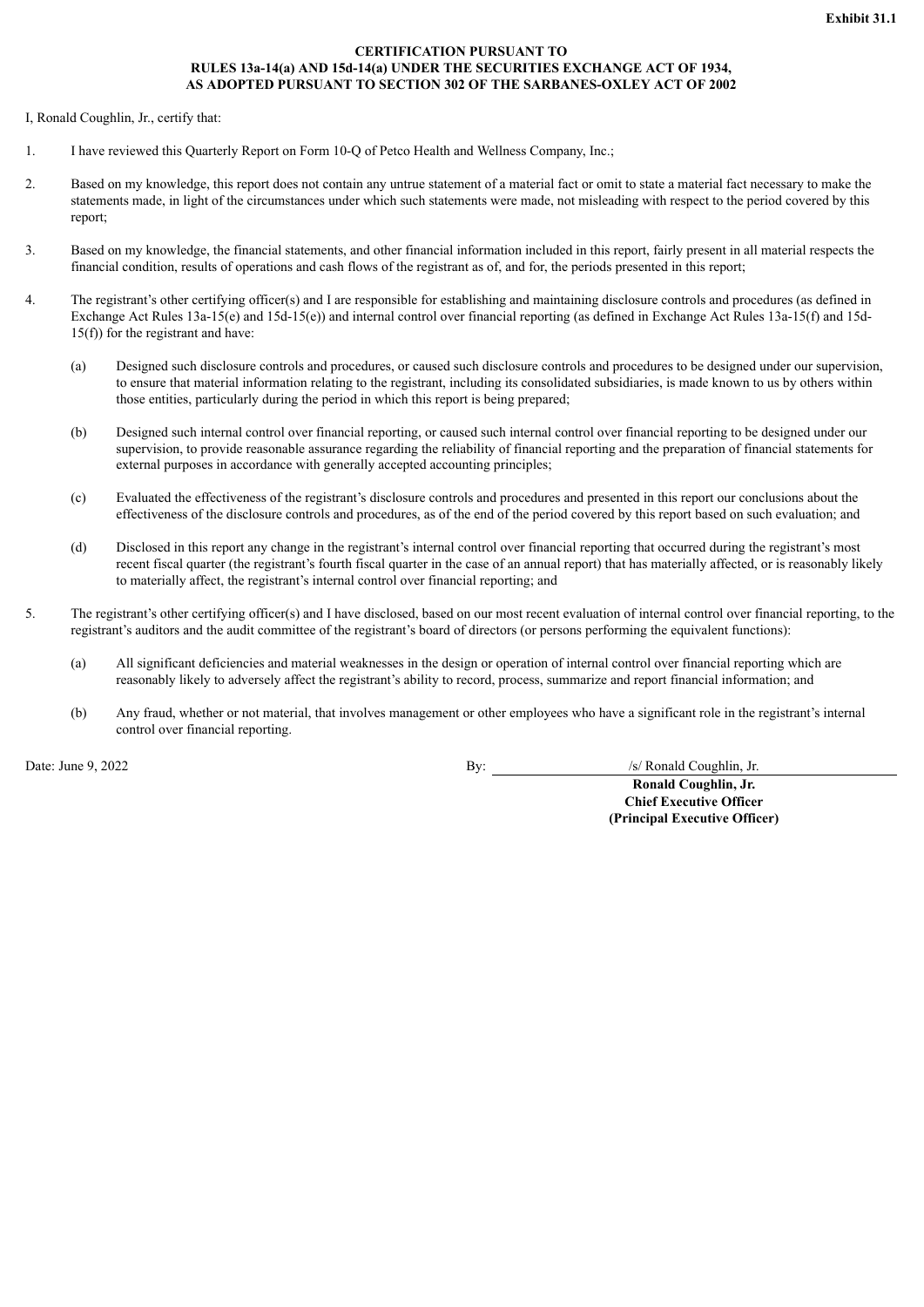### **CERTIFICATION PURSUANT TO RULES 13a-14(a) AND 15d-14(a) UNDER THE SECURITIES EXCHANGE ACT OF 1934, AS ADOPTED PURSUANT TO SECTION 302 OF THE SARBANES-OXLEY ACT OF 2002**

<span id="page-63-0"></span>I, Brian LaRose, certify that:

- 1. I have reviewed this Quarterly Report on Form 10-Q of Petco Health and Wellness Company, Inc.;
- 2. Based on my knowledge, this report does not contain any untrue statement of a material fact or omit to state a material fact necessary to make the statements made, in light of the circumstances under which such statements were made, not misleading with respect to the period covered by this report;
- 3. Based on my knowledge, the financial statements, and other financial information included in this report, fairly present in all material respects the financial condition, results of operations and cash flows of the registrant as of, and for, the periods presented in this report;
- 4. The registrant's other certifying officer(s) and I are responsible for establishing and maintaining disclosure controls and procedures (as defined in Exchange Act Rules 13a-15(e) and 15d-15(e)) and internal control over financial reporting (as defined in Exchange Act Rules 13a-15(f) and 15d-15(f)) for the registrant and have:
	- (a) Designed such disclosure controls and procedures, or caused such disclosure controls and procedures to be designed under our supervision, to ensure that material information relating to the registrant, including its consolidated subsidiaries, is made known to us by others within those entities, particularly during the period in which this report is being prepared;
	- (b) Designed such internal control over financial reporting, or caused such internal control over financial reporting to be designed under our supervision, to provide reasonable assurance regarding the reliability of financial reporting and the preparation of financial statements for external purposes in accordance with generally accepted accounting principles;
	- (c) Evaluated the effectiveness of the registrant's disclosure controls and procedures and presented in this report our conclusions about the effectiveness of the disclosure controls and procedures, as of the end of the period covered by this report based on such evaluation; and
	- (d) Disclosed in this report any change in the registrant's internal control over financial reporting that occurred during the registrant's most recent fiscal quarter (the registrant's fourth fiscal quarter in the case of an annual report) that has materially affected, or is reasonably likely to materially affect, the registrant's internal control over financial reporting; and
- 5. The registrant's other certifying officer(s) and I have disclosed, based on our most recent evaluation of internal control over financial reporting, to the registrant's auditors and the audit committee of the registrant's board of directors (or persons performing the equivalent functions):
	- (a) All significant deficiencies and material weaknesses in the design or operation of internal control over financial reporting which are reasonably likely to adversely affect the registrant's ability to record, process, summarize and report financial information; and
	- (b) Any fraud, whether or not material, that involves management or other employees who have a significant role in the registrant's internal control over financial reporting.

Date: June 9, 2022 <br>By: /s/ Brian LaRose

**Brian LaRose Chief Financial Officer (Principal Financial Officer and Principal Accounting Officer)**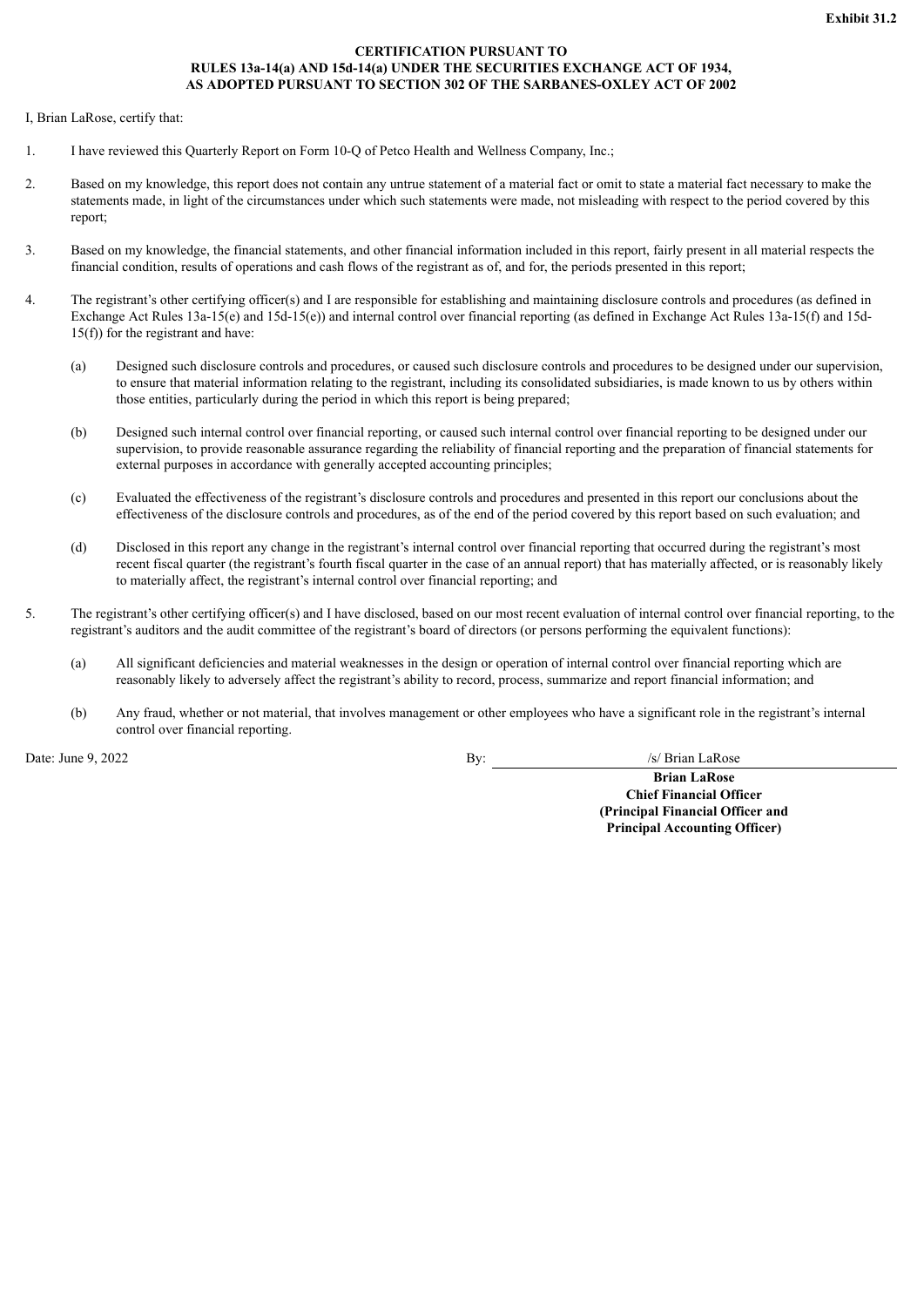### **CERTIFICATION PURSUANT TO 18 U.S.C. SECTION 1350, AS ADOPTED PURSUANT TO SECTION 906 OF THE SARBANES-OXLEY ACT OF 2002**

<span id="page-64-0"></span>In connection with the accompanying Quarterly Report on Form 10-Q of Petco Health and Wellness Company, Inc. (the "Company") for the quarter ended April 30, 2022, as filed with the Securities and Exchange Commission on the date hereof (the "Report"), I, Ronald Coughlin, Jr., Chief Executive Officer of the Company, hereby certify, pursuant to 18 U.S.C. § 1350, as adopted pursuant to § 906 of the Sarbanes-Oxley Act of 2002, that:

- (1) The Report fully complies with the requirements of section 13(a) or 15(d) of the Securities Exchange Act of 1934, as amended; and
- (2) The information contained in the Report fairly presents, in all material respects, the financial condition and result of operations of the Company.

Date: June 9, 2022 By: /s/ Ronald Coughlin, Jr.

**Ronald Coughlin, Jr. Chief Executive Officer (Principal Executive Officer)**